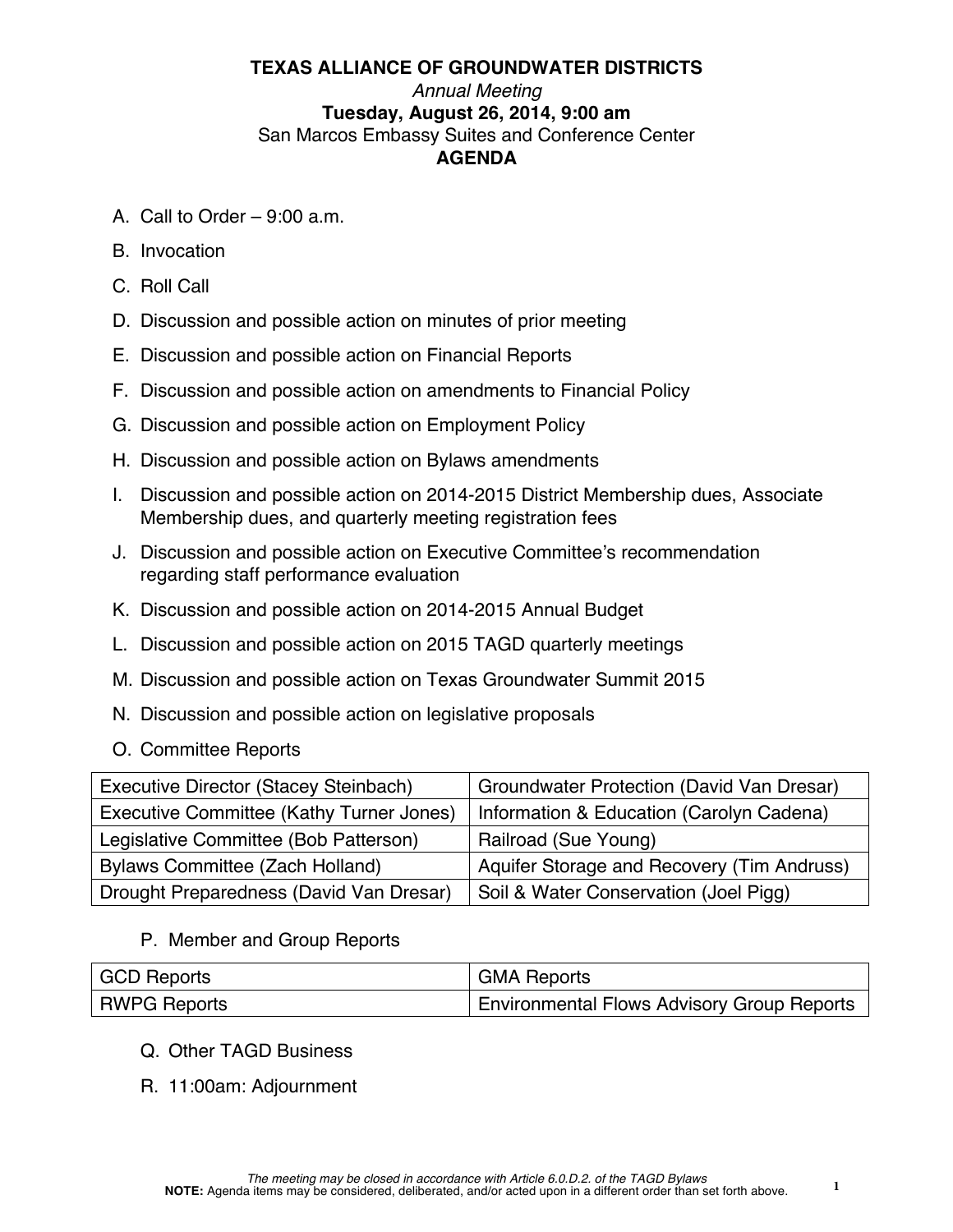# **AGENDA ITEM D**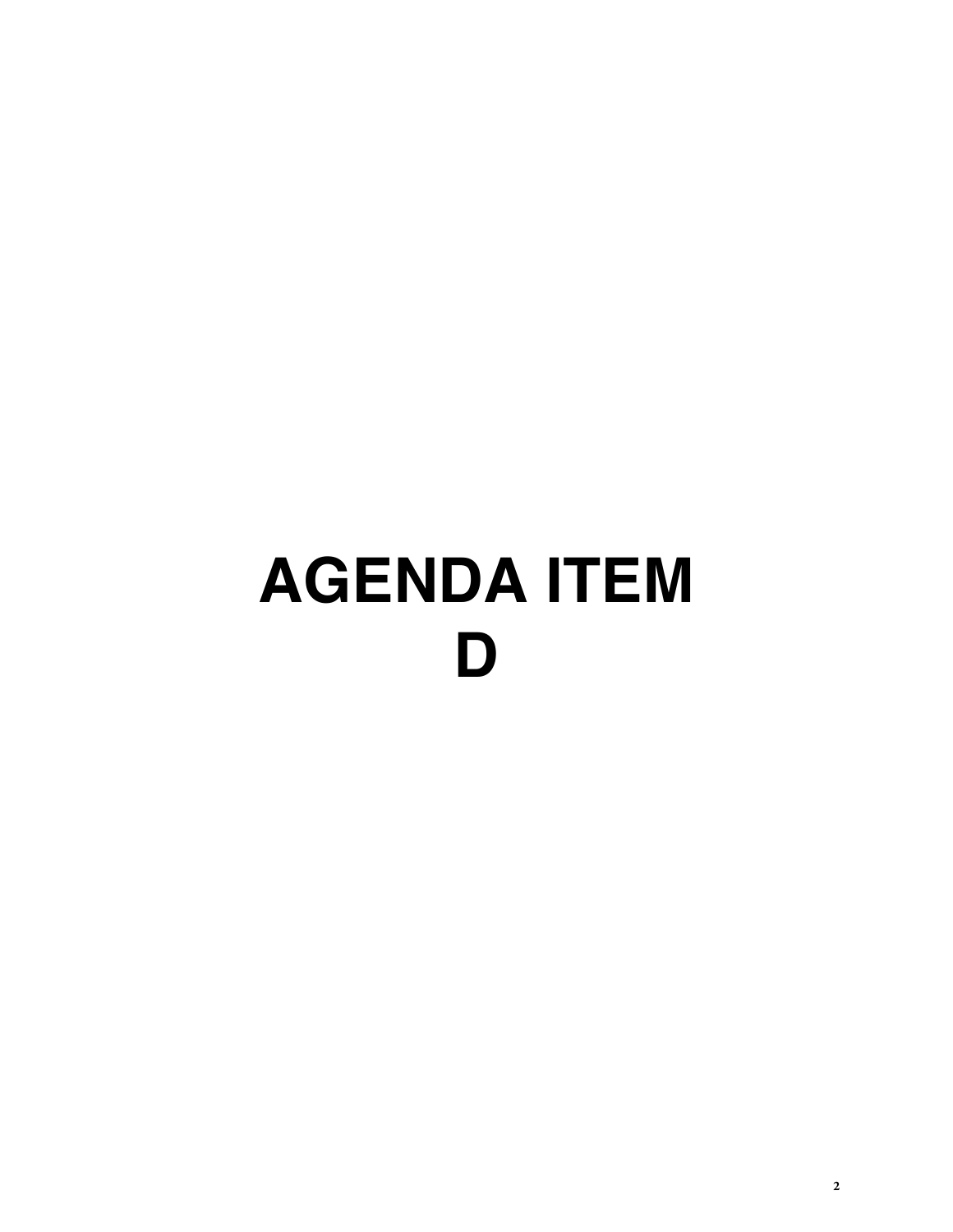#### **Minutes of Regular Meeting TEXAS ALLIANCE OF GROUNDWATER DISTRICTS**  May 27 - 28, 2014

South Austin Marriott, Austin, Texas

These Minutes are a record of the items discussed, including motions on any matters that involve the TAGD Membership. The Minutes mostly follow the order on the previously distributed agenda, but may not have been discussed in that order, as noted in the Minutes.

**A. Call to Order and Invocation.** President Kathy Turner Jones called the meeting to order at 2:30 PM. Dale Adams gave the invocation.

### **B. Speaker Sessions**

- 1. *It's Never Too Late (Even After 65 Years?): The Missing Disclosure in Everyday Real Estate Transactions,* Charles Porter
- 2. *TWCA Groundwater Committee Update,* Brian Sledge, Sledge Fancher, PLLC and Hope Wells, San Antonio Water System

**C. Roll Call.** Secretary Leah Adams called the roll and informed the Chair there were 53 District Members in attendance, comprising a quorum. A list of GCDs represented at the meeting is attached as Attachment 1.

**D. Announcement of New Members.** Kathy Turner Jones made the announcement of welcoming Hance Scarborough, LLP and Carollo Engineers and stated TAGD has had one new application from AW Blair Engineering for an associate member that will be voted on prior to the next meeting by the Executive Committee. Associate Membership is up to 31 associate members, double our 2011 numbers.

**E. Discussion and possible action on minutes of prior meeting**. Steve Walthour requested a change under Section I of the February minutes to show the approval of both the financial policy and the financial reports by the same motion. David Van Dresar made the motion and Steve Walthour seconded to approve the minutes with the requested change.

**F. Discussion and possible action on financial reports and audit.** Stacey reported that membership is up and expenditures are down, but to remember that most income is collected at the beginning of the year. Janet Adams made the motion and Zach Holland seconded to approve the financial reports as presented. Stacey provided copies of the audit reports in the Board packets. Alan Day and Janet Guthrie seconded the motion to approve the audit report.

**G. Discussion and possible action on legislation workgroup and initiatives.** Hope Wells and Brian Sledge provided the members an update on TWCA committee legislative discussions. Stacey mentioned the dates of meetings as listed on the website. The legislative workgroup committee reports are as follows:

- Kathy Turner Jones/Bob Patterson Permitting and Brackish: no update till after meeting on Thursday.
- C.E. Williams Oil and Gas: the committee is having difficulty making any headway with the industry, but is still working on alternatives.
	- Tim Andruss ASR committee: no progress at this time
	- Janet Adams Groundwater Use Reporting: on hold
	- Greg Ellis provided an update on the Marathon oil injection well petition at the RRC.

**H. Report from Texas Groundwater Summit planning committee.** Stacey

provided an update on the committee action. To date, the committee has meet at least bimonthly to coordinate the Summit. Early bird counts are up this year over last year. The agenda is good this year so all GCDs are encouraged to bring Board Members. Continuing education credits will be provided.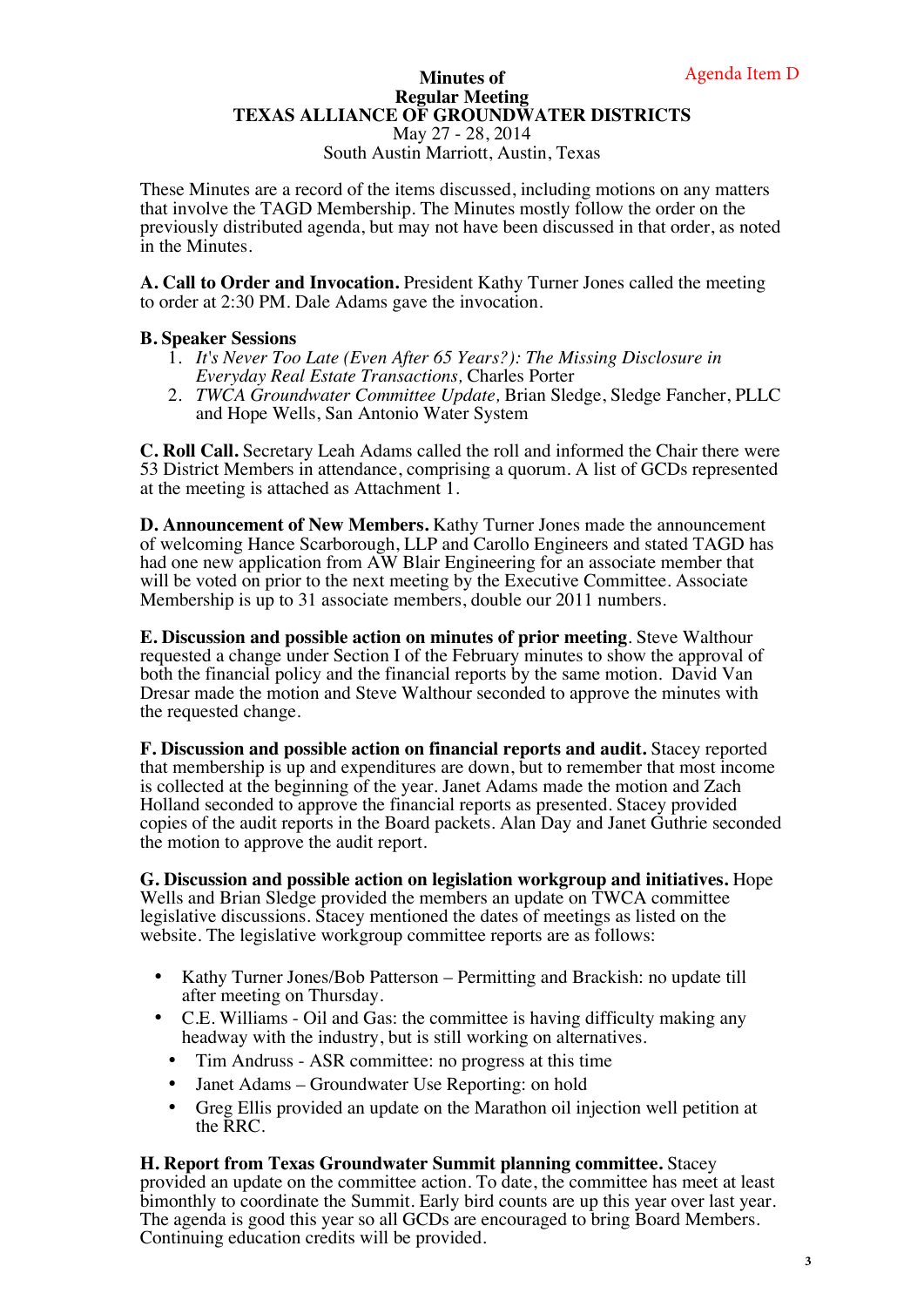**I. Discussion and possible action on upcoming meetings and conferences.** Stacey reported the travel meeting will be in Kingsville this year. The Executive Committee will be working on the dates for next years meetings.

The meeting was recessed until Wednesday, May 28, 2014 at 8:30 AM.

# **J. Call to order after recess at 8:30 AM.**

### **K. Speaker sessions:**

- 1. *TDLR Program Update*, Adam Foster and Jake Wiley, Texas Department of Licensing and Regulation
- 2. *Hot Topics in Employment Law*, Sheila Gladstone, Lloyd Gosselink Rochelle & Townsend, P.C.
- 3. *LULAC v. EAA*, Marc Friberg, Edward's Aquifer Authority
- **L. Executive Director's Report.** Kathy reported that TAGD is working on several databases and a cheat sheet to help new GCDs and legislators that summarizes GCD information. Stacey reported an update on the Summit and fall meetings and reminded everyone of the Leadership training provided in Lubbock for any Board Member. She also mentioned that TAGD has received a grant and donations to help fund the database efforts. Carolyn Cadena gave an update on the database projects. They have been meeting with the developer and will establish a database committee to work on the project.
- **M. President's Report.** Stacey Steinbach mentioned a meeting of the Executive Committee to discuss possible GMA funding options from TWDB, but no action was taken. The discussion looked at four points:
	- 1. Continue to fund GMAs locally.
	- 2. Invite counties to participate.
	- 3. Support state funding for TWDB for GAMs.
	- 4. Track all money spent for DFC process so data is available.

Stacey also mentioned the development of a salary survey by TAGD to help GCDs.

### **N. Committee Reports, GMA Updates, and Other TAGD Business**. The reports are as follows:

- 1. David Van Dresar reported the groundwater protection committee met early in May. The 180 day list has been released. The committee has been working on TCEQ rule changes, recommendations to legislation, and review of the contamination report. David also gave an update on the Drought Preparedness Council. The Council reminded everyone the 180-day list is available and that 90% of the State was in 42 months of drought. El Niño conditions should provide some relief and 11 of 21 surface basins are below normal. TCEQ provided a list of drought restrictions. Steam flows are down, causing problems for Parks and Wildlife.
- 2. Sue Young was not in attendance but should be able to provide an update on rules at the Summit.
- 3. Zach Holland reported upcoming proposed changes to the Bylaws related to the recently-adopted financial policy.
- 4. Stacey provided an update on the Information and Education committee. The committee is working on packets for new General Managers and the cheat sheet for legislators and new GCDs. They are also helping on the database and a vehicle to help with State audits.
- 5. Joel Pigg reported no updates from the Soil and Water Conservation committee.
- 6. No GCD updates.<br>7. GMA 10 reported
- GMA 10 reported work on an advisory group.
- 8. Regions  $G, L$ , and I report working on prioritization.<br>9. No update from the environmental flows advisory gre
- 9. No update from the environmental flows advisory groups.<br>10. Robert Bradlev reported that the TWDB members will be
- Robert Bradley reported that the TWDB members will be making the GMA tour and that all GMA meetings are listed on the TWDB website.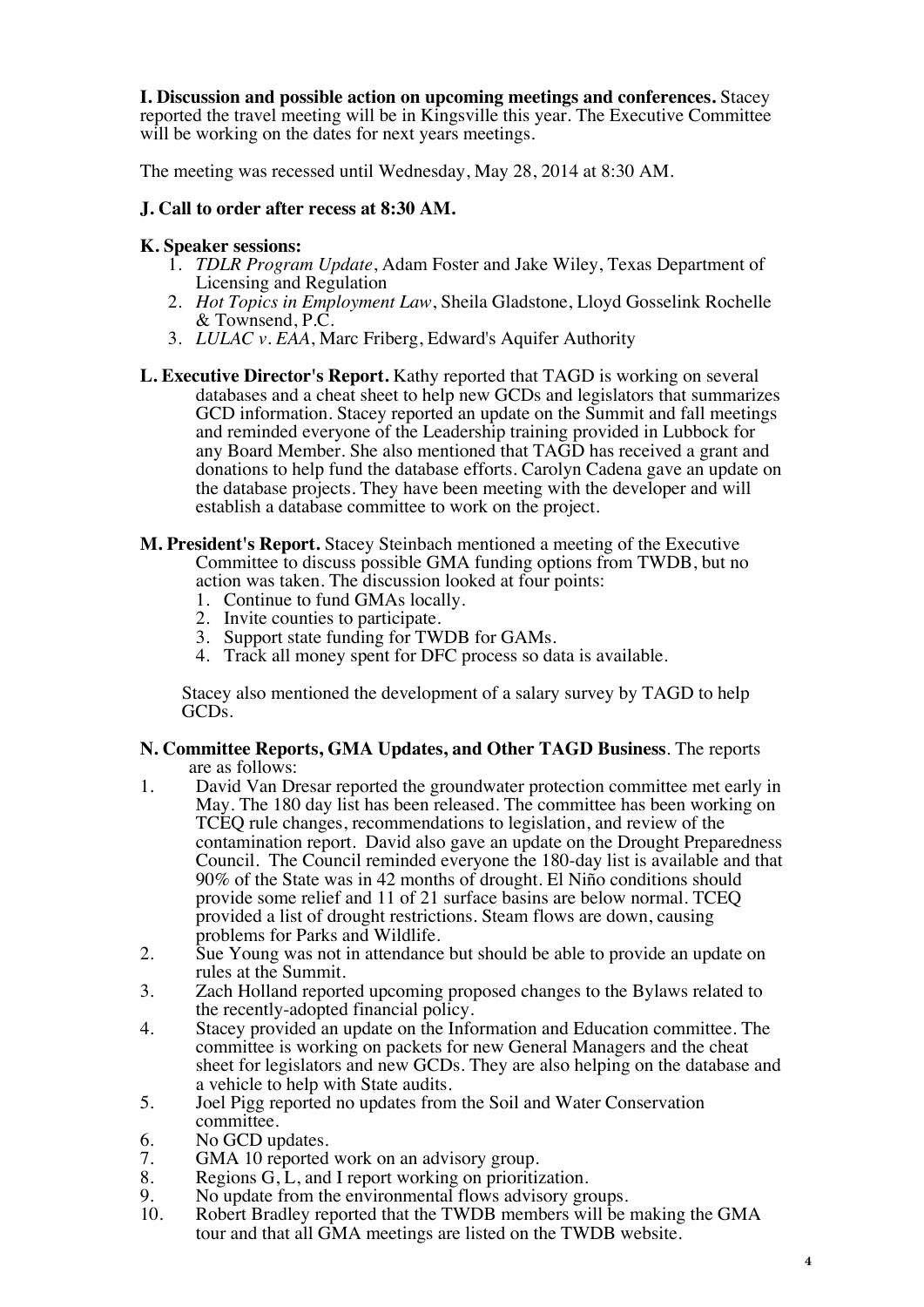- 11. Kathy reminded everyone of the TWCA Conference in Horseshoe Bay on June 11-13, 2014 and the TAGD Groundwater Summit is August 26-28, 2014.
- **O. Adjournment.** Without objection, Kathy Turner Jones adjourned the meeting at 11:30AM.

Prepared and submitted by Stacey Steinbach, Executive Director, and Leah Adams, Secretary.

Approved by the Members on \_\_\_\_\_\_\_\_\_\_\_\_\_\_\_\_\_\_\_\_\_\_\_\_\_\_\_\_\_\_, 2014.

\_\_\_\_\_\_\_\_\_\_\_\_\_\_\_\_\_\_\_\_\_\_\_\_\_ \_\_\_\_\_\_\_\_\_\_\_\_\_\_\_\_\_\_\_\_\_\_\_\_ Kathy Turner Jones, President Leah Adams, Secretary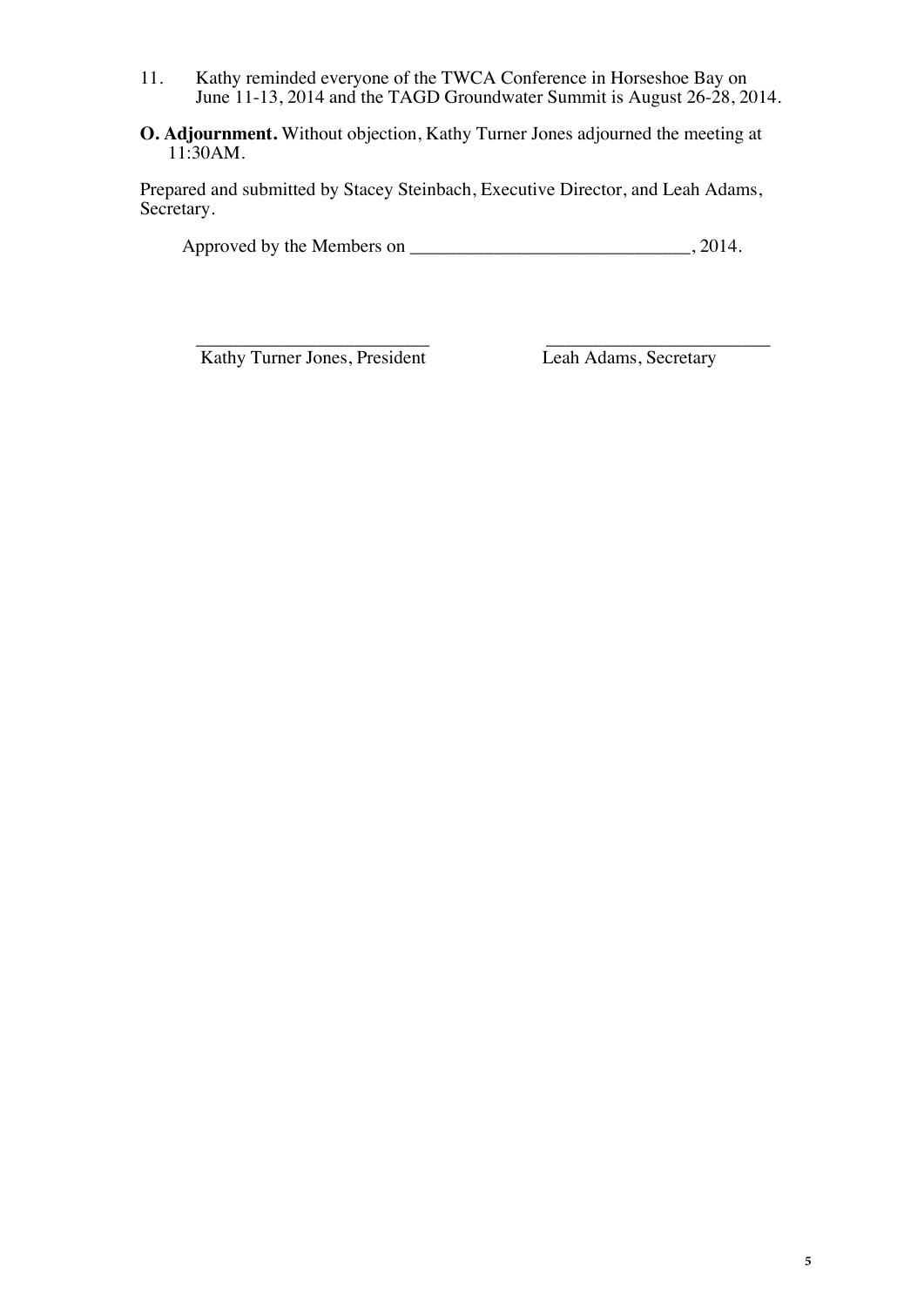#### **Attachment 1 Members Attending the TAGD Quarterly Business Meeting May 27-28, 2014 South Austin Marriott, Austin, Texas**

- 1. Bandera Co. River Authority and Groundwater District<br>2. Barton Springs/Edwards Aquifer Conservation District
- 2. Barton Springs/Edwards Aquifer Conservation District<br>3. Bee Groundwater Conservation District
- 3. Bee Groundwater Conservation District<br>4 Blanco-Pedernales Groundwater Conser
- 4. Blanco-Pedernales Groundwater Conservation District<br>5. Bluebonnet Groundwater Conservation District
- 5. Bluebonnet Groundwater Conservation District<br>6. Brazos Valley Groundwater Conservation Distr
- 6. Brazos Valley Groundwater Conservation District<br>7. Brush Country Groundwater Conservation District
- 7. Brush Country Groundwater Conservation District
- 8. Central Texas Groundwater Conservation District<br>9. Clearwater Underground Water Conservation Dist
- 9. Clearwater Underground Water Conservation District<br>10. Coastal Bend Groundwater Conservation District
- 10. Coastal Bend Groundwater Conservation District<br>11. Coastal Plains Groundwater Conservation Distric
- 11. Coastal Plains Groundwater Conservation District<br>12. Crockett County Groundwater Conservation Distri
- 12. Crockett County Groundwater Conservation District<br>13. Culberson County Groundwater Conservation Distric
- 13. Culberson County Groundwater Conservation District<br>14. Edwards Aquifer Authority
- 14. Edwards Aquifer Authority<br>15. Fayette County Groundwate
- 15. Fayette County Groundwater Conservation District<br>16. Gonzales County Underground Water Conservation
- 16. Gonzales County Underground Water Conservation District<br>17. Hemphill County Underground Water Conservation District
- 17. Hemphill County Underground Water Conservation District 18. High Plains Underground Water Conservation District No. 1
- 18. High Plains Underground Water Conservation District No. 1<br>19. Irion County Water Conservation District
- 19. Irion County Water Conservation District<br>20. Jeff Davis County Underground Water Co
- 20. Jeff Davis County Underground Water Conservation District<br>21. Kenedy County Groundwater Conservation District
- 21. Kenedy County Groundwater Conservation District<br>22. Kimble County Groundwater Conservation District
- 22. Kimble County Groundwater Conservation District<br>23. Live Oak Underground Water Conservation District
- 23. Live Oak Underground Water Conservation District<br>24. Llano Estacado Underground Water Conservation Di
- 24. Llano Estacado Underground Water Conservation District<br>25. Lone Star Groundwater Conservation District
- 25. Lone Star Groundwater Conservation District<br>26. Lone Wolf Groundwater Conservation Distric
- 26. Lone Wolf Groundwater Conservation District<br>27. Lost Pines Groundwater Conservation District
- 27. Lost Pines Groundwater Conservation District<br>28. McMullen Groundwater Conservation District
- 28. McMullen Groundwater Conservation District<br>29. Mesa Underground Water Conservation Distric
- 29. Mesa Underground Water Conservation District<br>30. Mid-East Texas Groundwater Conservation Dist
- 30. Mid-East Texas Groundwater Conservation District
- 31. Middle Trinity Groundwater Conservation District<br>32. Neches and Trinity Valleys Groundwater Conserva
- 32. Neches and Trinity Valleys Groundwater Conservation District
- 33. North Plains Groundwater Conservation District
- 34. North Texas Groundwater Conservation District
- 35. Panhandle Groundwater Conservation District
- 36. Panola County Groundwater Conservation District
- 37. Pecan Valley Groundwater Conservation District
- 38. Pineywoods Groundwater Conservation District
- 39. Plateau Underground Water Conservation and Supply District
- 
- 40. Plum Creek Conservation District<br>41. Post Oak Savannah Groundwater 41. Post Oak Savannah Groundwater Conservation District<br>42. Prairelands Groundwater Conservation District
- 42. Prairelands Groundwater Conservation District<br>43 Real-Edwards Conservation and Reclamation D
- 43. Real-Edwards Conservation and Reclamation District<br>44 Red River Groundwater Conservation District
- 44. Red River Groundwater Conservation District<br>45 Refugio Groundwater Conservation District
- 45. Refugio Groundwater Conservation District
- 46. Rolling Plains Groundwater Conservation District
- 47. Southeast Texas Groundwater Conservation District<br>48. Sterling County Underground Water Conservation D
- 48. Sterling County Underground Water Conservation District<br>49. Sutton County Underground Water Conservation District
- 49. Sutton County Underground Water Conservation District<br>50. Texana Groundwater Conservation District
- 50. Texana Groundwater Conservation District<br>51. Upper Trinity Groundwater Conservation D
- 51. Upper Trinity Groundwater Conservation District<br>52. Victoria County Groundwater Conservation Distri
- 52. Victoria County Groundwater Conservation District<br>53. Wes-Tex Groundwater Conservation District
- 53. Wes-Tex Groundwater Conservation District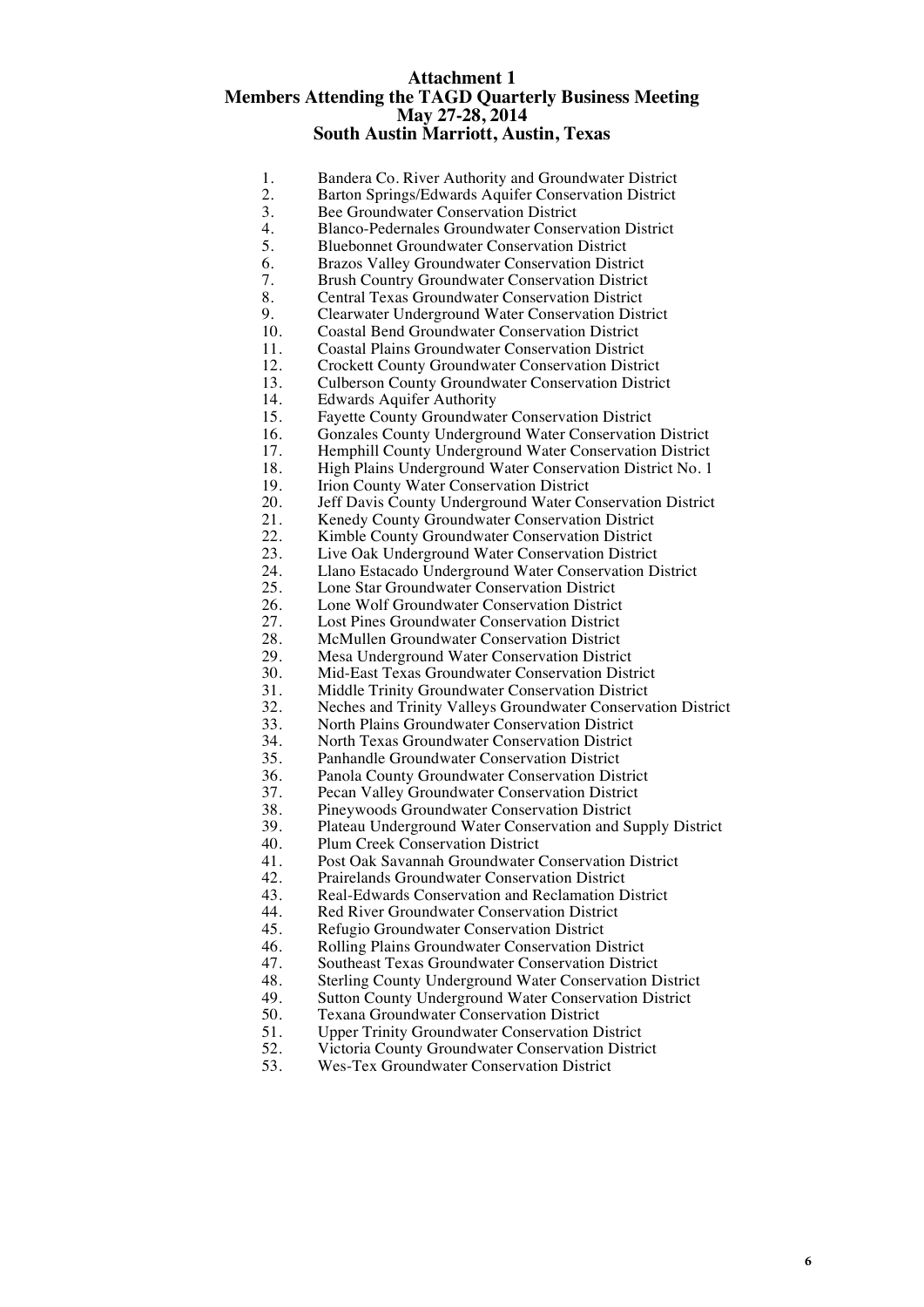### **Texas Alliance of Groundwater Districts Minutes of Executive Committee Meeting July 1, 2014, 10:30am via Conference Call**

Roll Call:

The following Executive Committee members were on the call: Zach Holland, Leah Adams, Bob Patterson, Tim Andruss, Kathy Turner Jones, Ron Fieseler, Steve Walthour, and Janet Adams.

Kathy Turner Jones and Greg Sengelman joined during the third item.

# **1. A.W. Blair Member Application**

Stacey explained that we had an Executive Committee member who wanted to discuss further before approving the membership application from A.W. Blair. Mr. Blair is an Austin-based engineering consultant who has been in the business for over 20 years. He has also served as an expert witness for governmental entities in state water litigation, including in the Guitar case. His consulting clientele has consisted almost entirely of GCDs and irrigation districts. He currently consults for several GCDs, including Culberson, Hudspeth, and Southern Trinity.

Steve moved to approve A.W. Blair's membership application. Janet seconded the motion. All members present approved and the motion carried.

# **2. Outreach**

Stacey explained that this is an update item to let the committee know of outreach efforts we will be developing this fiscal year and into next fiscal year. Carolyn is finalizing our groundwater "cheat sheet" that we hope to have printed on card stock with some nice graphics and available for handouts this fall. Some of the recent testimony at the Joint Committee on Water Desalination reflects a real need for this kind of outreach with the public and at the Capitol. Stacey explained that we would also like to start efforts to develop stock "popular pieces" on issues like brackish groundwater, ASR, groundwater ownership, and other topics. She said TAGD is considering contracting with Kirk Holland to help with some of the technical writing on these items. TAGD does have money in the budget for some of this work this fiscal year.

# **3. GCDI**

Stacey said that the response we have seen to the Groundwater Conservation Districts Index (GCDI) project has been incredibly positive! Folks from the legislature, industry, and the groundwater world are very excited about getting this project off the ground. She told the committee that the web developer is ready to get started on the project as soon as we authorize it. Due to current awareness, the upcoming summit, and our web developers schedule, Stacey recommend we begin the project asap and explained the action on this item here is whether to approve moving forward with the GCDI and authorize execution of the attached GCDI contract. Such approval would require a budget amendment because we did not include this project in our FY13/14 budget. Stacey explained that as of today, we have raised \$5200 for the project - \$3,000 in grant money from the Dixon Water Foundation, and \$2,200 from GCD donations. All the money spent on the project will be independent of our currently budgeted FY13/14 income/expenses. The Bylaws allow the Executive Committee to make budget amendments in amounts less than \$2500.

Zach suggested adding a line item into the budget since the money is already collected. Kathy suggested adding it into the budget as an approved unplanned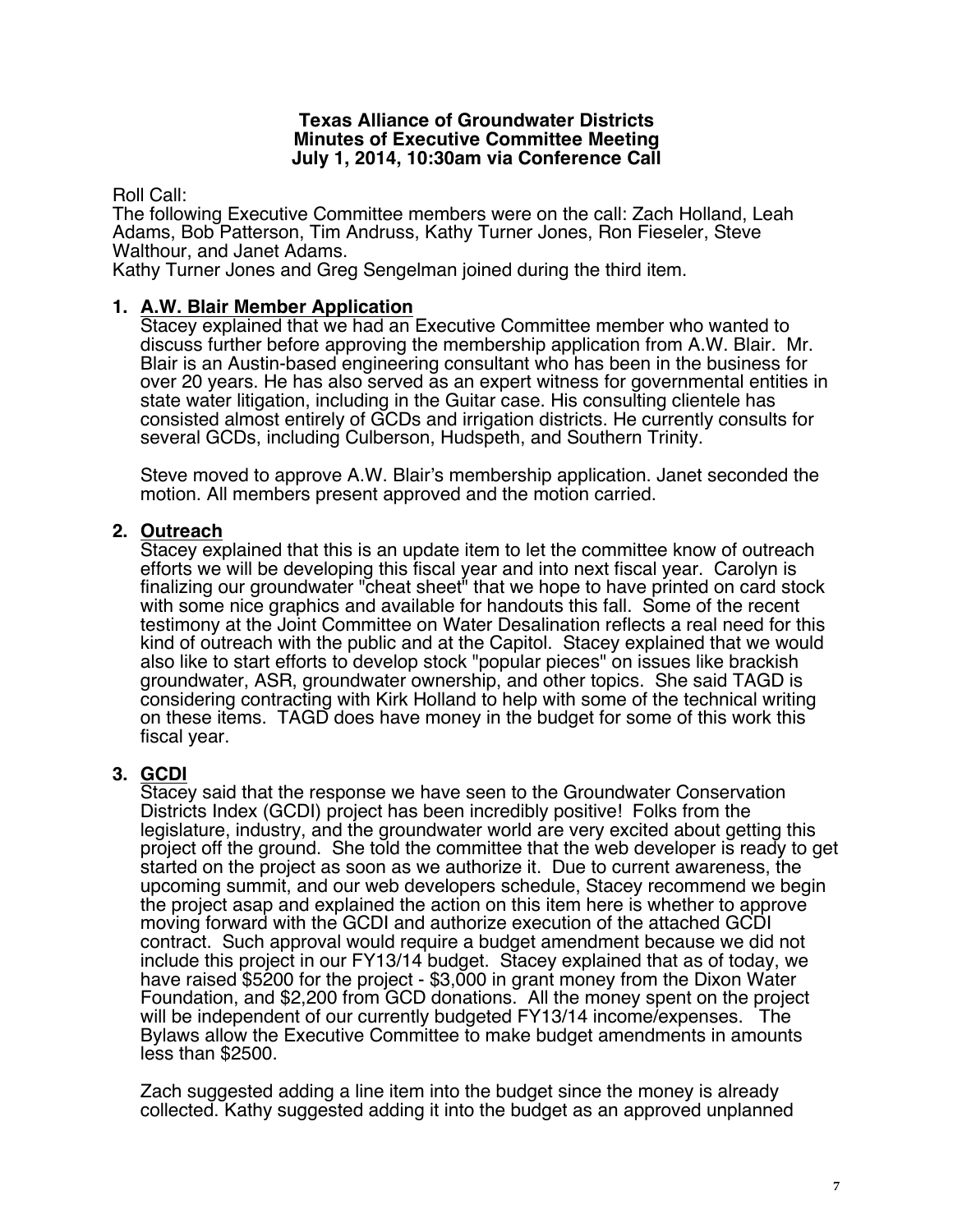expense. Ron agreed and suggested making a miscellaneous budget category.

Steve moved to move \$2500 from reserves into Outreach, which is allowed by our bylaws. Kathy seconded the motion. All members present approved and the motion carried.

Janet moved to execute the contract with Ben Jansen of Audion LLC for the web development of the GCDI. Zach seconded the motion. All members approved and the motion carried.

# **4. Personnel Policy and Bylaws Amendments**

Stacey explained that this item was just another update item to let the committee know that TAGD is working on a simple employment policy that includes annual review of the Executive Director by the Executive Committee and a review of TAGD staff by the Executive Director. She said that staff would be working with Zach and the Bylaws Committee on that policy, as well as work on some clean-up amendments to the Bylaws that will be up for approval at the Annual Meeting in August.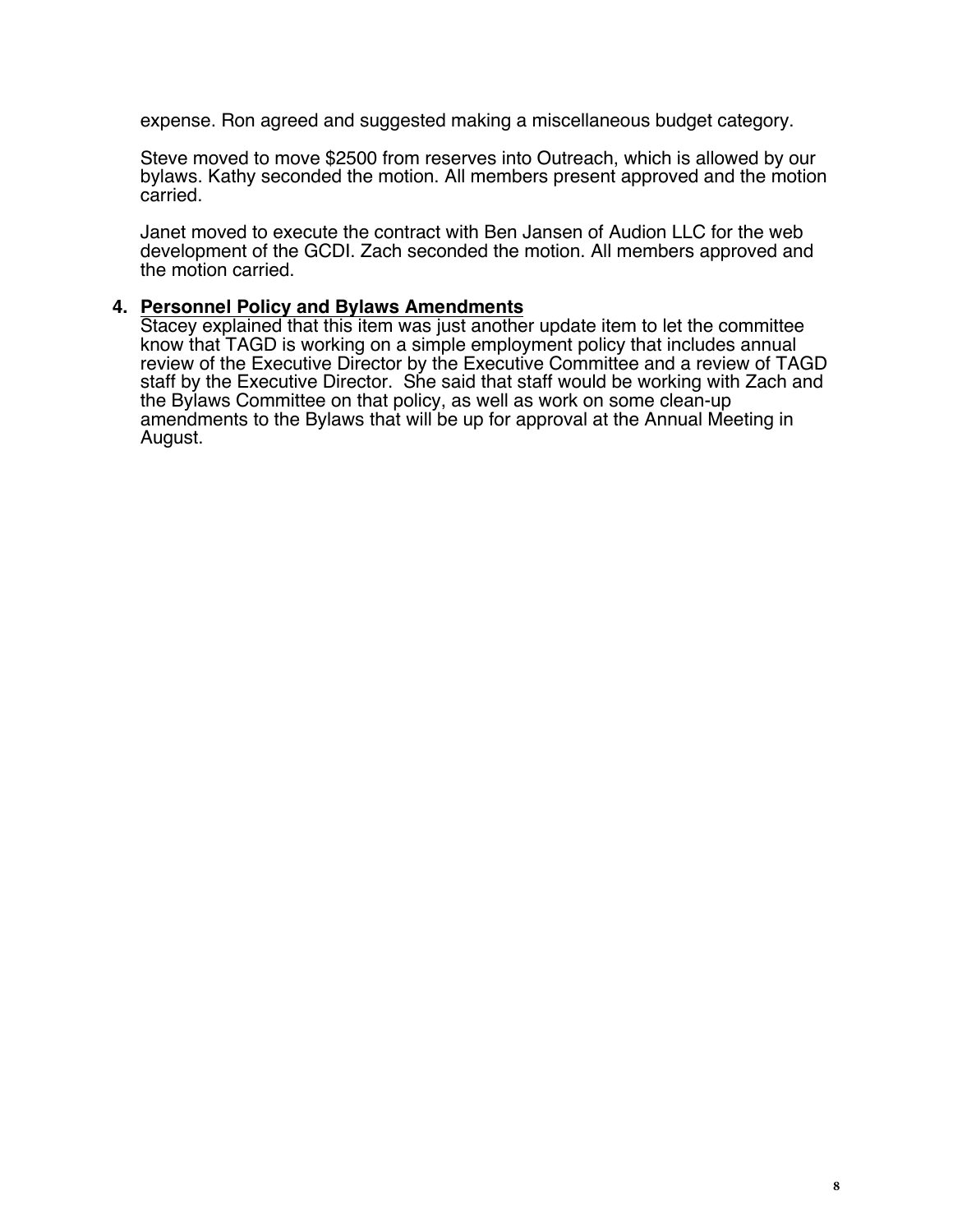### **Texas Alliance of Groundwater Districts Minutes of Executive Committee Meeting August 15, 2014, 9:00am via Conference Call**

# Roll Call:

The following Executive Committee members were on the call: Kathy Turner Jones, Bob Patterson, Steve Walthour, Leah Adams, Zach Holland, Janet Adams, Jim Polonis, and Greg Sengelman. Tim Andruss and Ron Fieseler were absent. Stacey Steinbach, Carolyn Cadena, Joe B. Cooper, C.E. Williams, and Lonnie Stewart were also on the call.

*Except where noted, action items approved by the Executive Committee are for the purpose of presenting the items to the full membership for approval.* 

- **Discussion and possible action on minutes of prior meeting** Stacey directed the committee to the draft minutes in the board packets. Janet made and Zach seconded a motion to approve the minutes. The motion passed unanimously.
- **Discussion and possible action on Financial Reports** Stacey noted that the third quarter (April-June) financial reports are included in board packets for approval of the membership, per TAGD's Bylaws. Steve made and Jim seconded a motion to approve the financial reports. The motion passed unanimously.
- **Discussion and possible action on amendments to Financial Policy** Stacey reminded the committee that the membership adopted a financial Policy at the May quarterly meeting when TAGD staff brought the bookkeeping in-house. Now that we have been operating under the policy for a few months, we have a couple of areas that need clarification. Stacey outlined the proposed changes and noted that the Finance and Budget Committee approved the changes during an earlier conference call. Bob made and Jim seconded a motion to approve the amendments to the Financial Policy. The motion passed unanimously.

# • **Discussion and possible action on Employment Policy**

Kathy lead this discussion, noting that our employment law presentation at the May TAGD meeting prompted her to suggest one for TAGD. Stacey reviewed numerous nonprofit employment policies and came up with the draft in board packets. Stacey noted that the Bylaws Committee offered suggestions, and that some discussion remained regarding rolling over of vacation and sick leave. All committee members agreed that vacation and sick leave shouldn't accrue in the sense that separating employees can be paid for unused time. However, they did want sick leave to roll over for one year and vacation to roll over at the discretion of the Executive Director. Steve made and Jim seconded a motion to approve the Employment Policy as amended. The motion passed unanimously.

# • **Discussion and possible action on Bylaws amendments**

Zach outlined the changes to the Bylaws and the process followed by the Bylaws Committee. The main changes included reference to the various policies that TAGD has adopted, marrying the Financial Policy and the Bylaws, and clarifying how TAGD can enter into contracts. Steve made and Jim seconded a motion to approve the Bylaws amendments as amended. The motion passed unanimously.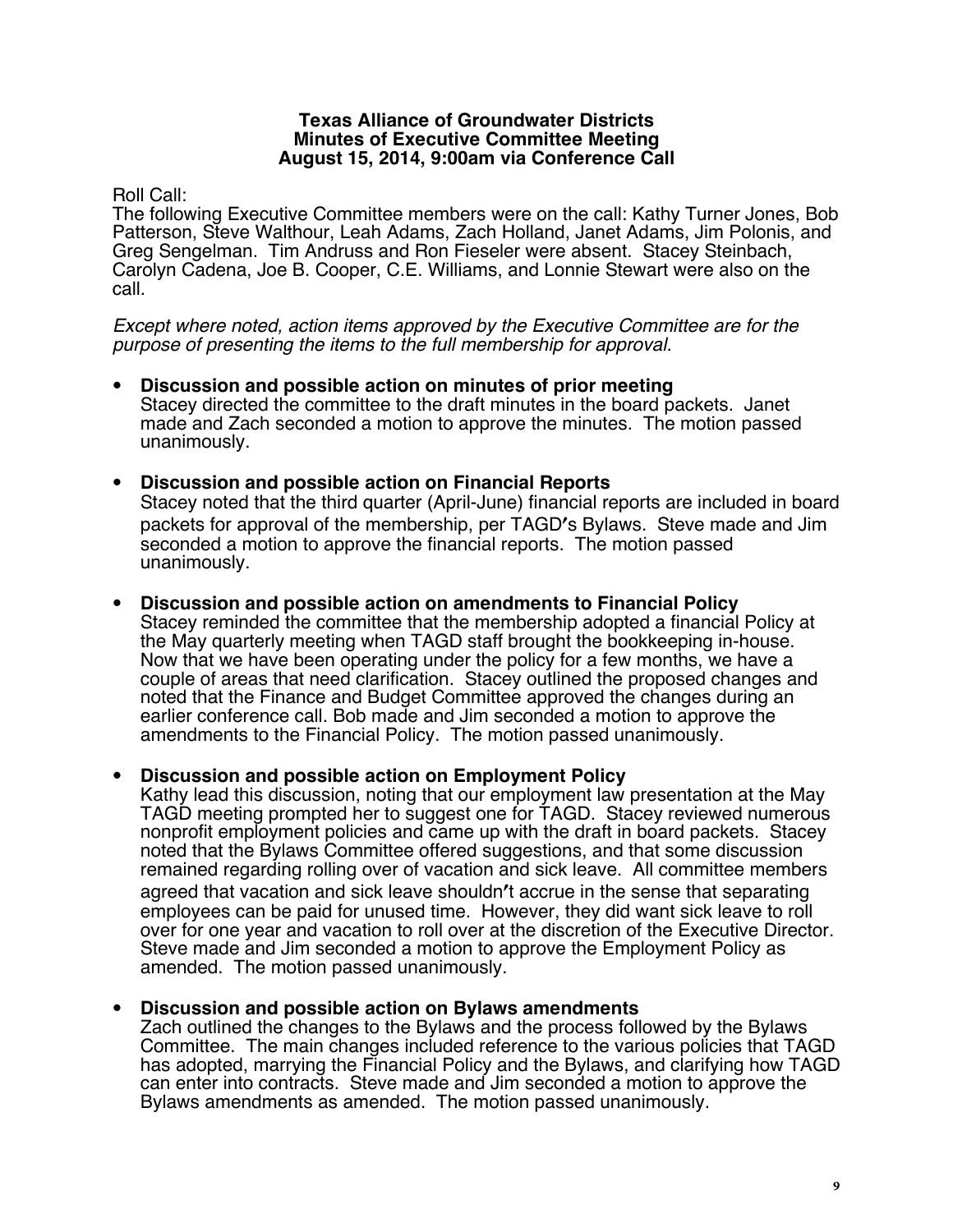- **Discussion and possible action on 2014-2015 District Membership dues, Associate Membership dues, and quarterly meeting registration fees** Steve directed the committee to the chart of proposed district membership dues, associate membership dues, and quarterly meeting registration fees included in board packets. He noted that the Finance and Budget committee was not recommending any changes from the current year. Steve made and Janet seconded a motion to approve the 2014-2015 district membership dues, associate membership dues, and quarterly meeting registration fees. The motion passed unanimously.
- **Discussion and possible action on 2014 TAGD quarterly meetings** Stacey noted that this item is just for discussion regarding the date and location of the next fiscal year's quarterly meetings. Some options include the San Marcos Embassy Suites and the South Austin Marriott. The committee agreed that TAGD staff should circulate a meeting survey after the Summit and make recommendations to the Executive Committee at that time.
- **Discussion and possible action on Texas Groundwater Summit 2015** Stacey noted that this item was to approve contracting with the San Marcos Embassy Suites for the 2015 Summit. We are already under a contract with IEM for the 2015 Summit. Zach made and Steve seconded a motion to approve contracting with the Embassy Suites for the 2015 Texas Groundwater Summit. The motion passed unanimously.
- **Discussion and possible action on Executive Committee's recommendation regarding staff performance evaluation**
- **Discussion and possible action on 2013-2014 Annual Budget**

These items were taken up after TAGD staff got off the call. Leah made and Janet seconded a motion to implement a retirement program for TAGD employees with TAGD contributing 6% of an employee's salary to the program. The motion passed unanimously. Bob made and Jim seconded a motion to approve the budget as amended during the call. The motion passed unanimously.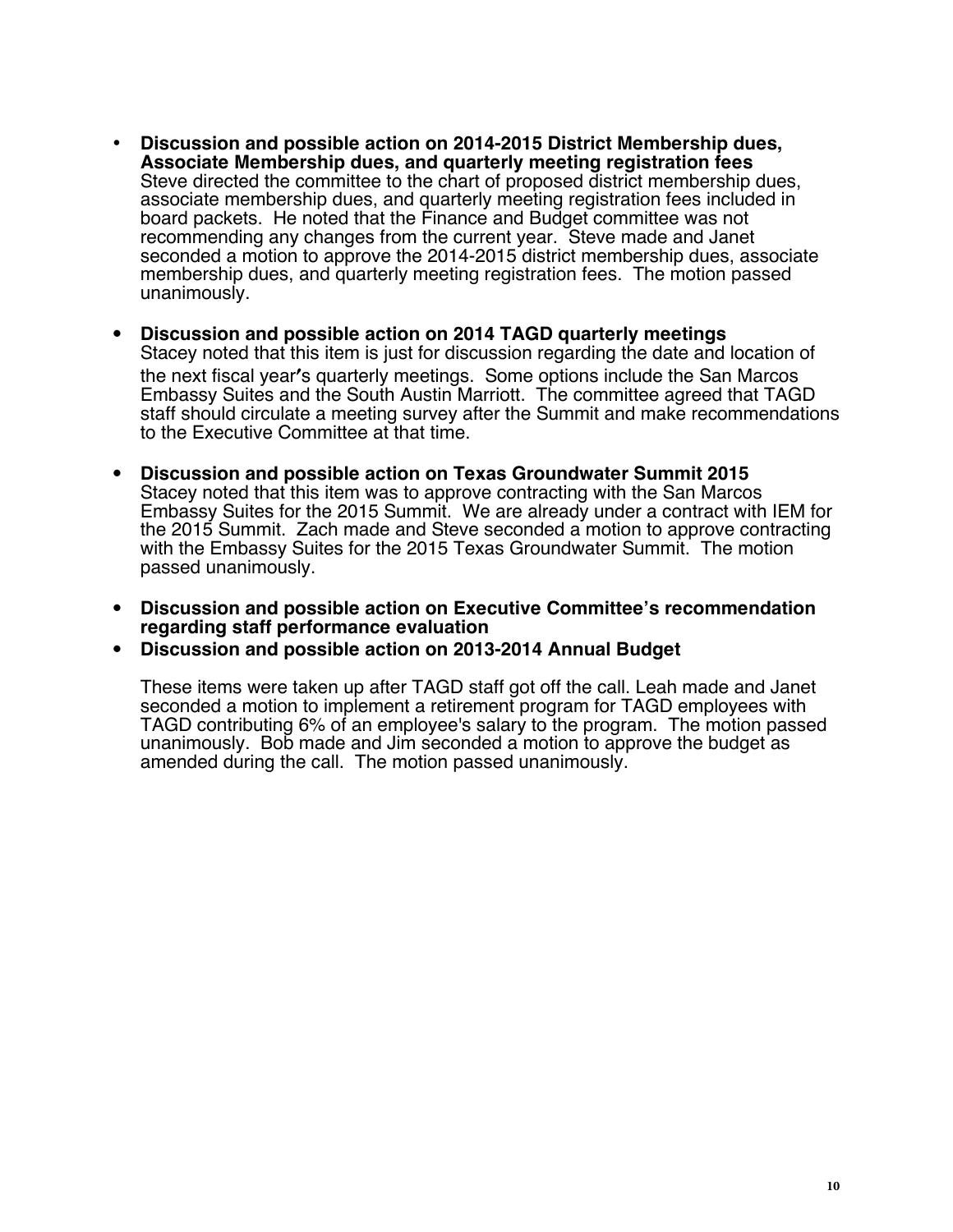# **AGENDA ITEM E**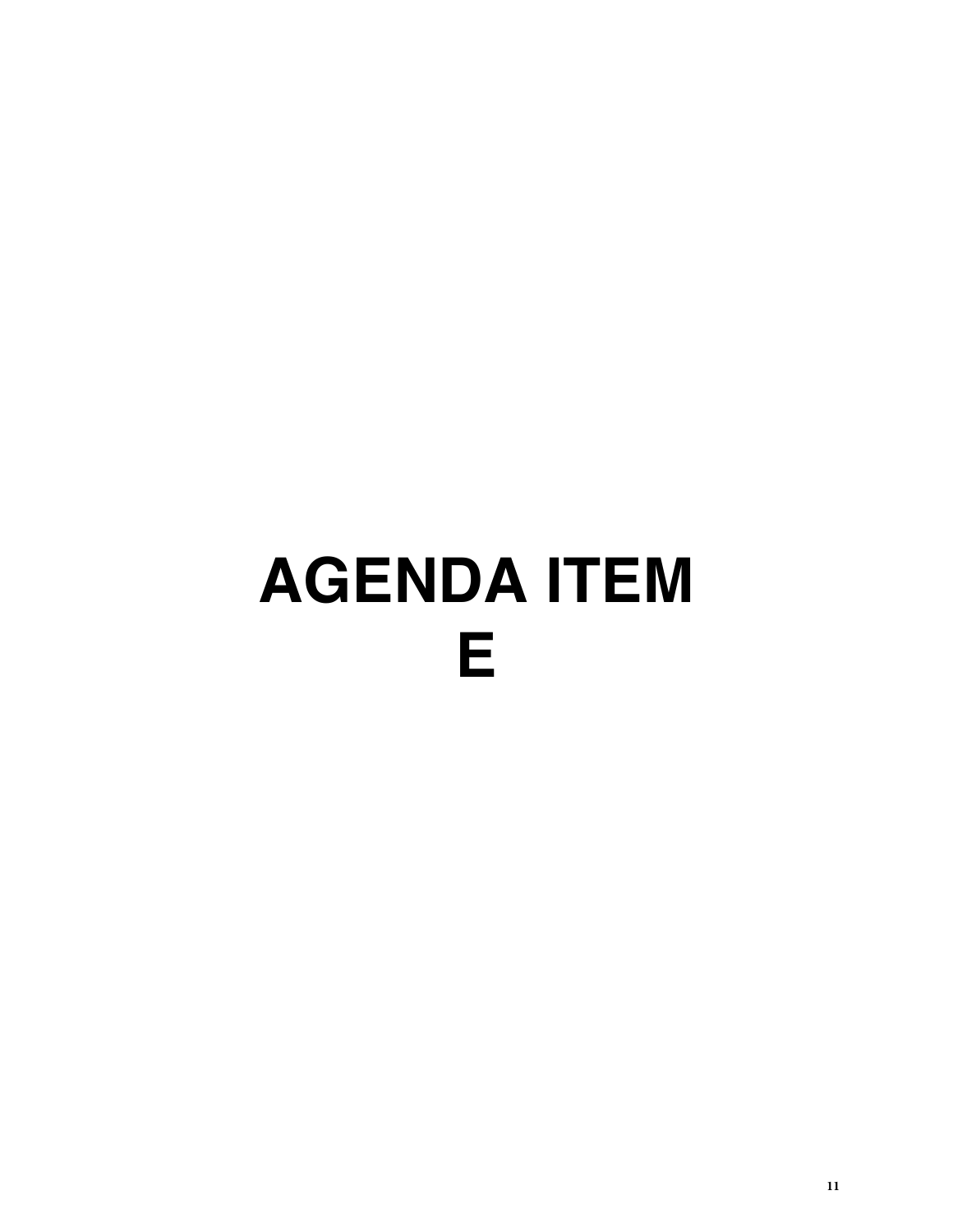# Texas Alliance of Groundwater Districts **BALANCE SHEET**

**As of June 30, 2014**

Agenda Item E

|                                     | <b>TOTAL</b> |
|-------------------------------------|--------------|
| <b>ASSETS</b>                       |              |
| <b>Current Assets</b>               |              |
| <b>Bank Accounts</b>                |              |
| <b>WellsFargo Bank - Checking</b>   | 42,274.13    |
| <b>WellsFargo Bank - Savings</b>    | 90,019.60    |
| <b>Total Bank Accounts</b>          | \$132,293.73 |
| <b>Accounts Receivable</b>          |              |
| <b>Accounts Receivable</b>          | 2,905.00     |
| <b>Total Accounts Receivable</b>    | \$2,905.00   |
| Other current assets                |              |
| <b>Prepaid Rent</b>                 | 465.00       |
| <b>Total Other current assets</b>   | \$465.00     |
| <b>Total Current Assets</b>         | \$135,663.73 |
| <b>TOTAL ASSETS</b>                 | \$135,663.73 |
| <b>LIABILITIES AND EQUITY</b>       |              |
| <b>Liabilities</b>                  |              |
| <b>Total Liabilities</b>            |              |
| <b>Equity</b>                       |              |
| <b>Opening Bal Equity</b>           | 84,433.05    |
| <b>Retained Earnings</b>            | 34,398.83    |
| Net Income                          | 16,831.85    |
| <b>Total Equity</b>                 | \$135,663.73 |
| <b>TOTAL LIABILITIES AND EQUITY</b> | \$135,663.73 |

*Wednesday, Jul 16, 2014 02:20:54 PM PDT GMT-5 - Accrual Basis*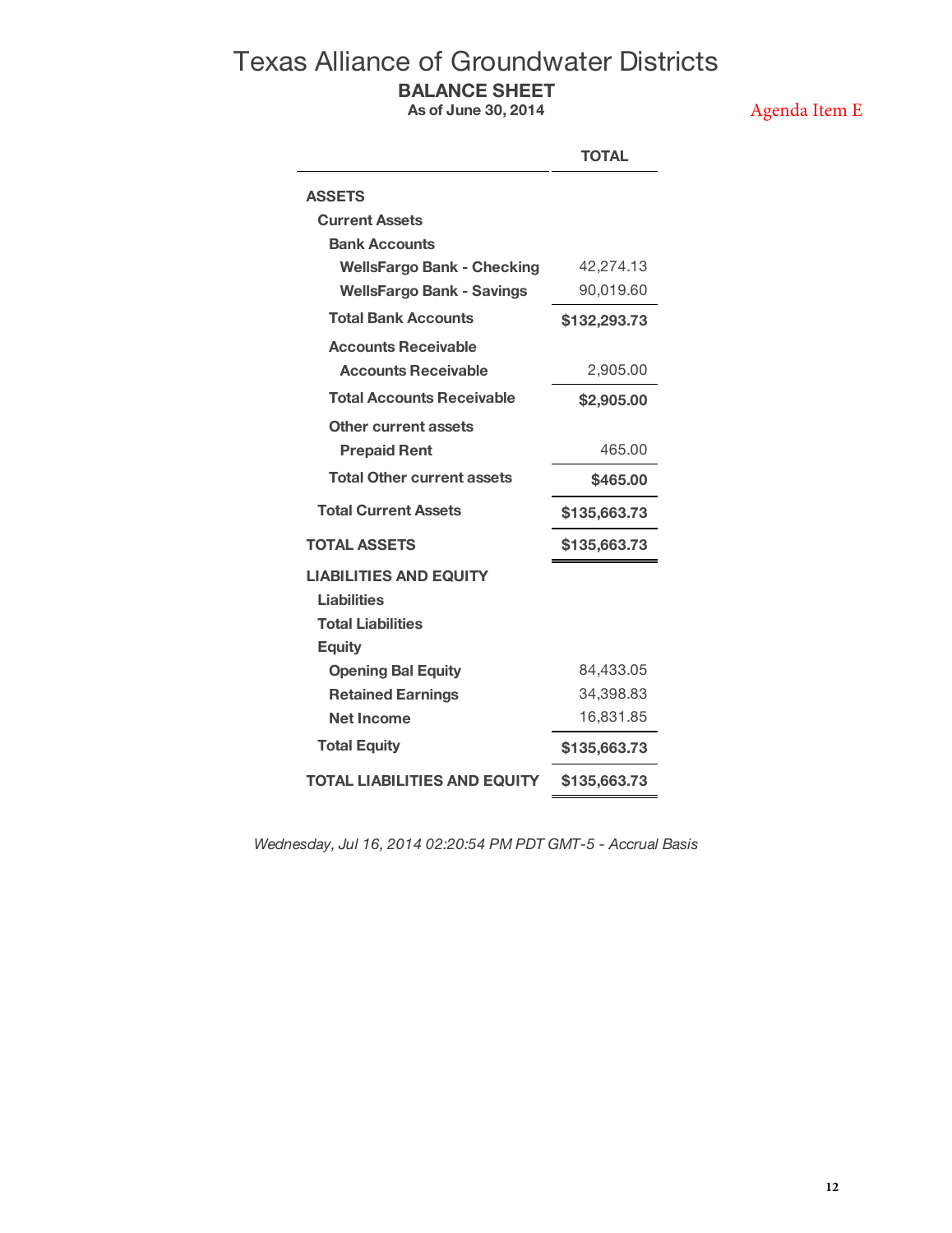# Texas Alliance of Groundwater Districts **PROFIT AND LOSS**

**April - June, 2014**

|                                     | <b>TOTAL</b> |
|-------------------------------------|--------------|
| <b>Income</b>                       |              |
| <b>Grants and Donations</b>         | 1,700.00     |
| Interest Income                     | 11.22        |
| <b>Meeting Income</b>               |              |
| <b>PFIA Training</b>                | 3,550.00     |
| <b>Quarterly Meeting Income</b>     | 12,425.00    |
| <b>Total Meeting Income</b>         | 15,975.00    |
| <b>Member Dues</b>                  |              |
| <b>Membership Dues - Associates</b> | 750.00       |
| <b>Total Member Dues</b>            | 750.00       |
| <b>Total Income</b>                 | \$18,436.22  |
| <b>Gross Profit</b>                 | \$18,436.22  |
| <b>Expenses</b>                     |              |
| <b>Meeting Expenses</b>             |              |
| <b>Meeting Supplies</b>             | 252.28       |
| <b>Quarterly Meeting Expenses</b>   | 2,477.88     |
| <b>Total Meeting Expenses</b>       | 2,730.16     |
| <b>Office Expense</b>               |              |
| <b>Business Phone</b>               | 196.33       |
| <b>Cell Phone</b>                   | 210.00       |
| <b>Furniture and Equipment</b>      | 345.60       |
| Internet                            | 91.35        |
| <b>Postage and PO Box</b>           | 9.60         |
| Rent                                | 1,395.00     |
| <b>Supplies</b>                     | 60.17        |
| <b>Total Office Expense</b>         | 2,308.05     |
| <b>Personnel</b>                    |              |
| <b>Executive Director</b>           |              |
| <b>Health Insurance Reimburse</b>   | 1,023.00     |
| <b>Payroll Taxes</b>                | 1,338.75     |
| <b>Salaries</b>                     | 17,499.99    |
| <b>Total Executive Director</b>     | 19,861.74    |
| Staff                               |              |
| <b>Health Insurance Reimburse</b>   | 949.26       |
| <b>Payroll Taxes</b>                | 860.63       |
| <b>Salaries</b>                     | 11,250.00    |
| <b>Total Staff</b>                  | 13,059.89    |
| <b>Total Personnel</b>              | 32,921.63    |

 **Professional Services**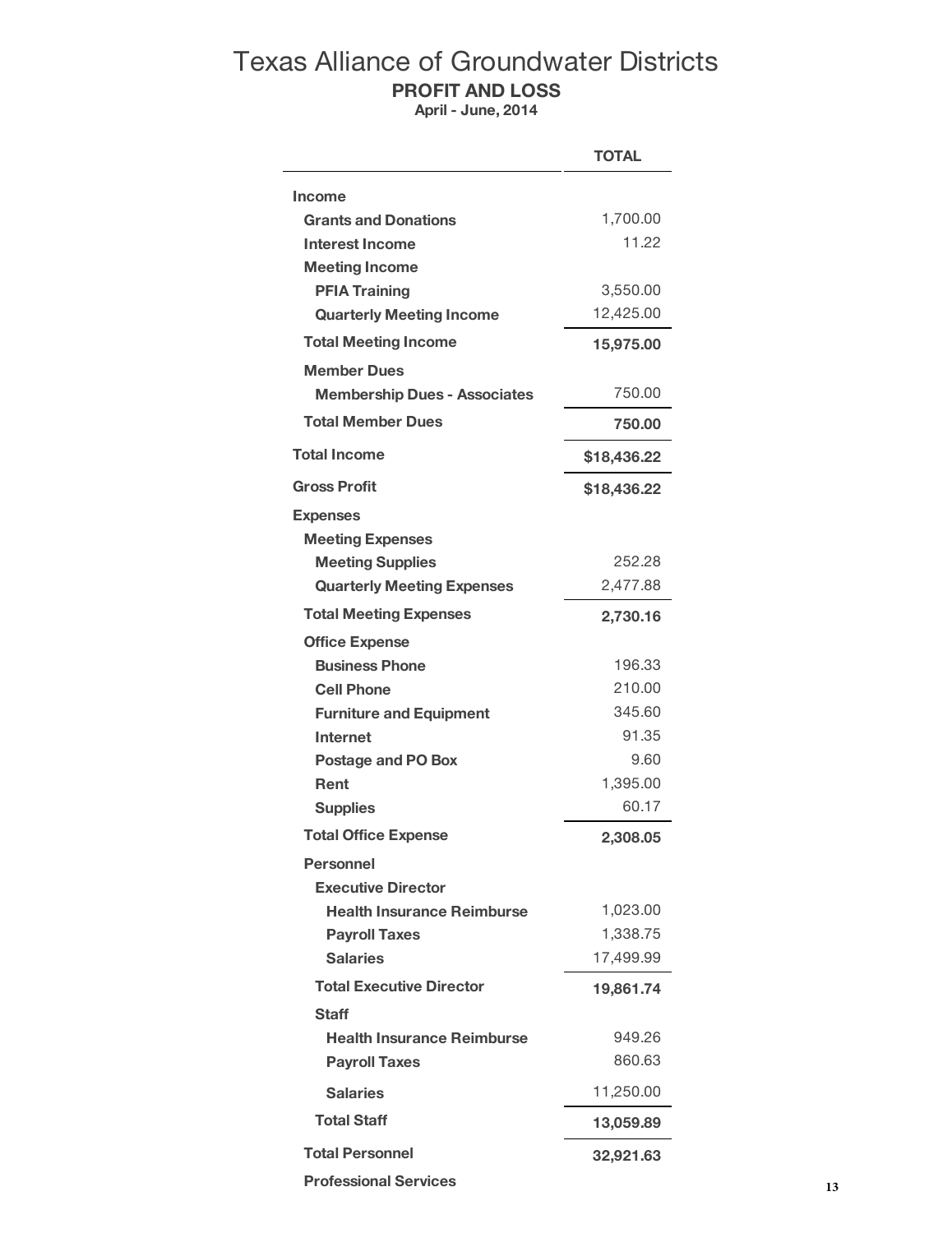| Insurance - Bonds                        | 1,521.67      |
|------------------------------------------|---------------|
| Payroll/Bookkeeping/Banking              | 222.90        |
| <b>PFIA Instructor</b>                   | 1,450.00      |
| <b>Texas Legislative Service</b>         | 412.50        |
| <b>Total Professional Services</b>       | 3,607.07      |
| Travel/Confer/Dues/Outreach              |               |
| <b>Conference Fees</b>                   | 900.00        |
| Outreach                                 | 358.06        |
| <b>Travel and Hotel</b>                  | 465.01        |
| <b>Total Travel/Confer/Dues/Outreach</b> | 1,723.07      |
| <b>Total Expenses</b>                    | \$43,289.98   |
| <b>Net Operating Income</b>              | \$ -24,853.76 |
| Net Income                               | \$ -24,853.76 |

*Wednesday, Jul 16, 2014 01:45:18 PM PDT GMT-5 - Accrual Basis*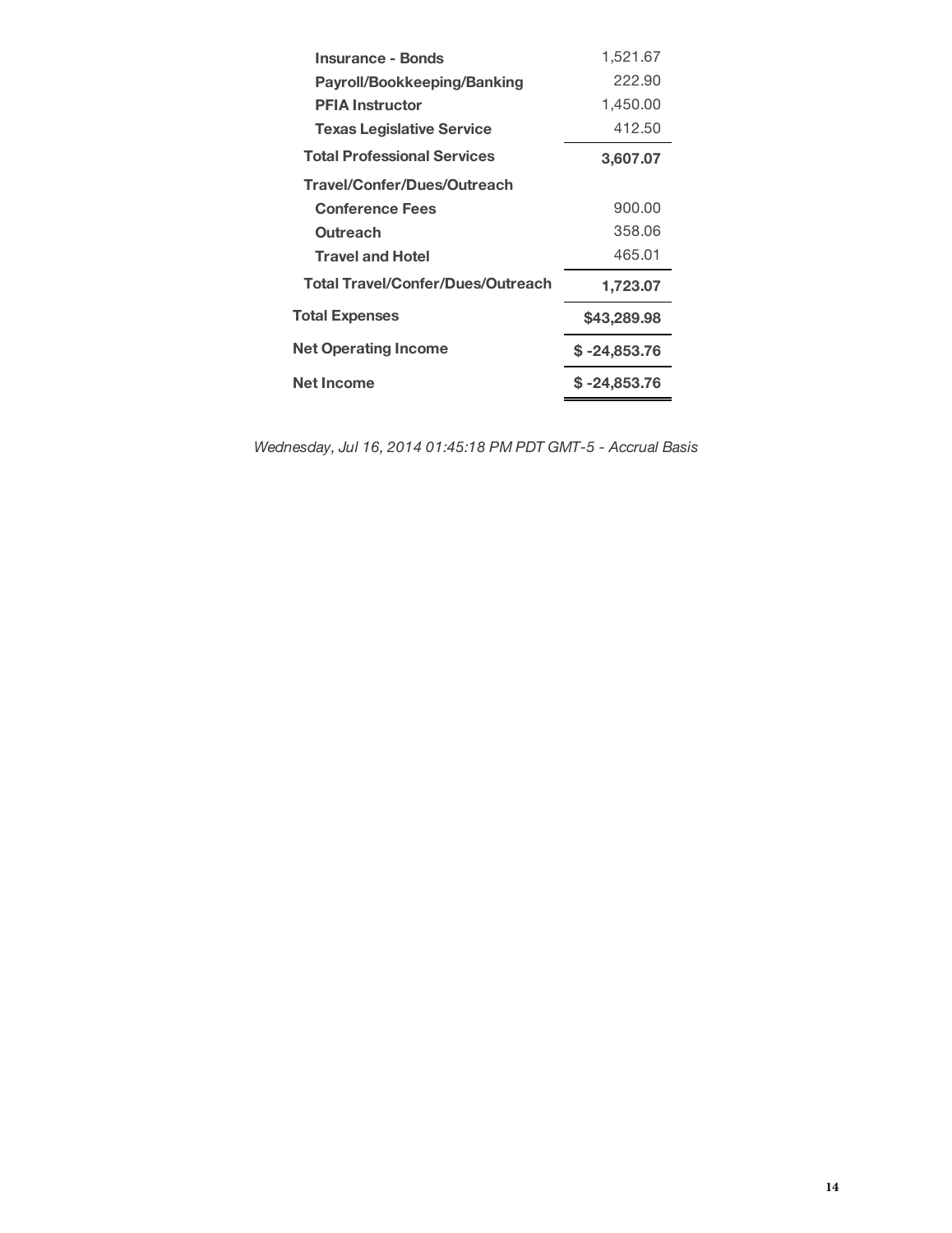# Texas Alliance of Groundwater Districts **PROFIT AND LOSS**

**April - June, 2014**

|                                         | <b>TOTAL</b>           |                      |
|-----------------------------------------|------------------------|----------------------|
|                                         | <b>APR - JUN, 2014</b> | APR - JUN, 2013 (PY) |
| <b>Income</b>                           |                        |                      |
| <b>Grants and Donations</b>             | 1,700.00               |                      |
| <b>Interest Income</b>                  | 11.22                  | 92.44                |
| <b>Meeting Income</b>                   |                        |                      |
| <b>Meals and Break Sponsorships</b>     |                        | 1,280.63             |
| <b>PFIA Training</b>                    | 3,550.00               | 5,850.00             |
| <b>Quarterly Meeting Income</b>         | 12,425.00              | 7,281.25             |
| <b>Total Meeting Income</b>             | 15,975.00              | 14,411.88            |
| <b>Member Dues</b>                      |                        |                      |
| <b>Membership Dues - Associates</b>     | 750.00                 | 200.00               |
| <b>Membership Dues - Voting</b>         |                        | 250.00               |
| <b>Total Member Dues</b>                | 750.00                 | 450.00               |
| <b>Total Income</b>                     | \$18,436.22            | \$14,954.32          |
| <b>Gross Profit</b>                     | \$18,436.22            | \$14,954.32          |
| <b>Expenses</b>                         |                        |                      |
| <b>Meeting Expenses</b>                 |                        |                      |
| <b>Conference Rooms &amp; Other Exp</b> |                        | 1,558.52             |
| <b>Food and Beverages (deleted)</b>     |                        | 2,902.45             |
| <b>Meeting Supplies</b>                 | 252.28                 |                      |
| <b>Quarterly Meeting Expenses</b>       | 2,477.88               |                      |
| <b>Total Meeting Expenses</b>           | 2,730.16               | 4,460.97             |
| <b>Office Expense</b>                   |                        |                      |
| <b>Business Phone</b>                   | 196.33                 |                      |
| <b>Cell Phone</b>                       | 210.00                 |                      |
| <b>Furniture and Equipment</b>          | 345.60                 |                      |
| Internet                                | 91.35                  |                      |
| Postage and PO Box                      | 9.60                   |                      |
| Rent                                    | 1,395.00               |                      |
| <b>Supplies</b>                         | 60.17                  | 1,088.07             |
| <b>Telephone/Conf.Calls/Postage</b>     |                        | 394.60               |
| <b>Total Office Expense</b>             | 2,308.05               | 1,482.67             |
| <b>Personnel</b>                        |                        |                      |
| <b>Executive Director</b>               |                        |                      |
| <b>Health Insurance Reimburse</b>       | 1,023.00               | 1,377.00             |
| <b>Payroll Taxes</b>                    | 1,338.75               | 1,243.12             |
| <b>Salaries</b>                         | 17,499.99              | 16,250.01            |
| <b>Total Executive Director</b>         | 19,861.74              | 18,870.13            |
| <b>Payroll Service Fees</b>             |                        | 4.65                 |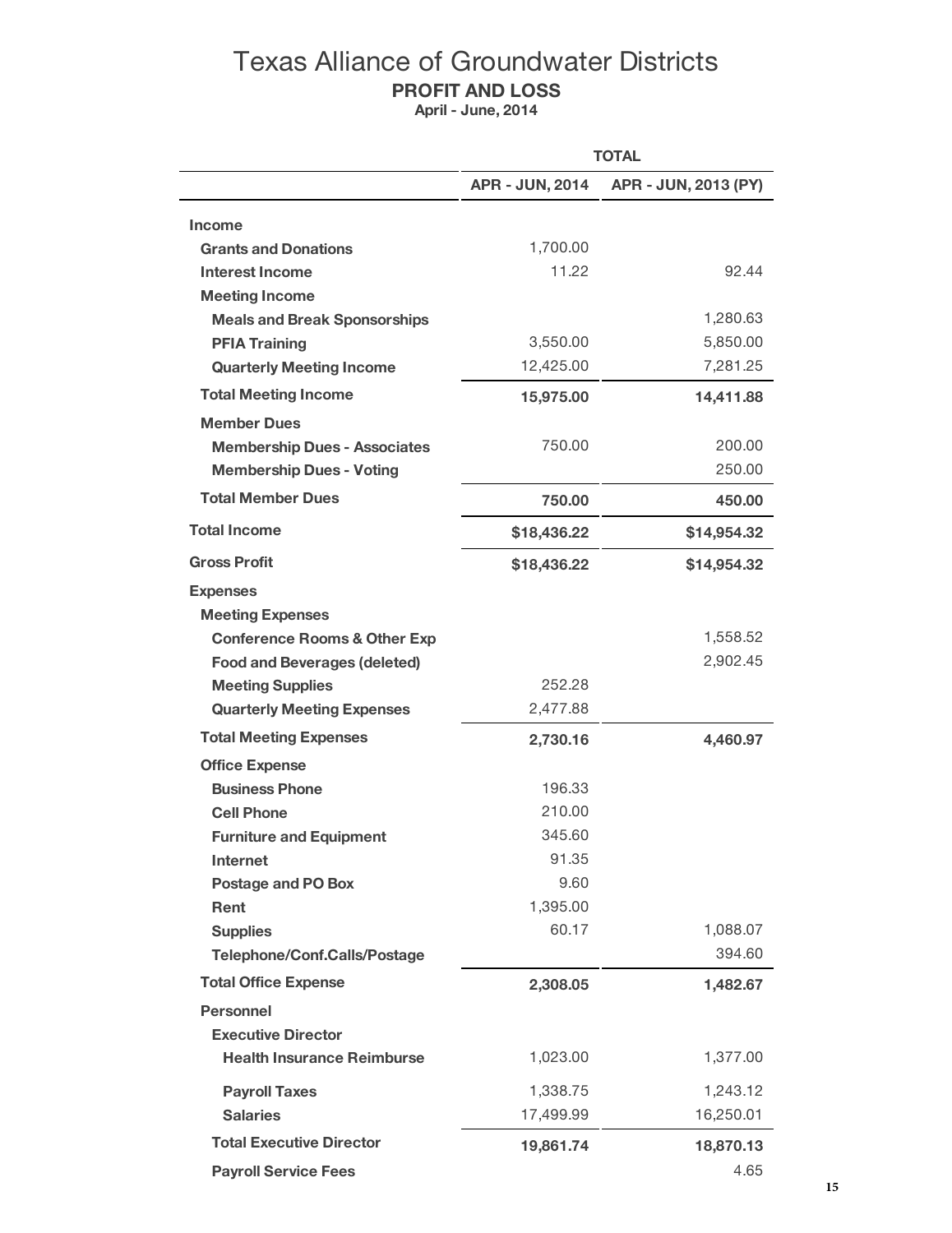| <b>Staff</b>                             |                |                |
|------------------------------------------|----------------|----------------|
| <b>Health Insurance Reimburse</b>        | 949.26         |                |
| <b>Payroll Taxes</b>                     | 860.63         |                |
| <b>Salaries</b>                          | 11,250.00      |                |
| <b>Total Staff</b>                       | 13,059.89      | 0.00           |
| <b>Total Personnel</b>                   | 32,921.63      | 18,874.78      |
| <b>Professional Services</b>             |                |                |
| <b>Insurance - Bonds</b>                 | 1,521.67       |                |
| <b>Payroll/Bookkeeping/Banking</b>       | 222.90         | 900.00         |
| <b>PFIA Instructor</b>                   | 1,450.00       | 2,400.00       |
| <b>Texas Legislative Service</b>         | 412.50         | 412.50         |
| <b>Total Professional Services</b>       | 3,607.07       | 3,712.50       |
| <b>Travel/Confer/Dues/Outreach</b>       |                | 1,229.73       |
| <b>Conference Fees</b>                   | 900.00         |                |
| <b>Outreach</b>                          | 358.06         |                |
| <b>Travel and Hotel</b>                  | 465.01         |                |
| <b>Total Travel/Confer/Dues/Outreach</b> | 1,723.07       | 1,229.73       |
| <b>Total Expenses</b>                    | \$43,289.98    | \$29,760.65    |
| <b>Net Operating Income</b>              | $$ -24,853.76$ | $$ -14,806.33$ |
| <b>Net Income</b>                        | $$ -24,853.76$ | $$ -14,806.33$ |

*Tuesday, Jul 22, 2014 11:55:56 AM PDT GMT-5 - Accrual Basis*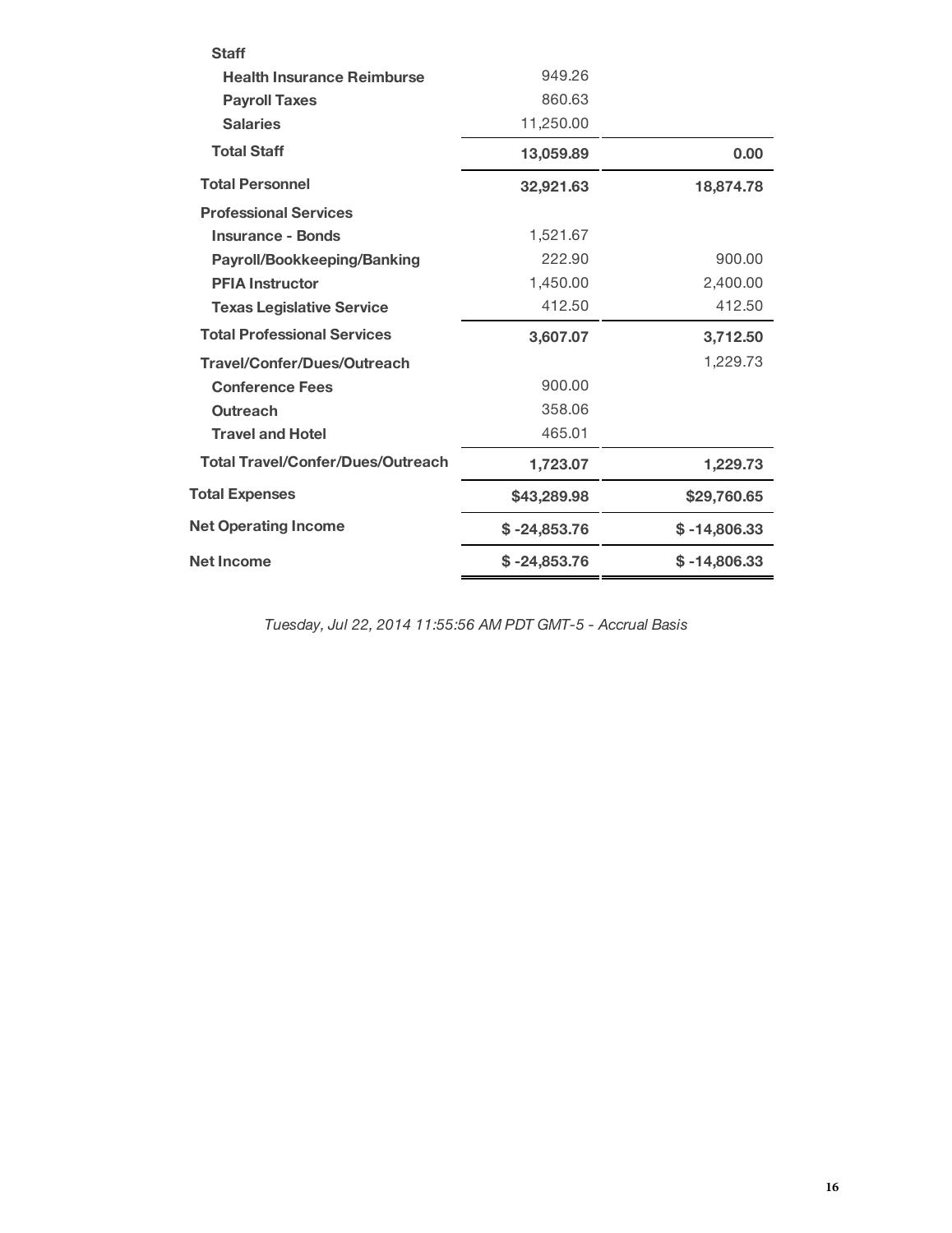# **AGENDA ITEM F**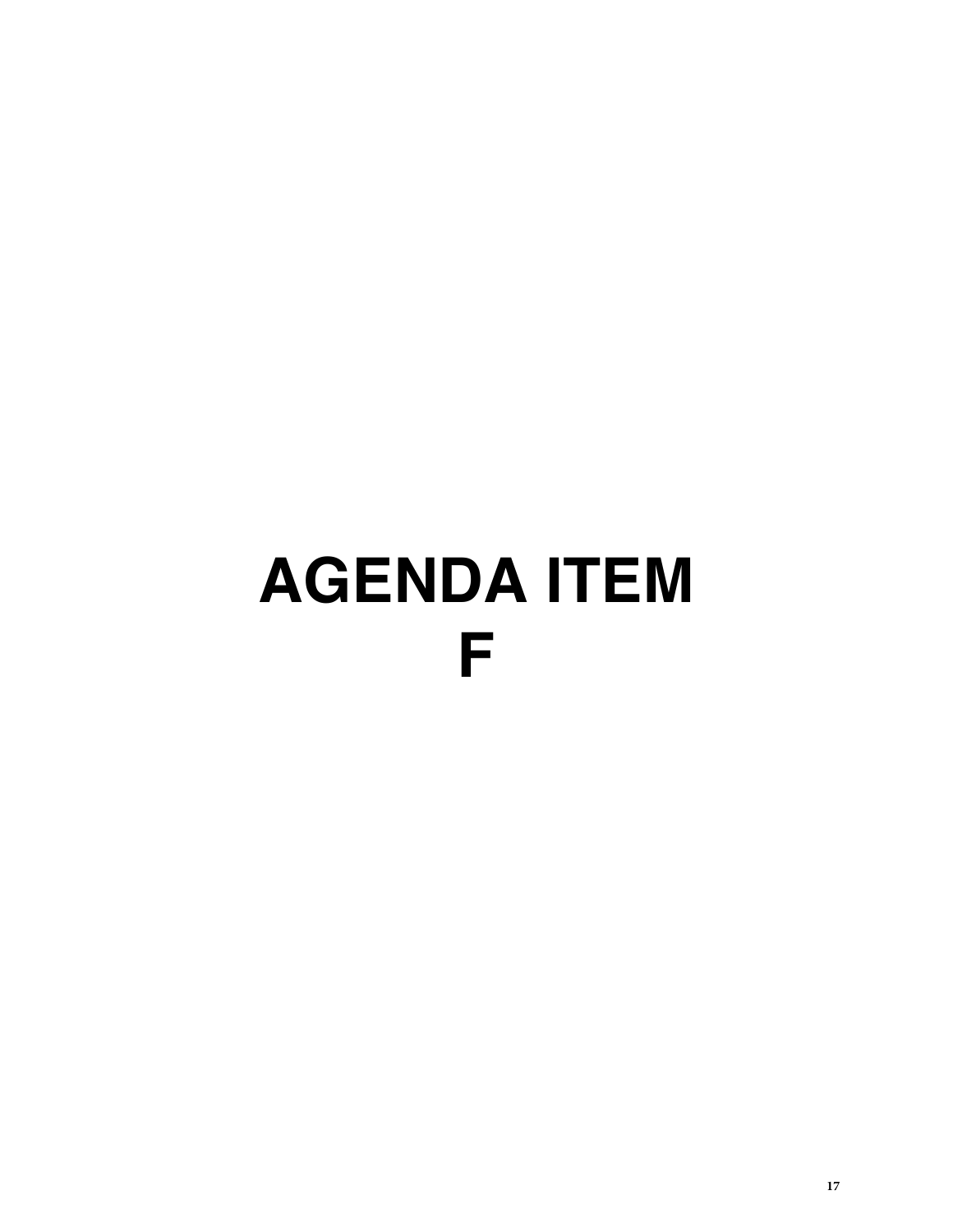# Agenda Item F

#### **Texas Alliance of Groundwater Districts Financial Policy Adopted February 20, 2014 Proposed Amendments August 26, 2014** The Texas Alliance of Groundwater Districts (TAGD or the Alliance) endeavors to use a sound system of internal controls and procedures for handling money in a form that is acceptable to its membership. TAGD does not tolerate fraud or misappropriation of funds under any circumstances. Any such cases are treated equally and consistently, working in full cooperation with legal authorities if an outside investigation is necessary. Any fraudulent activity and those involved are subject to criminal penalties. Pursuant to the Bylaws, TAGD's Executive Director, its elected Treasurer, and the Finance/Budget Committee (the Committee) shall oversee the financial affairs of the Alliance. The Committee is comprised of TAGD's Treasurer, Vice-President, and three members appointed by the President. The Treasurer serves as chairperson of the Committee. These individuals are responsible for monitoring TAGD's financial situation, questioning any inconsistencies, and thoroughly investigating any real or perceived misuse of funds or impropriety. Because TAGD's internal financial controls are subject to personnel limitations, internal controls are not what would be found in an organization with a large staff. However, the limitations imposed by TAGD's small staff size are mitigated by the oversight of the Treasurer and Finance/Budget Committee, an outside bookkeeper as necessary, regular financial reviews, and the following financial protocols: *Annual Budget* • Each year, the Committee is responsible for formulating and presenting an annual budget for approval by the voting members at TAGD's Annual Meeting in August. • Each quarter, the Committee should: 1. Review TAGD's actual financial performance as compared with the budget projections and provide direction as necessary to the Executive Director and Treasurer; and 2. Report on TAGD's financial performance to the full membership at each quarterly meeting, or more often if necessary. Budget amendments may be made as follows: • The Executive Committee must approve budget amendments in amounts equal to or less than \$2,500 or expenditures more than \$2,500.00 for which the full amount of the new expenditure will be or have been offset by new and confirmed revenue that will be added to the budget at the same time as the new expenditure, such as through donations or grants; and • A majority of TAGD's voting members must approve budget amendments in amounts over \$2,500 for which the full amount of the new expenditure **Deleted: Draft Deleted: Deleted:** /audits **Deleted:** Treasurer and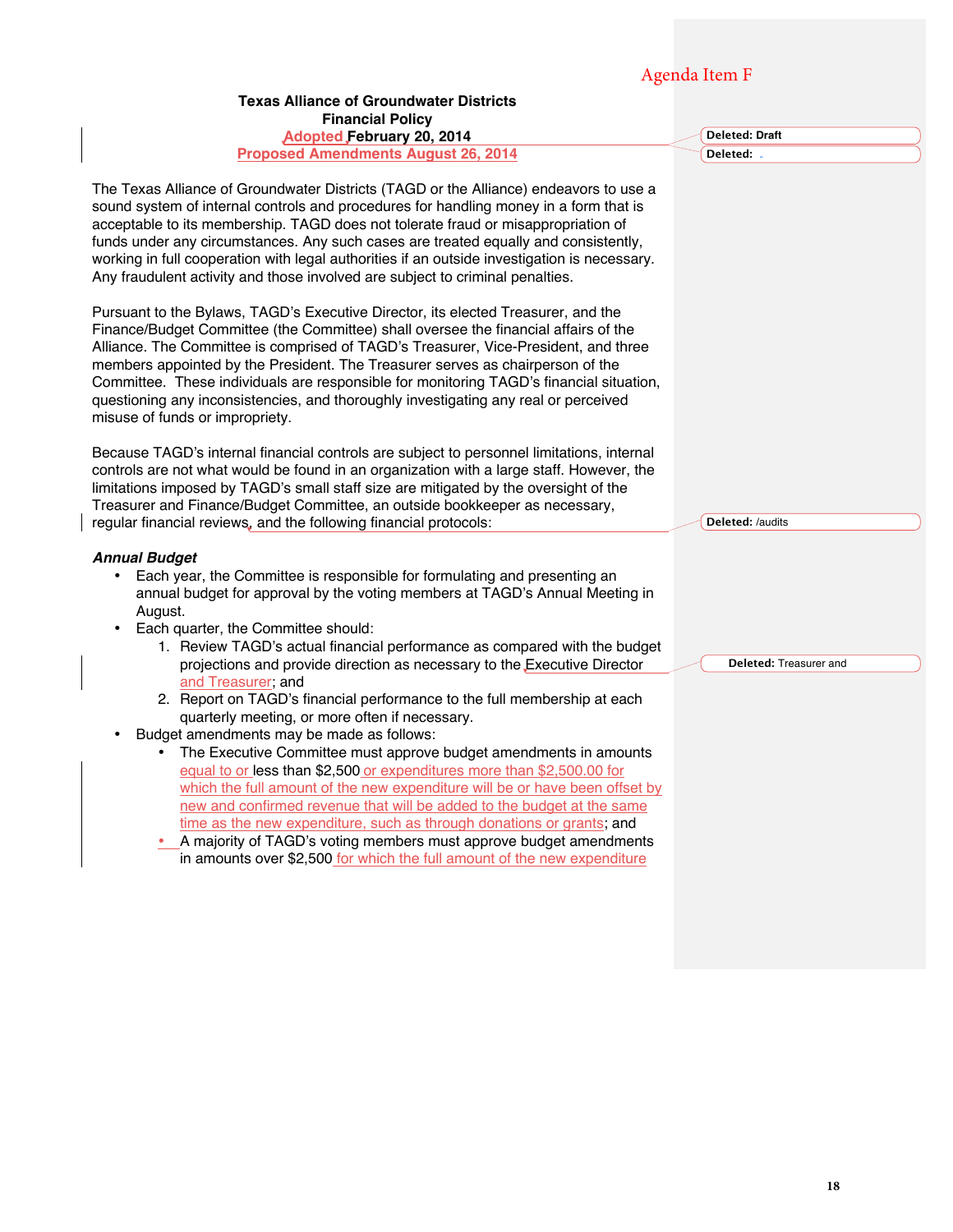will not be offset by new and confirmed revenue that will be added to the budget at the same time as the new expenditure.

• Projects or ventures, approved by a majority of TAGD's voting members or the Executive Committee, as dictated by this section, shall be added as a budget amendment if they have a fiscal note of deposit or expenditure.

#### *Financial Review*

- In each odd numbered year at the beginning of the new fiscal year, the Committee is responsible for selecting an external accounting firm for performing a financial review of the previous two-year period of TAGD's finances.
- Upon receipt, review, and approval of the financial review report, the Committee should present it to the voting members for review and final approval.

#### *Banking*

- All TAGD funds must be deposited in an accredited bank insured by FDIC.
- The Treasurer shall have independent access to the electronic bank statements at all times.

#### *Cash Receipts*

The Executive Director receives all incoming cash (checks or currency). The process for accepting payments shall be as follows:

- Payments will be categorized, stamped with date of receipt, and copied electronically upon receipt.
- Payments will be entered into TAGD's membership or meeting database, as applicable.
- Deposits will be prepared, entered into the accounting software used to maintain the accounts of record, and deposited in the bank in a timely manner.
- The Treasurer will review deposits at least quarterly.

#### *Financial Statements*

The Committee shall approve and provide quarterly financial statements to the membership at each quarterly TAGD meeting. These documents include profit and loss statements, balance sheets, and other reports as needed and as requested by the Committee.

#### *Payables*

- All payables are paid by check, debit card, or credit card and should be properly entered into the accounting software used to maintain the accounts of record in a timely manner.
- Supporting documents (invoices or receipts) must be kept for each disbursement, and should be marked 'paid,' with the date, check number (as applicable), and budget category for the disbursement on the document.

**Deleted:** February 20

TAGD Financial Policy 2 2 August 26, 2014

**Deleted:** *Audit*

**Deleted:** full audit of **Deleted:** auditor's report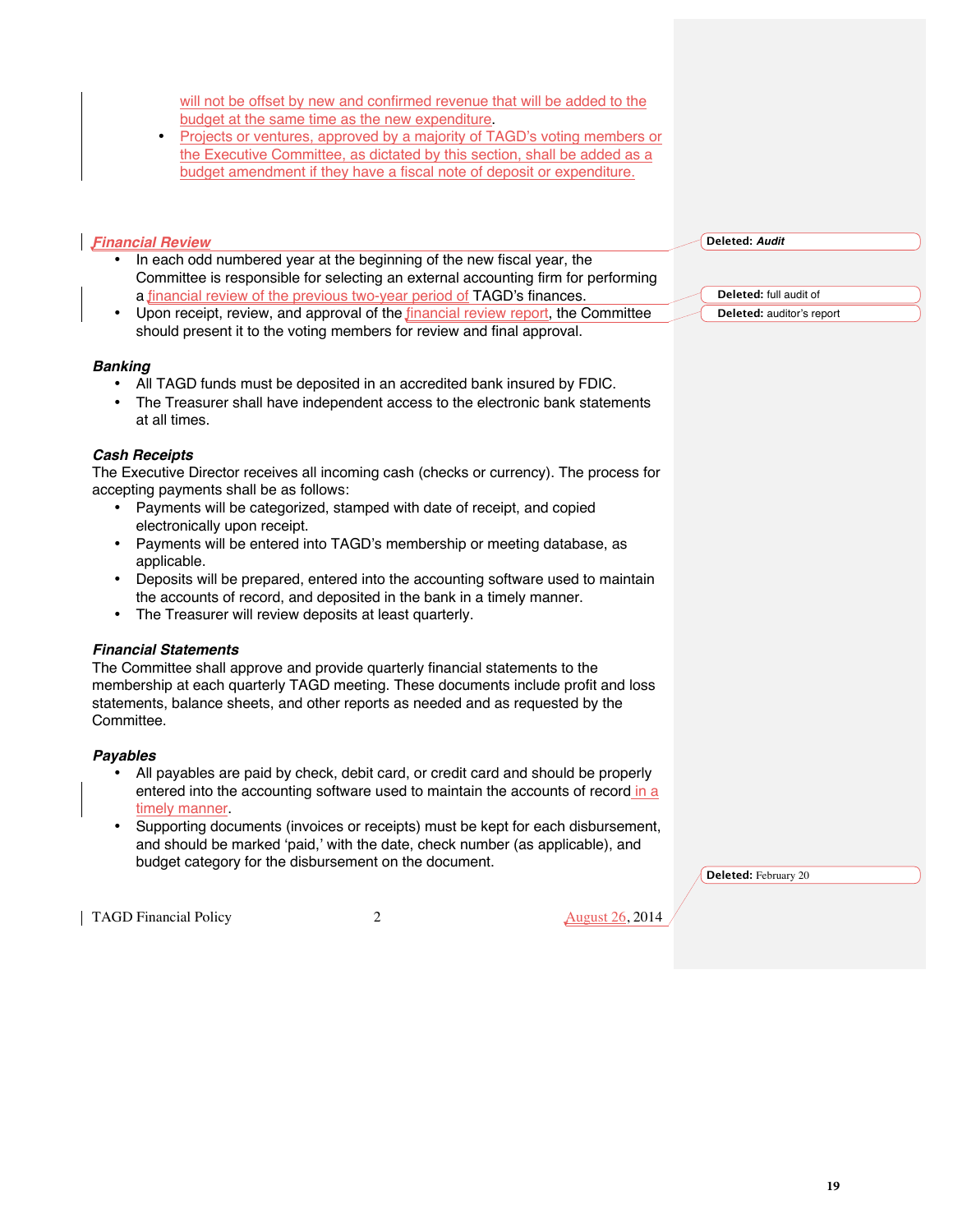| approve the invoice                                                                    | Someone in the organization who knows the purpose of the expenditure must                                                                                                                                                                                                                                  |                                                                                                                                                                                    | Deleted: must sign the invoice to   |
|----------------------------------------------------------------------------------------|------------------------------------------------------------------------------------------------------------------------------------------------------------------------------------------------------------------------------------------------------------------------------------------------------------|------------------------------------------------------------------------------------------------------------------------------------------------------------------------------------|-------------------------------------|
| $\bullet$                                                                              | The Finance and Budget Committee must approve all TAGD expenditures in                                                                                                                                                                                                                                     |                                                                                                                                                                                    | indicate its approval               |
|                                                                                        | excess of \$1,000, except for payments that are authorized by contractual                                                                                                                                                                                                                                  |                                                                                                                                                                                    | Deleted: TAGD's President, or Vice- |
|                                                                                        | agreement or have a regular, recurring payment schedule when such                                                                                                                                                                                                                                          |                                                                                                                                                                                    | President, Treasurer                |
|                                                                                        |                                                                                                                                                                                                                                                                                                            | expenditures are either an approved budget item or have been authorized by a                                                                                                       | Deleted: or Committee Member        |
| vote of the membership.                                                                |                                                                                                                                                                                                                                                                                                            |                                                                                                                                                                                    |                                     |
| $\bullet$                                                                              | Two signatures will be required on all payments of \$1,000 or more, except for<br>payments that are authorized by contractual agreement or have a regular,<br>recurring payment schedule when such expenditures are either an approved<br>budget item or have been authorized by a vote of the membership. |                                                                                                                                                                                    |                                     |
| <b>Payroll</b>                                                                         |                                                                                                                                                                                                                                                                                                            |                                                                                                                                                                                    |                                     |
| TAGD will utilize a payroll service to authorize monthly salary and regular            |                                                                                                                                                                                                                                                                                                            |                                                                                                                                                                                    |                                     |
| reimbursement expenses (such as health insurance premiums) and to make tax             |                                                                                                                                                                                                                                                                                                            |                                                                                                                                                                                    |                                     |
| deposits on TAGD's behalf. Payroll disbursements will be made only to bona fide        |                                                                                                                                                                                                                                                                                                            |                                                                                                                                                                                    |                                     |
|                                                                                        |                                                                                                                                                                                                                                                                                                            | employees and changes to each payroll record will be properly documented. TAGD will                                                                                                |                                     |
|                                                                                        |                                                                                                                                                                                                                                                                                                            | ensure that payroll disbursements are properly recorded and that related disbursements<br>(such as payroll tax deposits and retirement funds) are made timely. Payroll will not be |                                     |
| released prior to payday, and employee advances are not permitted. Non-regular         |                                                                                                                                                                                                                                                                                                            |                                                                                                                                                                                    |                                     |
| reimbursements (such as travel expenses) will be paid to the employee in the same      |                                                                                                                                                                                                                                                                                                            |                                                                                                                                                                                    |                                     |
| manner as all other payables.                                                          |                                                                                                                                                                                                                                                                                                            |                                                                                                                                                                                    |                                     |
| <b>Bank Reconciliation</b>                                                             |                                                                                                                                                                                                                                                                                                            |                                                                                                                                                                                    |                                     |
| The Treasurer is responsible for reconciling TAGD's bank statements. This              |                                                                                                                                                                                                                                                                                                            |                                                                                                                                                                                    |                                     |
| responsibility may be contracted out to a qualified professional on a quarterly basis. |                                                                                                                                                                                                                                                                                                            |                                                                                                                                                                                    |                                     |
| <b>Tax Returns</b>                                                                     |                                                                                                                                                                                                                                                                                                            |                                                                                                                                                                                    |                                     |
|                                                                                        |                                                                                                                                                                                                                                                                                                            | The Treasurer is responsible for ensuring that an annual tax return is filed with the IRS                                                                                          | Deleted: TAGD's                     |
| to maintain TAGD's non-profit status. This responsibility may be contracted out to a   |                                                                                                                                                                                                                                                                                                            |                                                                                                                                                                                    |                                     |
| CPA or tax preparer.                                                                   |                                                                                                                                                                                                                                                                                                            |                                                                                                                                                                                    |                                     |
|                                                                                        |                                                                                                                                                                                                                                                                                                            |                                                                                                                                                                                    |                                     |
| <b>Other Internal Controls</b>                                                         | Cash withdrawals and drawing checks payable to 'cash' are prohibited.                                                                                                                                                                                                                                      |                                                                                                                                                                                    |                                     |
| $\bullet$                                                                              |                                                                                                                                                                                                                                                                                                            | All requests for reimbursement and other invoices are checked for mathematical                                                                                                     |                                     |
|                                                                                        | accuracy and reasonableness before approval.                                                                                                                                                                                                                                                               |                                                                                                                                                                                    |                                     |
| $\bullet$                                                                              | Signature authority for cash accounts should reside with at least two Board                                                                                                                                                                                                                                |                                                                                                                                                                                    |                                     |
| members as well as the Executive Director.                                             |                                                                                                                                                                                                                                                                                                            |                                                                                                                                                                                    |                                     |
|                                                                                        | TAGD's financial records are open for review to any voting member upon                                                                                                                                                                                                                                     |                                                                                                                                                                                    |                                     |
| request.                                                                               |                                                                                                                                                                                                                                                                                                            |                                                                                                                                                                                    |                                     |
|                                                                                        |                                                                                                                                                                                                                                                                                                            |                                                                                                                                                                                    |                                     |
|                                                                                        |                                                                                                                                                                                                                                                                                                            |                                                                                                                                                                                    |                                     |
|                                                                                        |                                                                                                                                                                                                                                                                                                            |                                                                                                                                                                                    |                                     |
|                                                                                        |                                                                                                                                                                                                                                                                                                            |                                                                                                                                                                                    | Deleted: February 20                |
| <b>TAGD Financial Policy</b>                                                           | 3                                                                                                                                                                                                                                                                                                          | <b>August 26, 2014</b>                                                                                                                                                             |                                     |
|                                                                                        |                                                                                                                                                                                                                                                                                                            |                                                                                                                                                                                    |                                     |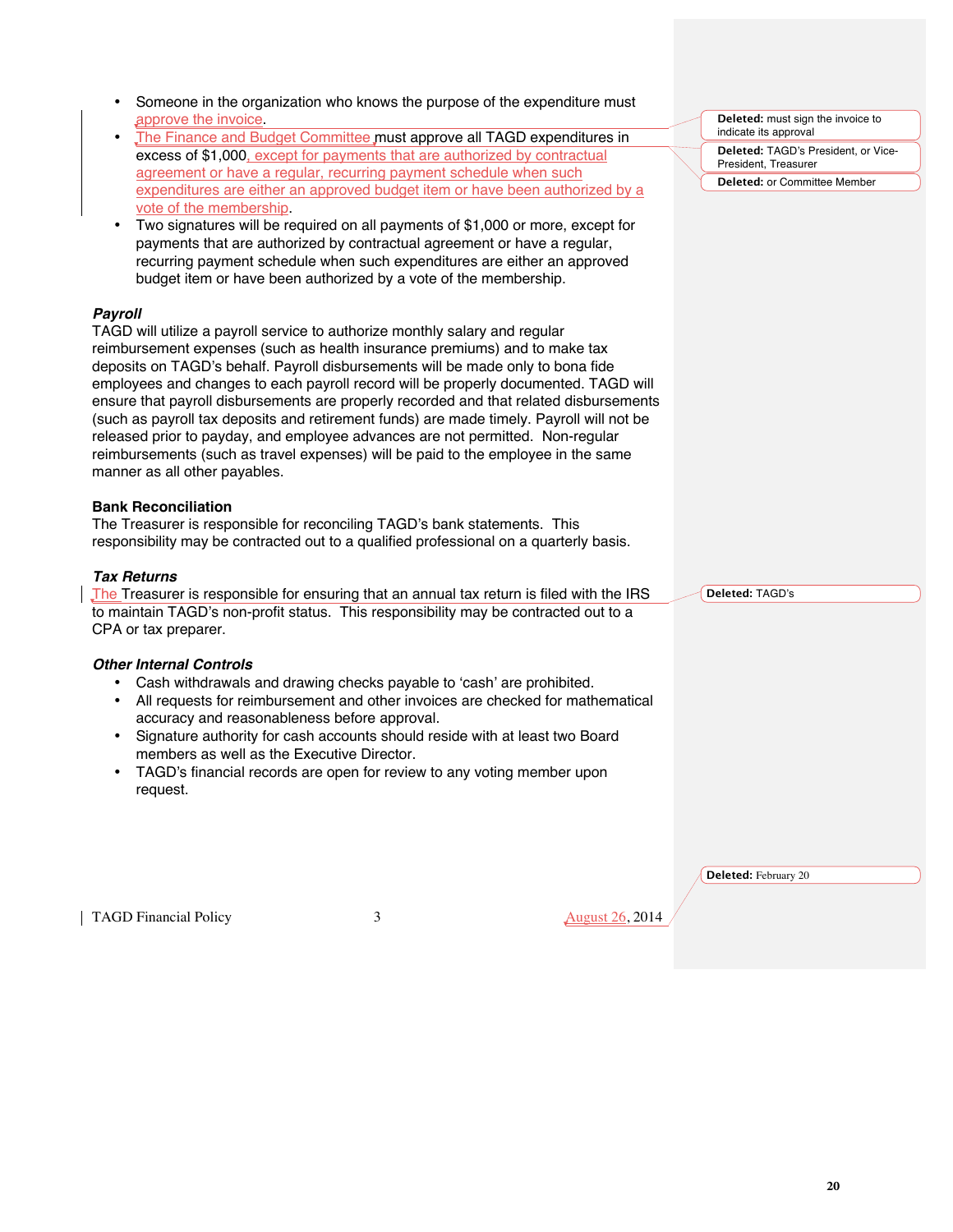# **AGENDA ITEM G**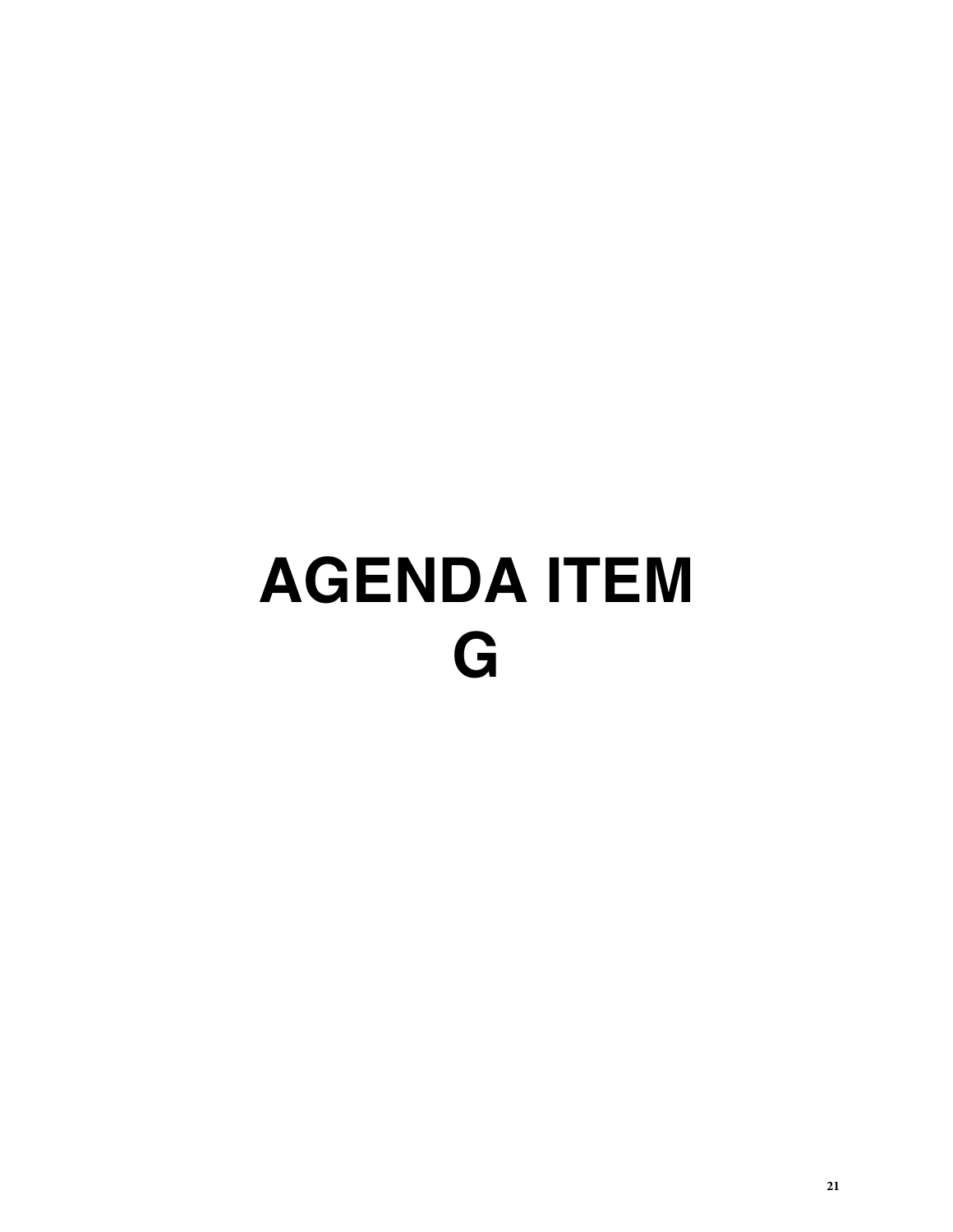### **Code of Conduct**

Employees of the Texas Alliance of Groundwater Districts (TAGD) are expected to act in the best interests of the organization and in a manner that is consistent with the highest ethical standards. Employees should report any known or suspected violations of this Code of Conduct to a TAGD Officer or member of the Executive Director. The following policies are applicable to all employees:

#### **Compliance with Laws**

You are expected to comply with all laws that apply to our city, state and country. Violence will not be tolerated.

#### **Conflicts of Interest**

You should avoid any outside interests that might influence, or appear to influence, decisions you make or actions you take for TAGD.

#### **Outside Activities**

You should avoid activities that would have a negative impact on the performance of your job, conflict with your obligation to TAGD, or negatively impact TAGD's reputation in the community.

#### **Professional Conduct**

TAGD requires employees conduct themselves in a professional manner.

#### **Organization Funds and Assets**

TAGD funds and other assets are to be used only for the benefit of TAGD and not for your own personal gain.

#### **Misuse of Confidential Information**

You may not use confidential information obtained through your employment with TAGD for personal gain or for any other reason except to further TAGD's interests.

## **Employee Orientation**

An ad hoc committee of the membership is responsible for orienting the Executive Director upon hiring.

It is the responsibility of the Executive Director to ensure that other new employees are oriented to TAGD. Orientation should include:

- a. An overview of TAGD's Bylaws and policies;
- b. An introduction to the organization's mission and goals (may include review of past meetings, financial reports, strategic plans, work plans, etc.);
- c. A discussion of organizational structure and introduction to co-workers with explanation of their responsibilities;
- d. A review of project and program information;
- e. A review of benefits and signing of all necessary forms;
- f. A discussion of the employees' responsibilities and organizational expectations;
- g. Getting the employee started on assignments;
- h. Developing a system for tracking assignments and progress.

#### **Performance Reviews**

For new employees, an initial appraisal review including overall job expectations and performance, employee and supervisor goals, and specific suggestions for improvement should be conducted at the end of the first 90 days of employment.

The five TAGD Office-holders (President, Vice President, Secretary, Treasurer, and Parliamentarian) shall conduct a performance evaluation and salary review of the Executive Director on an annual basis and submit the evaluation to the Executive Committee for approval by August 1st of each year. The Executive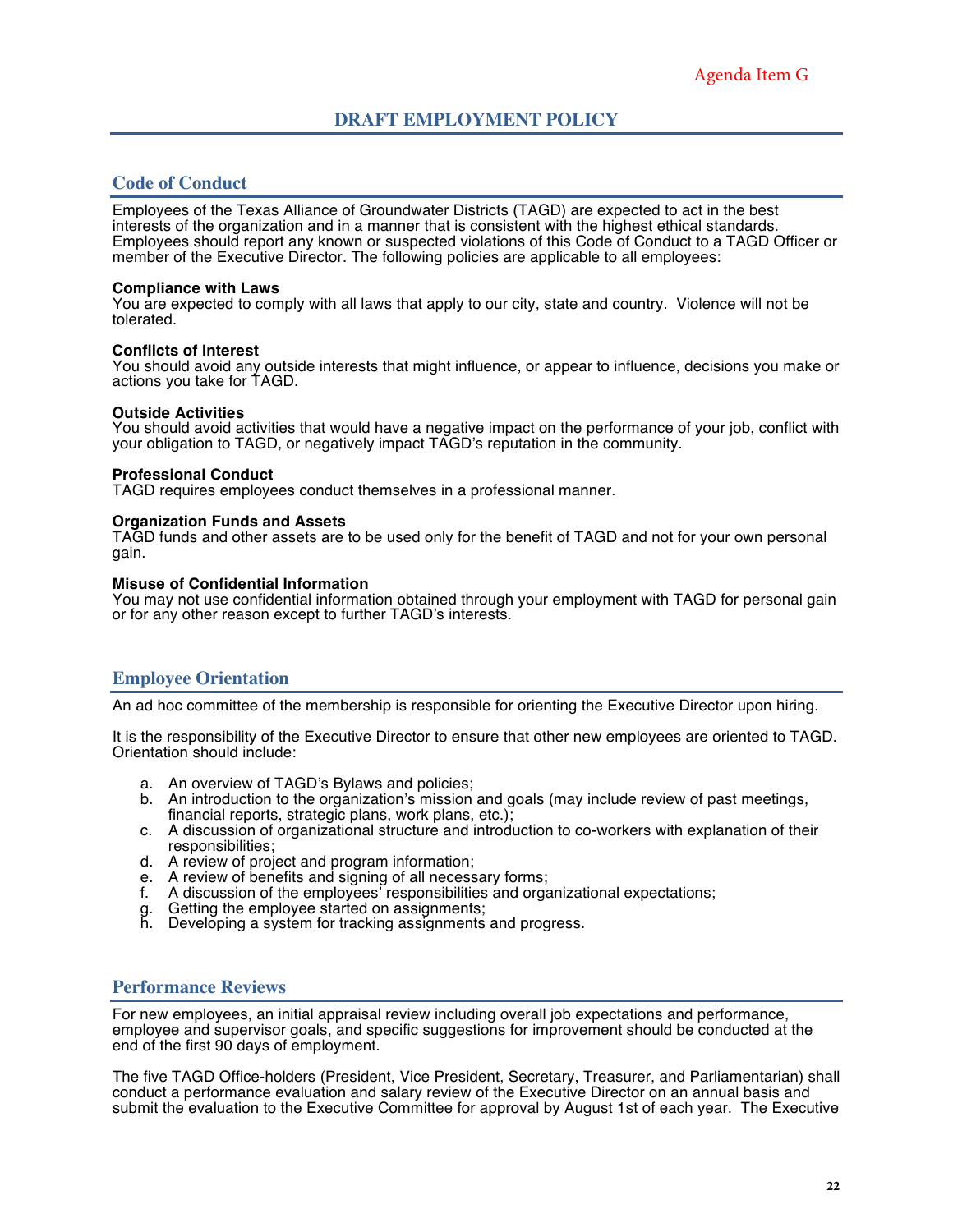Director shall conduct an annual performance evaluation and salary review of all other TAGD employees on or before August 1st of each year. The Executive Director is responsible for developing forms to be used in the evaluation process.

# **Compensation and Leave**

The salary of the Executive Director is to be determined by TAGD's voting members. The Executive Director determines salaries of other employees. The Finance and Budget Committee shall recommend for approval a total personnel budget to the voting membership at the Annual Meeting. Compensation is paid monthly. Salaries are reviewed annually in conjunction with performance reviews. Salary increases are a function of employee performance and the ability of TAGD to increase compensation. TAGD does not grant automatic annual increases, but every effort is made to compensate employees fairly, taking into account their responsibilities and performance. TAGD strives to provide compensation that is competitive with other representative organizations in the area.

#### **Employment Status**

The Fair Labor Standards Act (FLSA) sets the minimum wage, equal pay, overtime pay, record keeping, and child labor standards for the country. All employees are classified into 'exempt' or 'non-exempt' categories for purposes of establishing eligibility for overtime pay under the Federal Wage and Hours Laws. The categories as defined by this Act are as follows:

#### Exempt

Exempt employees are those employees that are exempt from overtime pay. A full-time exempt employee is salaried on a monthly basis and is regularly scheduled to work a forty (40) hour workweek, exclusive of lunch periods.

#### Non-Exempt

Non-exempt employees are those employees who must be paid overtime pay for hours worked over 40 in a given week. Non-exempt employees are hired at a specific hourly pay rate with a daily work schedule and a set number of hours in a regular workweek. Non-exempt employees will be paid at a rate of time and one-half for hours worked in excess of forty (40) hours for any workweek.

#### **Overtime**

Overtime is the extra time employees work above their normal scheduled workday. In order to meet the workweek needs of TLC, employees must be available to work overtime as necessary. We try to eliminate the need for overtime, but, if TAGD determines it is unavoidable, employees will be expected to work their share. The Executive Director will give advance notice if possible. All overtime for hourly employees must be approved in advance. If an employee works overtime without prior approval, they can be subject to disciplinary action.

The Fair Labor Standards Act states that non-exempt employees must be paid for all overtime hours. Non-exempt employees will be paid at a rate of time and one-half for all hours worked in excess of forty (40) hours for any workweek. Hours worked include all hours actually worked. Hours worked do not include leave without pay.

#### **Mandatory Benefits**

#### Worker's Compensation

All employees are covered under the applicable Worker's Compensation Act Insurance that is paid in full by TAGD. To be eligible for workers' compensation benefits, an employee has to incur an accidental injury during and arising out of employment. If an employee is injured on the job, they must seek medical attention and immediately notify a TAGD Officer or the Executive Director of the occurrence.

#### **Social Security**

TAGD pays matching funds to the Social Security Administration under the Federal Insurance Contribution Act (FICA) for each employee.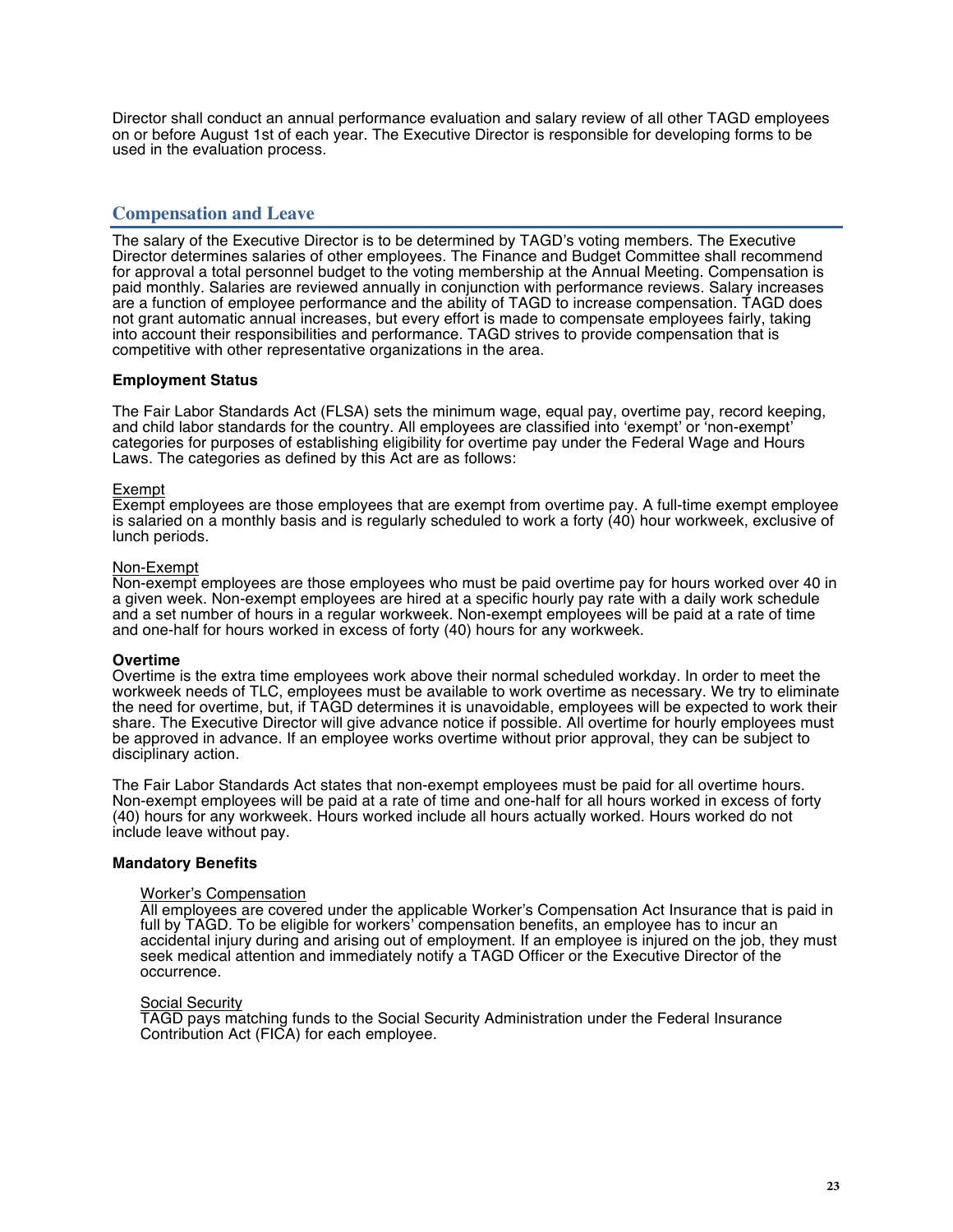#### **Voluntary Benefits**

#### **Health Insurance**

Texas Alliance of Groundwater Districts does not have a group health insurance plan. Texas Alliance of Groundwater Districts will reimburse 100% of the cost of health insurance up to a monthly maximum amount recommended by the Executive Director to the Finance and Budget Committee and approved by the voting members at the Annual Meeting for salaried employees.

#### Retirement Plan

At the discretion of the Executive Committee, TAGD will participate in a retirement plan and contribute up to six percent of each employee's salary.

#### Cell Phone Stipend

TAGD provides a monthly stipend in an amount recommended by the Executive Director to the Finance and Budget Committee and approved by the voting members at the Annual Meeting for employees' cell phone use.

#### Holidays

Each regular full-time employee will receive 12 paid holidays, to be based on federal holidays, and agreed upon by staff at the beginning of each year.

| <b>Holiday</b>       | <b>Day Observed</b>                                |
|----------------------|----------------------------------------------------|
| New Year's Day       | January 1                                          |
| MLK Jr. Day          | Third Monday in January                            |
| President's Day      | Third Monday in February                           |
| <b>Memorial Day</b>  | Last Monday in May                                 |
| Independence Day     | July 4                                             |
| Labor Day            | <b>First Monday in September</b>                   |
| <b>Columbus Day</b>  | Second Monday in October                           |
| Veteran's Day        | November 11                                        |
| Thanksgiving         | Last Thursday in November and the following Friday |
| <b>Christmas Eve</b> | December 24                                        |
| <b>Christmas Day</b> | December 25                                        |

#### Vacation and Sick Leave

Employees will accrue 1/2 day of sick leave per monthly pay period. Unused sick leave will roll over and can be used during the one year following its accrual. TAGD will provide each regular, full-time employee vacation leave depending on years of service. Employees with less than five years of service will accrue 1 day of vacation per monthly pay period. Employees with five years of service but less than 10 years of service will accrue 1.25 days of vacation per monthly pay period. Employees with 10 or more years of service will accrue 1.5 days of vacation per monthly pay period. Unused vacation will roll over at the discretion of the Executive Director. In no event will an employee accrue vacation or sick leave for the purpose of payment upon separation from TAGD.

#### **Employee Business and Travel Expenses**

The reasonable cost for transportation, lodging, conference registration fees and other reasonable expenses will be covered by TAGD for its employees when traveling on TAGD-related business. All expenses incurred by staff while doing business for TAGD will be submitted to the Executive Director for approval and accompanied by itemized lists of expenses and receipts. TAGD will use the current Internal Revenue Service-authorized rate for mileage allowance.

#### **Other Leave**

Family, and medical, and other leave will be established on a case-by-case basis based on organizational needs, employee performance and length of service to TAGD. In general, TAGD will strive to adhere to the Family and Medical Leave Act, but because of its small size, feasibility of a full 12-week leave may be untenable for the organization at a particular time. Alternatives will be discussed with employees on a case-by-case basis.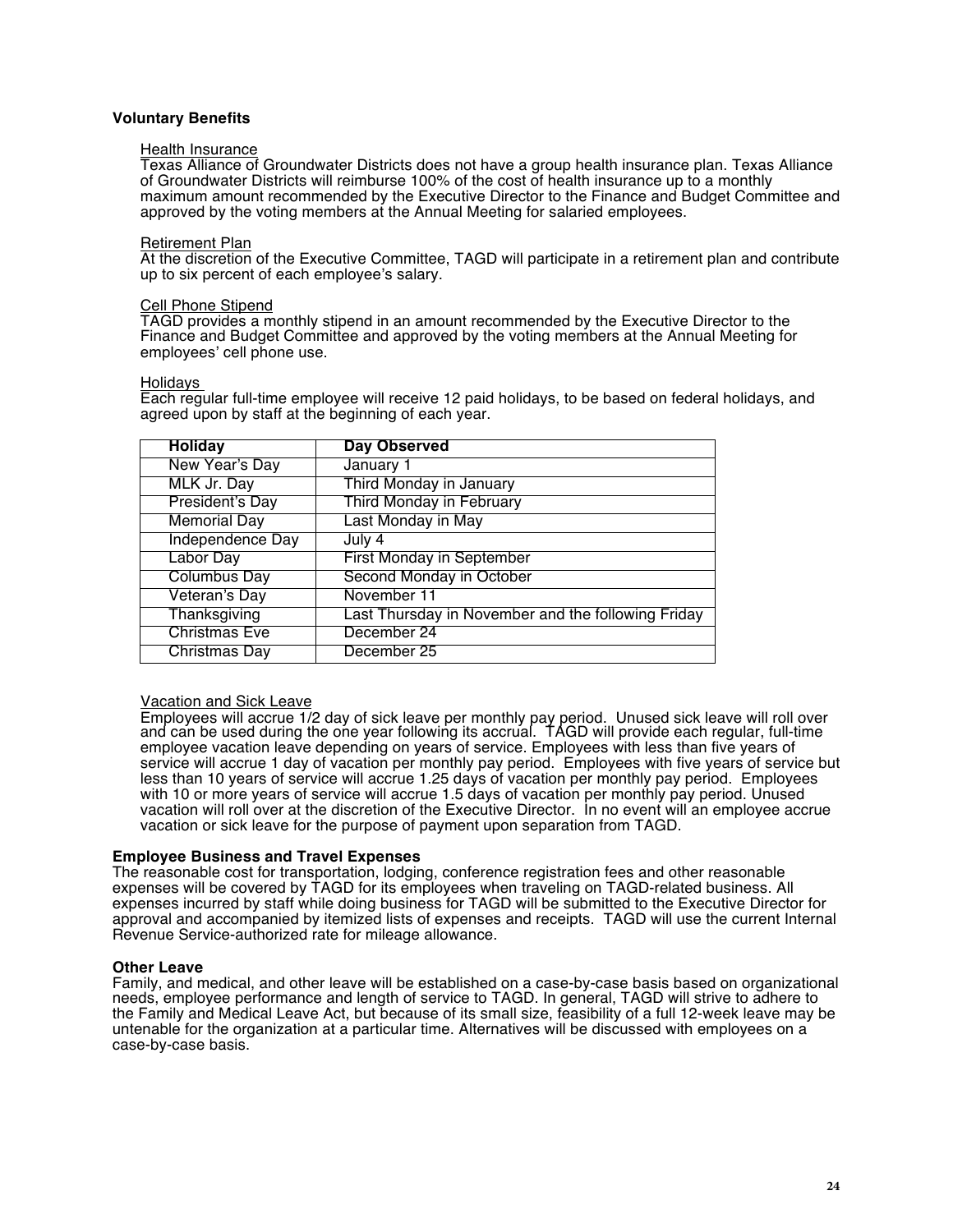#### **Voluntary**

The Executive Director of TAGD may resign at any time by letter of resignation to the Executive Committee. Other employees shall submit a letter of resignation to the Executive Director. The letter should give the staff member's last date of employment, and should be signed and dated. TAGD expects all staff members to provide the maximum possible notice of intent to resign. A minimum of two weeks' notice is requested to allow for training and transference of duties.

#### **At-Will Employment**

TAGD, including the Executive Director, has the right to dismiss an employee at any time, for any reason, and nothing in this policy should be interpreted as altering the at-will relationship or constituting a promise of continued employment.

#### **Exit Interview**

The Executive Committee should conduct exit interviews to evaluate the circumstances surrounding the separation of an employee, whether voluntary or involuntary.

#### **Harassment/Discrimination**

TAGD is committed to providing a work environment free of unlawful harassment and discrimination. We prohibit sexual harassment and discrimination based on sex, race, religion, color, national origin, sexual orientation, political affiliation, physical or mental disability, medical condition, marital status, age or any other basis protected by federal, state or local law or ordinance or regulation. This policy applies to all persons working for TAGD, including, employees, consultants, trainers, Board members, and interns.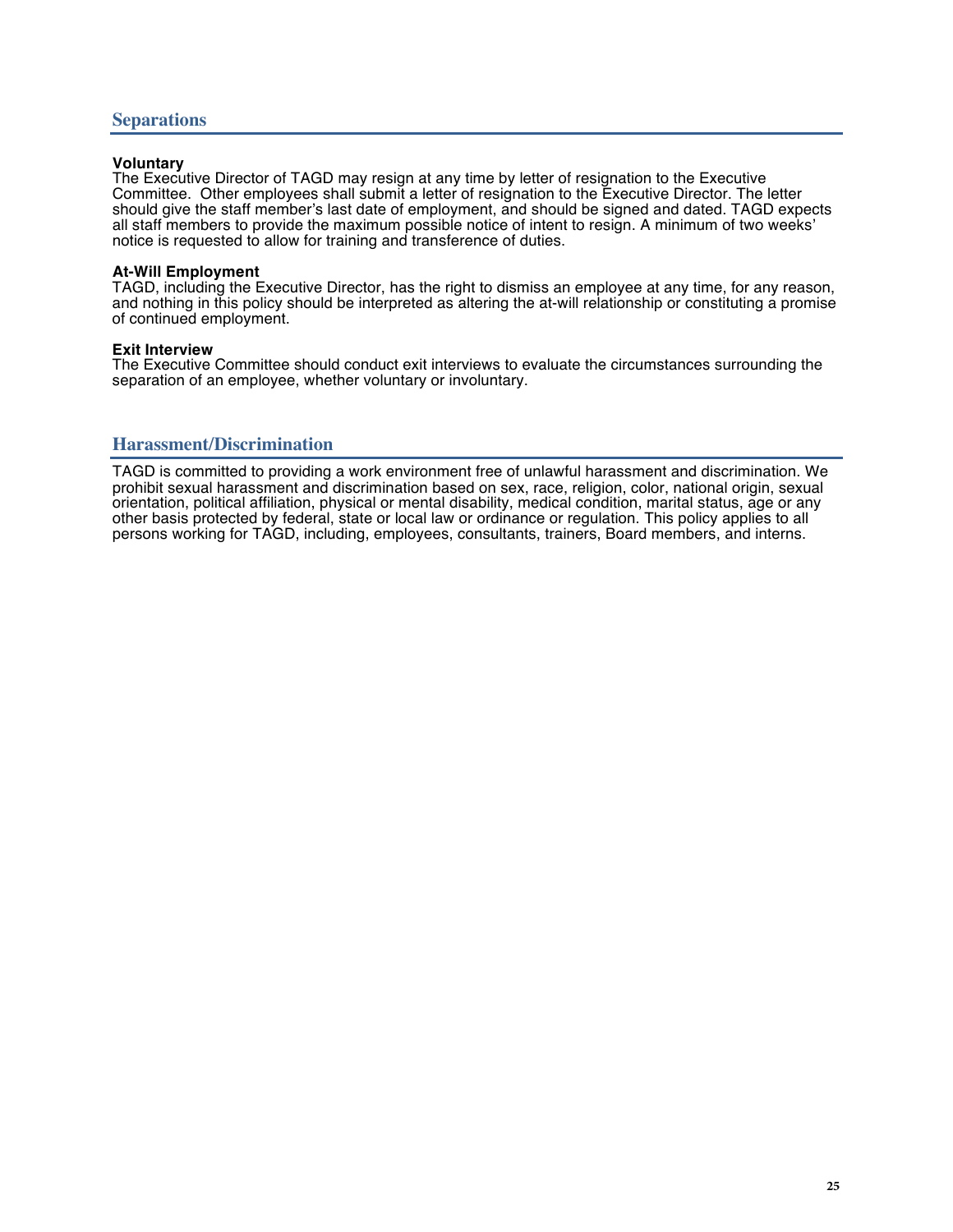# **AGENDA ITEM H**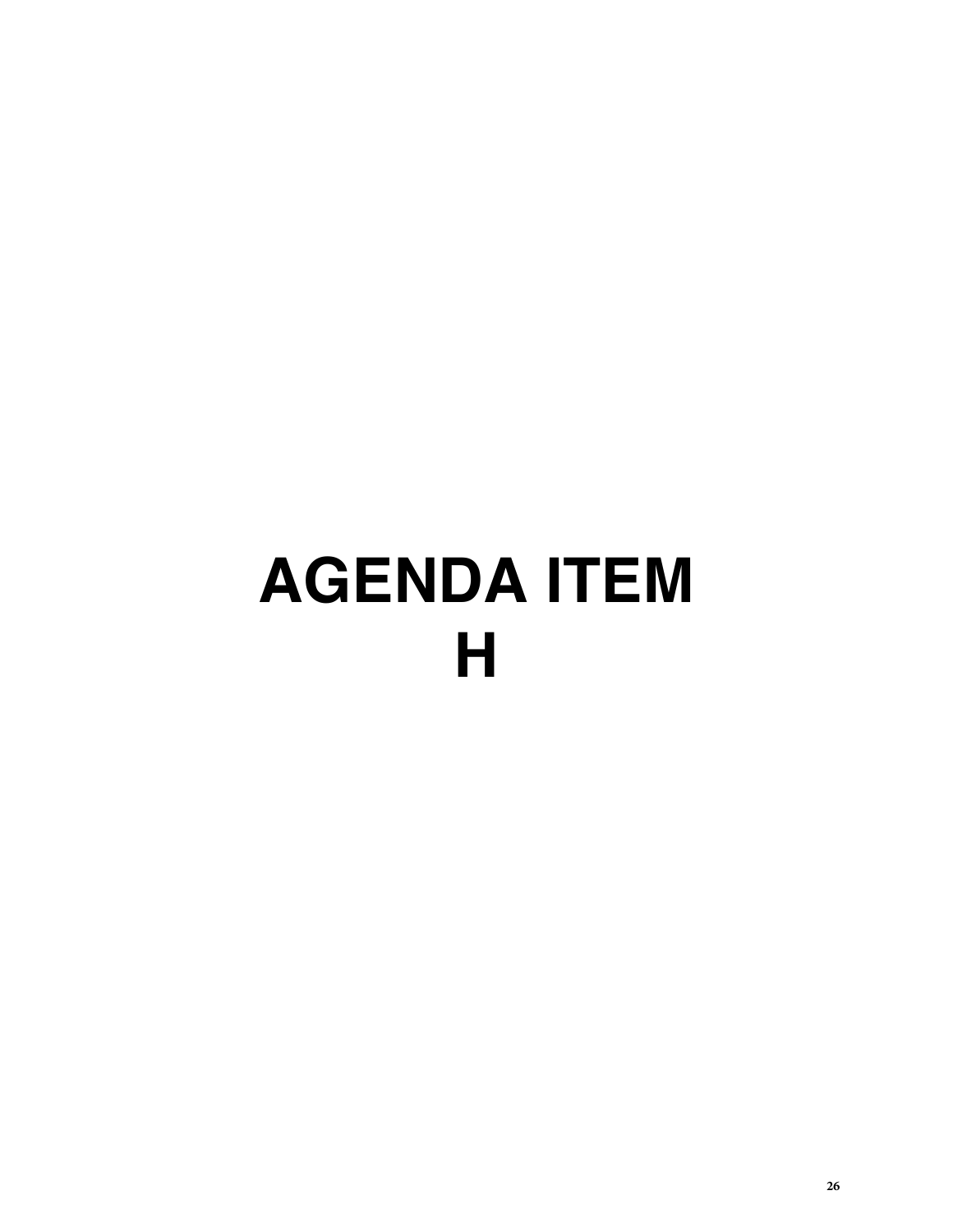# Agenda Item H

**Deleted:** 27 **Deleted:** 2013

#### TEXAS ALLIANCE OF GROUNDWATER DISTRICTS BYLAWS Adopted – August 26, 2014

#### **Article 1.0: NAME**

The name of this association shall be "Texas Alliance of Groundwater Districts" (TAGD). All references herein to TAGD or the (or this) Alliance refer to the Texas Alliance of Groundwater Districts.

#### **Article 2.0: PURPOSE AND MISSION**

The Texas Alliance of Groundwater Districts is a non-profit organization established to provide groundwater conservation districts (GCDs) the opportunity to exchange ideas and develop or influence programs for the management, conservation, protection, and development of groundwater within Texas. The mission of the Alliance is to support Texas GCDs and their efforts to conserve, preserve, and protect Texas groundwater. In furtherance of our purpose and mission, the Alliance shall endeavor:

- A. To provide to its members information, ideas, practices, and programs which will conserve and protect the groundwater resources of the State;
- B. To exchange information between member districts and associate members concerning rules, procedures, programs, practices, and other duties involved in the operation of a groundwater conservation district;
- C. To review and analyze methods and techniques employed by members and their associates in conducting studies and research on management of groundwater, and in designing and obtaining solutions to problems associated therewith;
- D. To provide resource information to State and Federal Legislators and agencies concerning legislation and policies which involve groundwater; and
- E. To evaluate activities, policies and plans of governmental bodies and other organizations and associations as they relate to groundwater and to provide the information to all member districts.

#### **Article 3.0: OFFICES AND RECORDS**

The principal office of the Alliance, with all records stored electronically, will be located at the office of the Executive Director. If the position of Executive Director is vacant, the principal office of the Alliance will be located at the office of the President. Secondary offices will be located at each of the other officers' Member District Offices.

#### **Article 4.0: MEMBERSHIP**

Membership in the Alliance shall be District, Associate, or Honorary.

A. District Membership is limited to Groundwater Conservation Districts and those other political subdivisions of the State of Texas that have specific legal authority to regulate the spacing of water wells, the production from water wells, or both, in order to provide for the conservation, preservation, protection, recharging, and prevention of waste of groundwater, and of groundwater reservoirs or their subdivisions, and to control subsidence caused by the withdrawal of water from those groundwater reservoirs or their subdivisions, consistent with the objectives of Section 59, Article XVI, Texas Constitution except for those political subdivisions of the State of Texas that provide retail water services. Once a District is admitted as a Member, that District retains the rights of a voting member of the Alliance as long as membership in the Alliance is maintained.

**Deleted:** ... [1]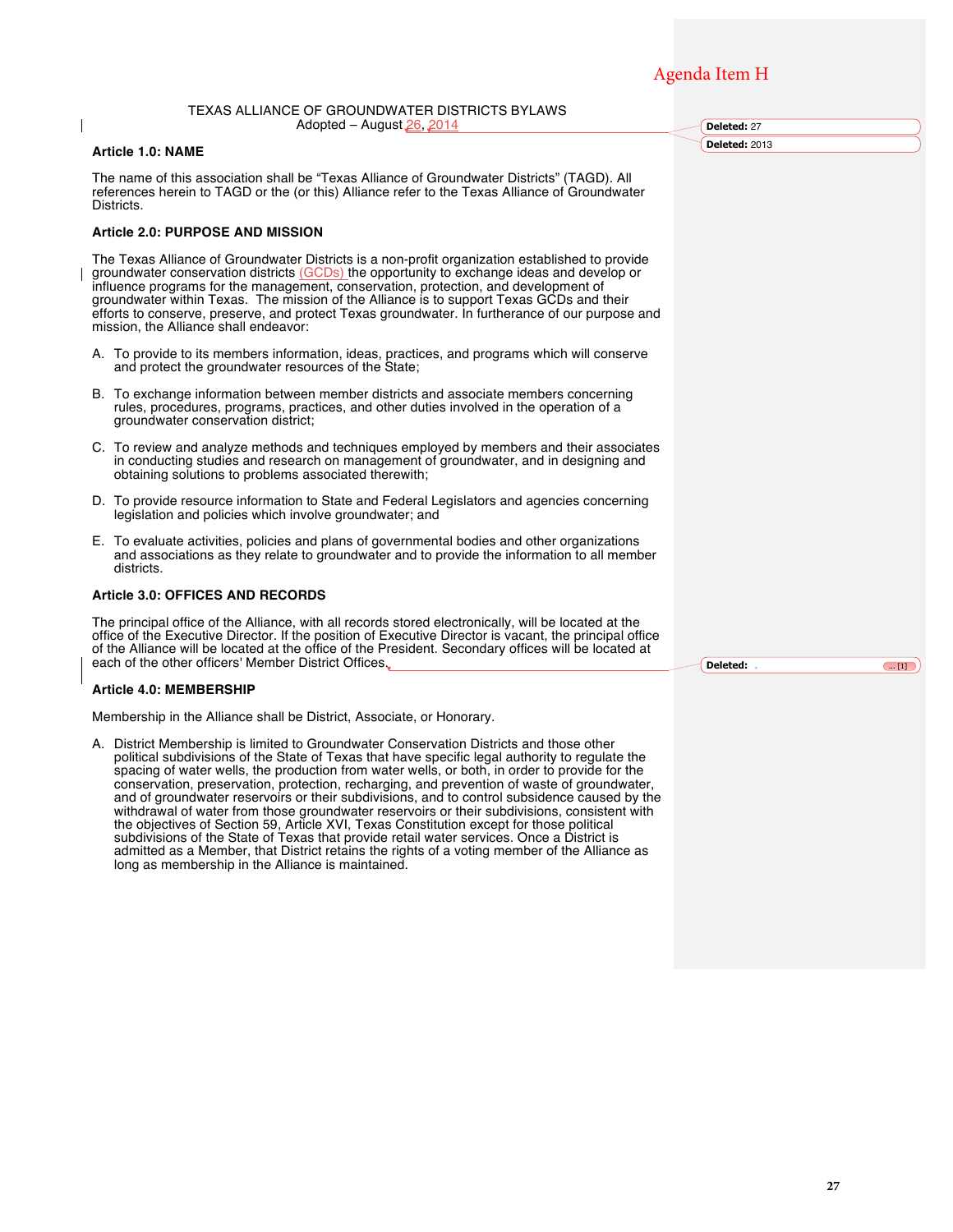- 1. District Membership Application and Action by the Alliance:
	- a. Qualifying entities under Article 4.0 (A) requesting membership in the Alliance shall complete and submit to the Secretary, Executive Director, or designated staff a membership application form and a copy of the enabling legislation or other documentation of creation.
	- b. The application for district membership shall be reviewed by the Secretary and Executive Director and submitted, with any applicable comments, to the Executive Committee for consideration and approval or disapproval. District membership approval shall require a vote for approval by two-thirds of the members or designated alternates of the Executive Committee.
	- c. The actions of the Executive Committee may be taken at a committee meeting, by a conference call of the committee members, or via electronic communication. The action shall normally be completed within 30 days of receipt of a completed application by the Secretary, Executive Director, or designated staff.
	- d. An application for district membership acted on favorably by the Executive Committee entitles the *applicant* to a district membership in accordance with these bylaws.
	- e. An application for district membership acted upon unfavorably by the Executive Committee shall be returned to the applicant with a cover letter from the Alliance President stating the reason or reasons for the unfavorable action by the Alliance.
- 2. District Membership shall be one of the following:
	- a. Voting member. A member district that has paid their appropriate dues and registration fees to the Alliance in accordance with Article 5.0.
	- b. Non-voting Member. A one year complimentary membership is limited to new districts and begins on the date of approval of the application for membership. Non-voting members may not hold an office in the Alliance.
	- c. Suspended member. A member district that has been declared as nonoperational by the state auditor under provisions of Section 36.302 Texas Water Code. A member district may remain active at their current membership level within the Alliance for up to one year after the designation by the state auditor. During this time, the membership of the Alliance may provide support to the suspended member in an effort to regain the operational status to the district. If the district has not been declared operational at the end of two years, the district is no longer eligible for membership in TAGD. In order to be reinstated as a member, the member must provide the Alliance with a letter showing that the district has been declared operational by the appropriate agency, and comply with Article 4.0, Section (B) and Section (C)(1). After the first year of designation as nonoperational, the suspended member may not pay dues, is not a voting member, and may not hold a position on the Executive Committee in the Alliance.
- B. Associate Membership
	- 1. Associate membership in the Alliance shall be a non-voting membership and open to application by any person or entity.

**TAGD Bylaws** Page 2 of 12

| Pronosed      |  |
|---------------|--|
| August 26,201 |  |

**Deleted:** Adopted **Deleted:** 27 **Deleted:** 2013

**Deleted:** by e-mails exchanged between

the committee members

**Deleted:** district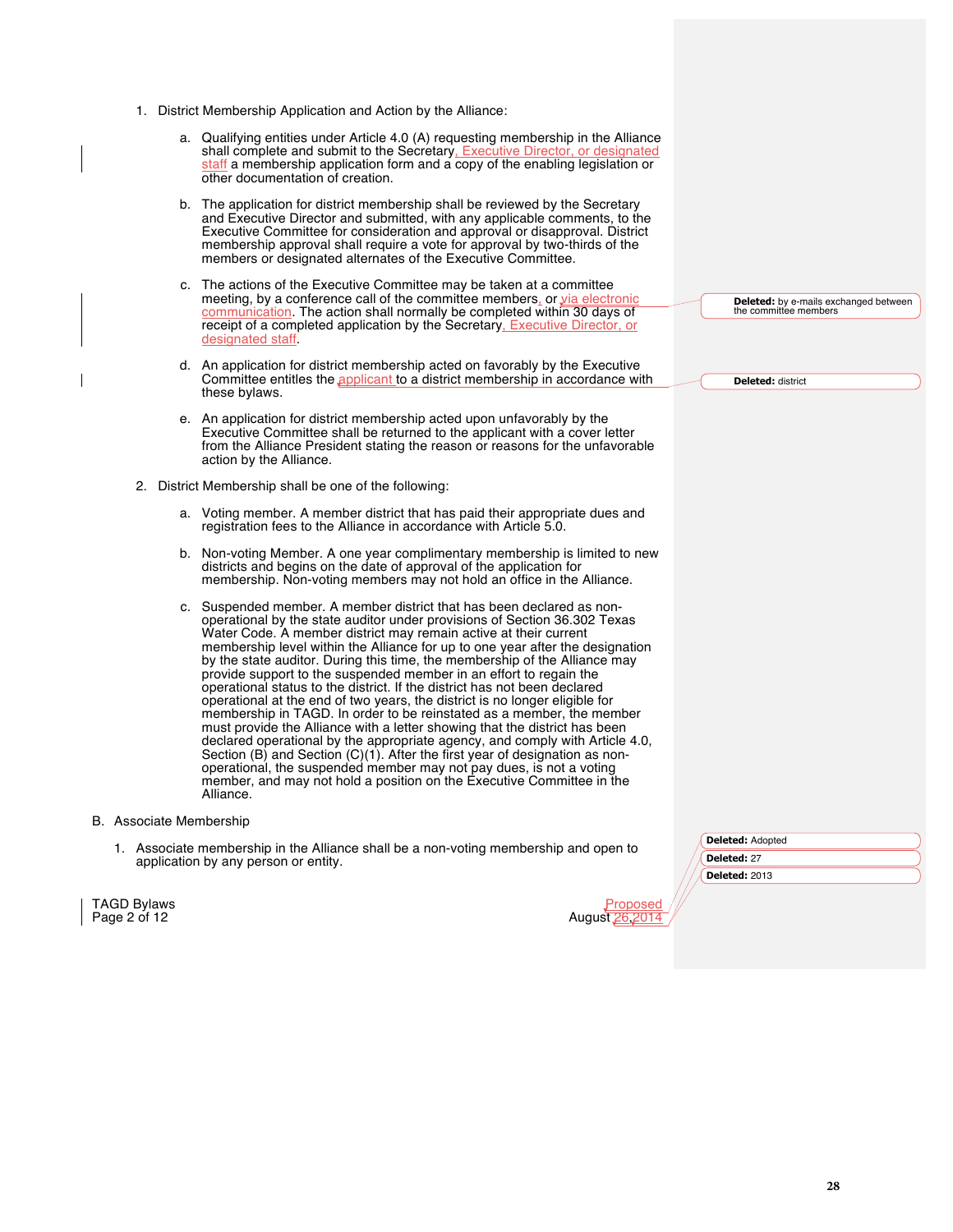|  | 2. Associate membership in the Alliance should be supportive of the Alliance and its goals.                                                                                                                                                                                                                                                                                                |                                                                                                                                         |
|--|--------------------------------------------------------------------------------------------------------------------------------------------------------------------------------------------------------------------------------------------------------------------------------------------------------------------------------------------------------------------------------------------|-----------------------------------------------------------------------------------------------------------------------------------------|
|  | 3. Persons or entities requesting associate membership in the Alliance shall complete and<br>submit to the Secretary, Executive Director, or designated staff an associate<br>membership form. The application process shall be as follows:                                                                                                                                                |                                                                                                                                         |
|  | a. The application for associate membership shall be reviewed by the Secretary and<br>Executive Director and submitted, with any applicable comments, to the Executive<br>Committee for consideration and approval or disapproval. Associate membership<br>approval shall require a vote for approval by two-thirds of the members or designated<br>alternates of the Executive Committee. |                                                                                                                                         |
|  | b. The actions of the Executive Committee may be taken at a committee meeting, by a<br>conference call of the committee members or via electronic communication. The<br>action shall normally be completed within 30 days of receipt of a completed<br>application by the Secretary, Executive Director, or designated staff.                                                              | <b>Deleted:</b> by e-mails exchanged between<br>the committee members                                                                   |
|  | c. An application for associate membership acted on favorably by the Executive<br>Committee entitles the applicant to an associate membership in accordance with<br>these bylaws.                                                                                                                                                                                                          |                                                                                                                                         |
|  | d. An application for associate membership acted upon unfavorably by the Executive<br>Committee shall be returned to the applicant with a cover letter from the Alliance<br>President stating the reason or reasons for the unfavorable action by the Alliance.                                                                                                                            |                                                                                                                                         |
|  | 4. Associate members shall be allowed to participate in regular membership meetings, but<br>may not vote on Alliance business. Associate members may be required to leave the<br>meeting during closed sessions of membership meetings.                                                                                                                                                    |                                                                                                                                         |
|  | 5. Associate members may be allowed to give presentations and distribute literature or<br>information to the membership under the supervision of the Executive Director of the<br>Alliance.                                                                                                                                                                                                |                                                                                                                                         |
|  | 6. Non-TAGD members may attend regular membership meetings as non-voting attendees<br>upon payment of the appropriate registration fees. These individuals may be required to<br>leave the meeting during closed sessions of membership meetings.                                                                                                                                          | <b>Deleted:</b> Representatives of federal, state<br>and local agencies<br>Deleted: Representatives of these agencies                   |
|  | C. Honorary Membership                                                                                                                                                                                                                                                                                                                                                                     | may be exempted from registration fees if<br>they are invited to present part of the meeting<br>program.                                |
|  | 1. Honorary Membership may be awarded to a person in appreciation of outstanding<br>service to the Alliance or in recognition of distinguished achievement related to<br>groundwater management and conservation in Texas.                                                                                                                                                                 | <b>Deleted:</b> representatives                                                                                                         |
|  | 2. Any District Member may nominate a person for Honorary Membership in the Alliance.<br>Nominations shall be delivered to the Secretary. Executive Director, or designated staff<br>of the Alliance.                                                                                                                                                                                      | Deleted: or                                                                                                                             |
|  | 3. Upon receipt of a nomination for Honorary Membership in the Alliance, the Secretary,<br><b>Executive Director, or designated staff shall forward it to Executive Committee. The</b><br>Executive Committee shall review the nomination and take action on whether or not to<br>present it to the general membership for approval.                                                       | <b>Deleted:</b> with a copy to the Executive<br>Director                                                                                |
|  | 4. The actions of the Executive Committee may be taken at a committee meeting, by a<br>conference call of the committee members or via electronic communication. The action<br>shall normally be completed within 30 days of receipt of a nomination by the Secretary,<br>Executive Director, or designated staff.                                                                         | <b>Deleted:</b> by e-mails exchanged between the<br>committee members<br><b>Deleted: Adopted</b><br>Deleted: 27<br><b>Deleted: 2013</b> |
|  | TAGD Bylaws<br><u>Proposed</u><br>Page 3 of 12<br>August 26, 2014                                                                                                                                                                                                                                                                                                                          |                                                                                                                                         |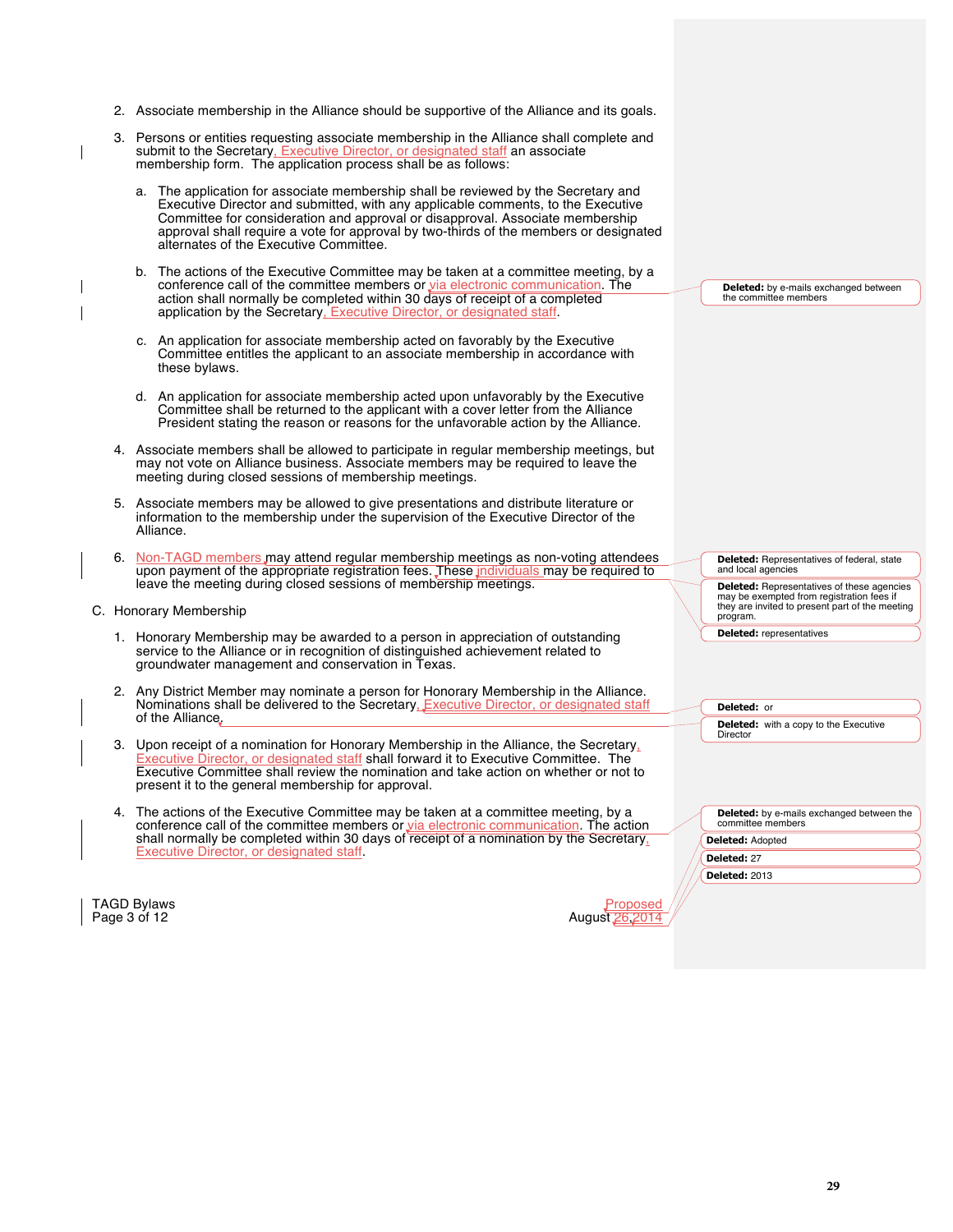|       | 5. The voting members shall by vote determine if a nominee shall be awarded Honorary<br>Membership. A vote for approval by two-thirds of the members present at the meeting            | <b>Deleted:</b> n affirmative          |
|-------|----------------------------------------------------------------------------------------------------------------------------------------------------------------------------------------|----------------------------------------|
|       | where the vote occurs is required for Honorary Membership.                                                                                                                             | Deleted: of                            |
|       | 6. An Honorary Member of the Alliance is exempt from annual membership dues                                                                                                            | <b>Deleted: 2/3rds</b>                 |
|       | requirements and enjoys the same benefits as an Associate Member of the Alliance.                                                                                                      | <b>Deleted:</b> to approve the         |
|       |                                                                                                                                                                                        |                                        |
|       | Article 5.0: DUES AND FEES                                                                                                                                                             |                                        |
|       | The membership dues and fees of the Alliance shall be:                                                                                                                                 |                                        |
|       | A. Annual Dues.                                                                                                                                                                        |                                        |
|       | 1. District Membership-Each district member of the Alliance shall be assessed annual dues<br>based on the following criteria:                                                          |                                        |
|       | a. Voting Member: Full dues.                                                                                                                                                           |                                        |
|       | b. Non-voting Member: No dues unless the district wants to be a voting member in<br>accordance with Article $4.0(C)(2)$ .                                                              |                                        |
|       | c. Suspended Member: In accordance with Article $4.0(C)(3)$                                                                                                                            |                                        |
|       | 2. Associate Membership: Each associate member of the Alliance shall be assessed<br>annual dues and registration fees as applicable.                                                   |                                        |
|       | B. Fees. The Alliance may charge fees as determined to be necessary. The fees shall be used<br>to offset expenses of the Alliance including, but not limited to:                       |                                        |
|       |                                                                                                                                                                                        |                                        |
|       | 1. Meeting room expense;                                                                                                                                                               |                                        |
|       | 2. Seminars hosted by the Alliance; and                                                                                                                                                | Deleted: .<br>$\boxed{12}$             |
|       | 3. Other costs associated with Alliance functions.                                                                                                                                     | Formatted: Font:                       |
|       | C. The dues and fees of the Alliance shall be set annually by the voting membership at a<br>regular meeting of the Alliance. The agenda items shall be:                                |                                        |
|       | 1. to set the amount of meeting registration fees;                                                                                                                                     |                                        |
|       | 2. to set the amount of annual district membership dues; and                                                                                                                           |                                        |
|       | 3. to set the amount of annual associate membership dues.                                                                                                                              |                                        |
| year. | D. Dues are assessed on an annual basis. They are due and payable on November 1 of each                                                                                                |                                        |
|       | 1. The Treasurer or his/her designee will mail, email, or fax dues statements to the<br>membership by October 1st each year.                                                           |                                        |
|       | 2. The Treasurer or his/her designee will mail, email, or fax a final notice of non-payment of<br>dues not later than November 15 to members who have not paid dues by November 1.     |                                        |
|       | 3. A member who has not paid dues by December 1 shall be considered delinguent, and<br>shall be mailed a notice of cancellation of membership by the Treasurer or his/her<br>designee. | <b>Deleted: Adopted</b><br>Deleted: 27 |
|       |                                                                                                                                                                                        | <b>Deleted: 2013</b>                   |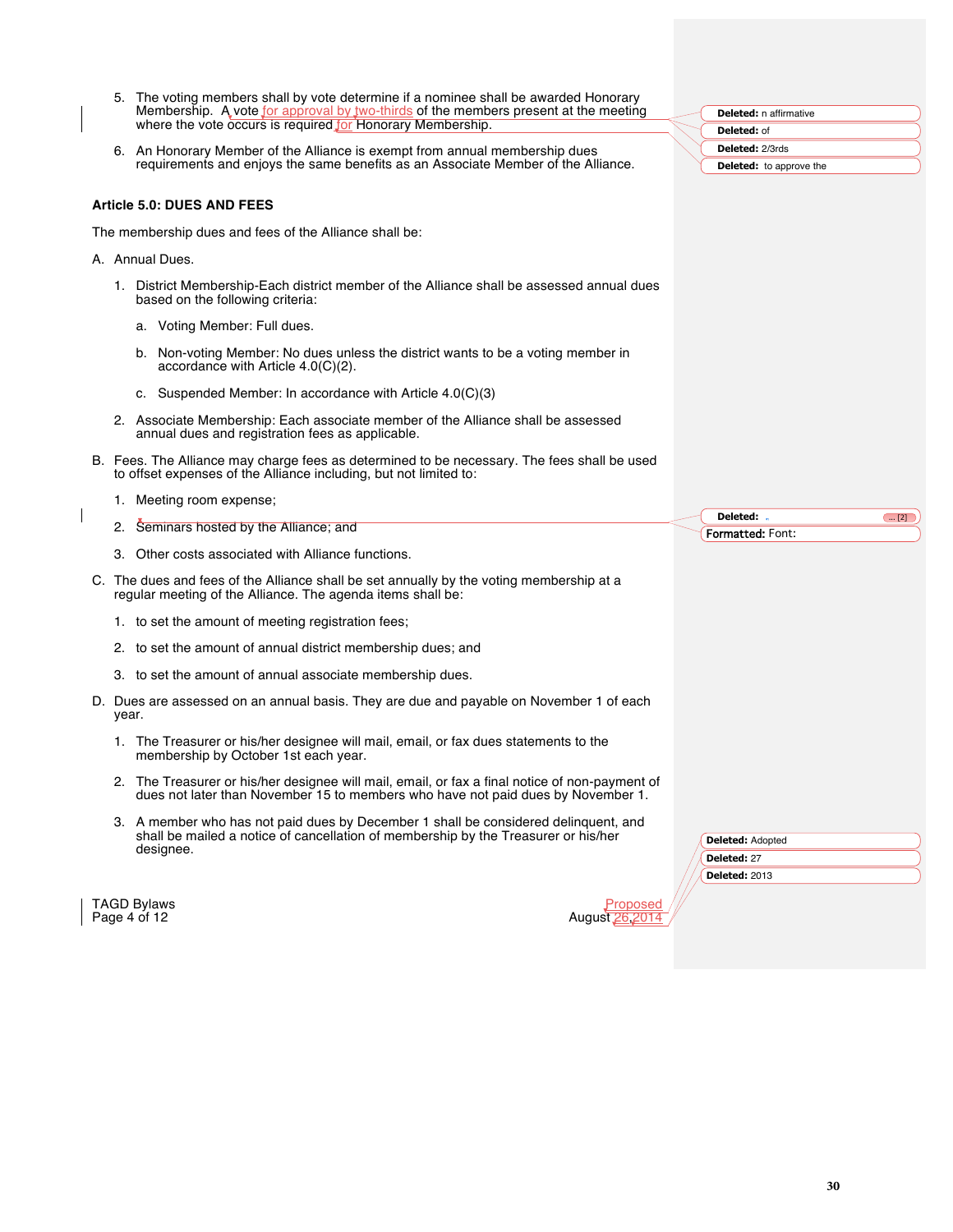- 4. Membership may be reinstated upon payment of the current annual dues and any delinquent fees or dues.
- 5. A former member who has not paid dues for two (2) or more consecutive years is required to submit a completed application for membership under the provisions of section 4.0(C) or 4.0(D).
- 6. Members joining after October 1 shall have their dues prorated to September 30 of that fiscal year on a quarterly basis.
- 7. Dues for new members, District Membership or Associate Membership, shall be invoiced by the Treasurer or his/her designee to the new member after membership is approved. Initial membership dues must be paid within 30 days of receipt of invoice or membership in the Alliance shall be suspended.
- E. Fees are assessed on an event basis and payable as determined by the voting membership. Registration fees for attendees of the regular meetings may be assessed for each meeting as they are scheduled.

#### **Article 6.0: BUSINESS MEETINGS OF THE ALLIANCE**

- A. The Alliance shall hold meetings as determined by the membership or executive committee. It is preferred that, when possible, a regular business meeting will be scheduled during each quarter of the fiscal year.
- B. Special meetings of the Alliance may be called as necessary by the President, two Executive Committee members, or twenty percent of the voting members of the Alliance.
- C. Notice of business meetings and a proposed agenda for that meeting shall be posted on the Alliance website or mailed, emailed or faxed to all members of the Alliance no later than 10 days prior to the date of the meeting. The final agenda for a business meeting shall be posted on the Alliance web site at least 72 hours in advance of the meeting. Notice of special called meetings of the Alliance and an agenda shall be given prior to the meeting to special called meeting to all members of the Alliance. This notice may be posted on the telephone, fax, email or overnight letter.
- D. Meetings of the Alliance, in general, are open to all members of the Alliance except as follows:
	- 1. Members who are delinquent in their dues and/or fees are not permitted to attend meetings of the Alliance unless they have paid the delinquent dues and/or fees or made satisfactory arrangements with the Treasurer or Executive Director.
	- 2. Closed Business Meetings. At the discretion of the President or through a motion and an affirmative vote by the voting members the meeting may be closed to include only District Members.

#### **Article 7.0: QUORUM**

A Quorum at a regular or special meeting of the Alliance shall consist of 40 percent of the voting members as defined in Article 4 .0(C)(1).

#### **Article 8.0: VOTING**

- A. Each voting member district of the Alliance is entitled to one vote in matters concerning the Alliance.
- **Deleted:** Adopted **Deleted:** 27 **Deleted:** 2013

**Deleted:** specific membership categories but

must include voting m

**Deleted:** alliance

**Deleted:** ( **Deleted:** ) **Deleted:** alliance

TAGD Bylaws  $P_{\text{A}}$  and  $P_{\text{B}}$  and  $P_{\text{B}}$  and  $P_{\text{B}}$  are proposed by  $P_{\text{B}}$ Page  $5$  of 12

| /uqust 26.20 |  |
|--------------|--|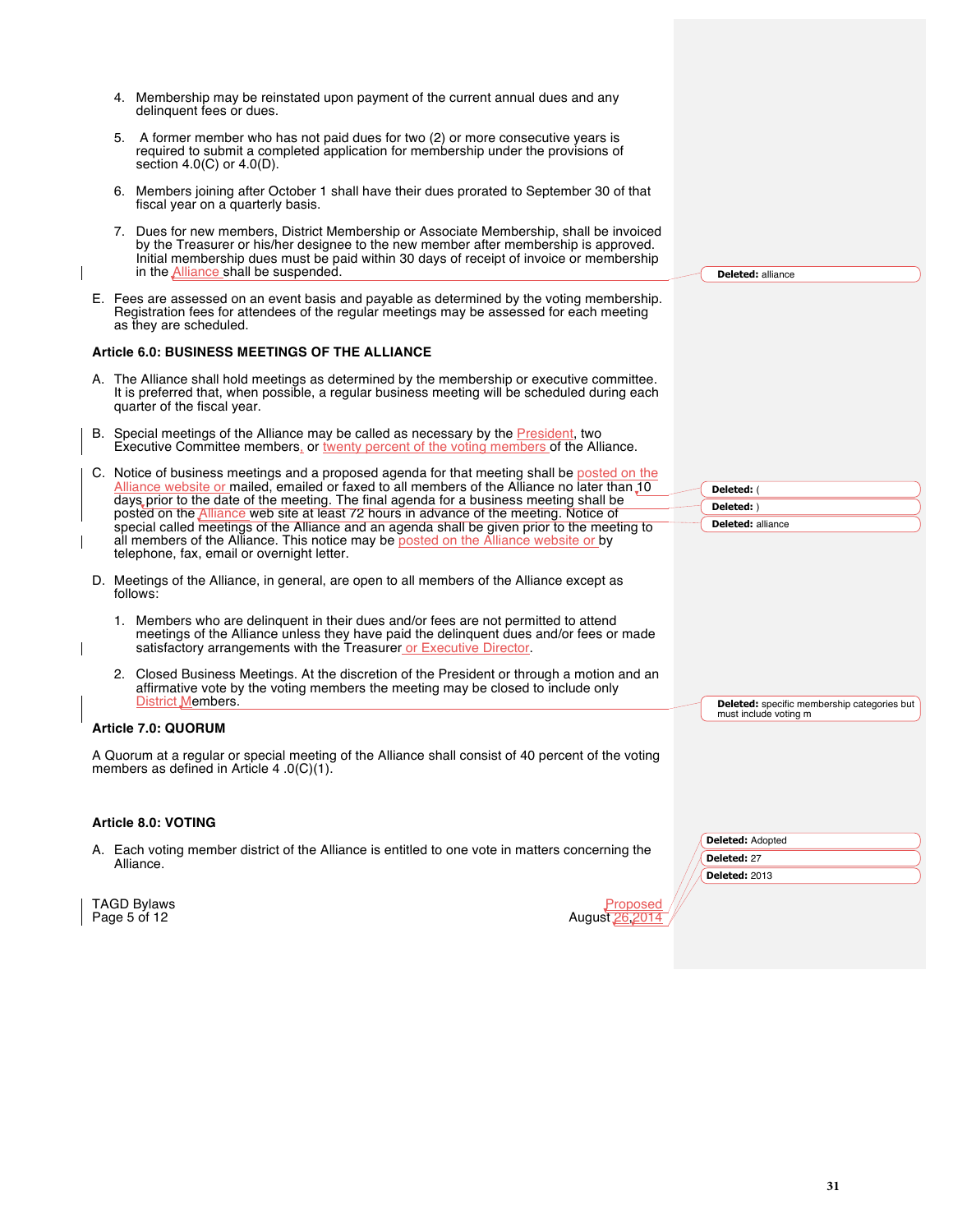- B. The vote of any voting member district may be cast by a director, a general manager, or a designated representative of the member District. A representative may be designated in writing by the board president or general manager. The written notice must be presented to the Secretary, Executive Director, or designated staff of the Alliance and remains in effect until October 1 of odd numbered years. The voting representative of a member district must be present to vote at any scheduled or called meeting of the Alliance.
- C. The presiding officer may cast a vote in accordance with Article 8.0(A).
- **D.** A quorum must be present at any regular or called meeting for a vote to be taken.

#### **Article 9.0: AMENDMENTS**

These Bylaws of the Alliance may be amended or repealed in whole or in part upon three fourths affirmative vote of the membership present at a meeting of the Alliance at which a quorum is present. Any amendment to these bylaws or a motion to repeal any part or all of these bylaws must be presented to the entire membership of the Alliance by mail, email, or fax not less than 10 days nor more than 45 days prior to meeting at which the item is on the agenda. Any changes made in the Bylaws of the Alliance shall be mailed, emailed, or faxed to all members within 30 days of adoption.

#### **Article 10.0: POLICY STATEMENTS**

The Membership of the Alliance may adopt policy statements as necessary to clarify specific procedural requirements for responsibilities outlined herein. As with amendments to the Bylaws, adoption of a policy statement requires an affirmative vote of three-fouths of the membership present at a meeting of the Alliance at which a quorum is present. Any proposed policy statement must be presented to the entire membership of the Alliance by mail, email, or fax not less than 10 days nor more than 45 days prior to meeting at which the item is on the agenda. Any policy statement adopted by the membership as provided herein shall be mailed, emailed, or faxed to all members within 30 days of adoption. Any Policy Statements adopted pursuant to this section shall be treated as appendices of these Bylaws.

#### **Article 11.0: RULES OF ORDER**

Where not in conflict with these Bylaws, Roberts Rules of Order shall be the parliamentary authority for all matters of procedure.

#### **Article 12.0: OFFICERS OF THE ALLIANCE AND THEIR RESPONSIBILITIES**

Only employees and/or directors of voting district members are eligible to serve as officers. Consultants, contract workers, or other workers who cannot be legally defined as employees of the district are ineligible to serve as officers. Officers may designate a TAGD employee or TAGD contractor to perform activities required to carry out the responsibilities provided herein.

- A. PRESIDENT---Responsibilities shall include:
	- 1. Presiding over meetings of the Alliance.
	- 2. Appointing members to Standing Committees and other committees he/she deems necessary and designating a chairman for each of the committees with the exception of Executive Committee, Legislative Committee, Finance/Budget Committee, and Bylaws Committee.
	- 3. Calling special meetings of the Alliance.

TAGD Bylaws <mark>Prop</mark><br>Page 6 of 12 August 26. Page  $6$  of 12

**Deleted:** p **Deleted:** s **Deleted:** , should

**Deleted:** three fourths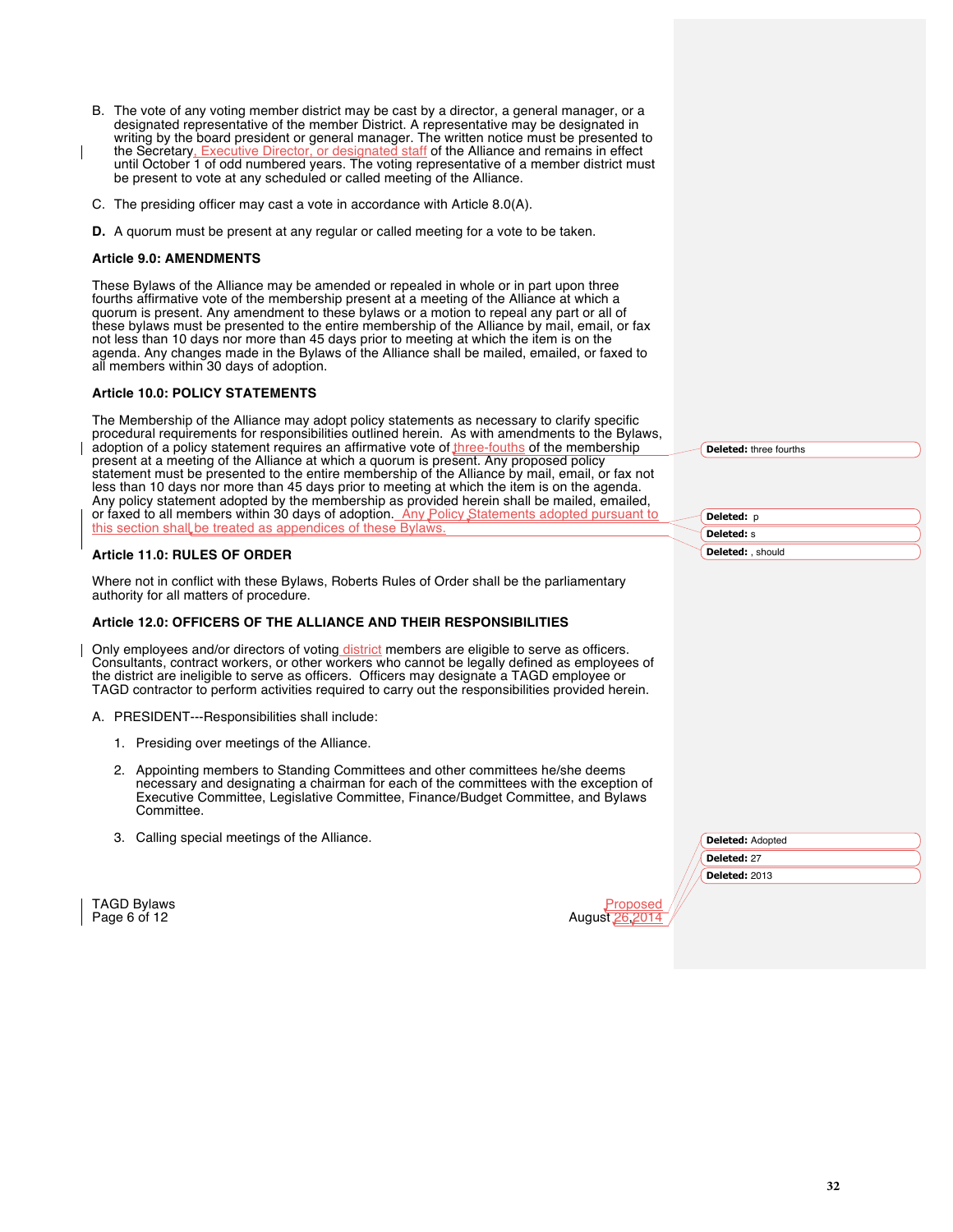|    | 4. Preparing the agenda for business meetings of the Alliance in consultation with the<br>Executive Committee and the Executive Director.                                                                                                                                                                                                                                             |                                                                                                         |
|----|---------------------------------------------------------------------------------------------------------------------------------------------------------------------------------------------------------------------------------------------------------------------------------------------------------------------------------------------------------------------------------------|---------------------------------------------------------------------------------------------------------|
| 5. | Serving as or appointing a representative to the "Texas Groundwater Protection"<br>Committee".                                                                                                                                                                                                                                                                                        |                                                                                                         |
| 6. | Serving as chairman of the Executive Committee.                                                                                                                                                                                                                                                                                                                                       | Moved (insertion) [1]                                                                                   |
|    | 7. Serving as an Ex Officio Member of all committees except the Executive Committee.                                                                                                                                                                                                                                                                                                  | Moved up [1]: Serving as chairman of the                                                                |
|    | B. VICE-PRESIDENT---Responsibilities shall include:                                                                                                                                                                                                                                                                                                                                   | Executive Committee.                                                                                    |
|    | 1. Presiding over meeting in the absence of the President.                                                                                                                                                                                                                                                                                                                            |                                                                                                         |
|    | 2. Performing other responsibilities as may be assigned to him/her by the President.                                                                                                                                                                                                                                                                                                  |                                                                                                         |
|    | 3. Serving as chairman of the Legislative Committee and a member of the Finance/Budget                                                                                                                                                                                                                                                                                                | Deleted:                                                                                                |
|    | Committee.                                                                                                                                                                                                                                                                                                                                                                            | Deleted:                                                                                                |
|    | C. SECRETARY---Responsibilities shall include:                                                                                                                                                                                                                                                                                                                                        |                                                                                                         |
|    | 1. Keeping the minutes of the business affairs of the Alliance.                                                                                                                                                                                                                                                                                                                       |                                                                                                         |
|    | 2. Maintaining all the minutes of the Alliance.                                                                                                                                                                                                                                                                                                                                       | Deleted:,                                                                                               |
|    | 3. Providing the Secretary of State's office with a list of the names and addresses of each                                                                                                                                                                                                                                                                                           | <b>Deleted:</b> notices, and contracts                                                                  |
|    | of the officers of the Alliance as may be required by law                                                                                                                                                                                                                                                                                                                             | <b>Deleted:</b> Performing certain mail outs of the<br>Alliance.                                        |
|    | 4. Performing other responsibilities as may be assigned to him/her by the President.                                                                                                                                                                                                                                                                                                  |                                                                                                         |
|    | D. TREASURER---Responsibilities shall include:                                                                                                                                                                                                                                                                                                                                        |                                                                                                         |
|    | 1. Providing a written quarterly financial report to the Alliance.                                                                                                                                                                                                                                                                                                                    | <b>Deleted:</b> written                                                                                 |
|    | Overseeing the financial affairs of the Alliance in accordance with the adopted Financial                                                                                                                                                                                                                                                                                             |                                                                                                         |
| 2. | Policy.                                                                                                                                                                                                                                                                                                                                                                               | <b>Deleted:</b> <#>Receiving income and making<br>disbursements of the funds of the Alliance.<br>Filing |
|    | Overseeing the filing of an annual tax return with the IRS to maintain the non-profit                                                                                                                                                                                                                                                                                                 | Deleted: ee                                                                                             |
|    | status of the Alliance and providing a copy of the return to the secretary.                                                                                                                                                                                                                                                                                                           | Deleted: f                                                                                              |
|    | Serving as chairman of the Finance/Budget Committee.                                                                                                                                                                                                                                                                                                                                  | Deleted:<br>Moved down [2]: Performing other                                                            |
|    | 4. Performing other responsibilities as may be assigned to him/her by the President.                                                                                                                                                                                                                                                                                                  | responsibilities as may be assigned to<br>him/her by the President. .                                   |
|    | E. PARLIAMENTARIAN---Responsibilities shall include:                                                                                                                                                                                                                                                                                                                                  | <b>Deleted:</b> p                                                                                       |
|    | 1. Seeing that the bylaws of the Alliance are followed and the meetings are conducted in<br>proper order.                                                                                                                                                                                                                                                                             | <b>Deleted: Filing</b><br>Moved (insertion) [2]                                                         |
|    | 2. Serving as chairman of the Bylaws Committee.                                                                                                                                                                                                                                                                                                                                       |                                                                                                         |
|    | F. TAGD AREA REPRESENTATIVE                                                                                                                                                                                                                                                                                                                                                           |                                                                                                         |
|    | 1. Each TAGD area (see Appendix B) is entitled to one representative on the Executive<br>Committee. If the TAGD area is not represented by one of the elected offices, the<br>member districts in the TAGD area shall elect an Executive Committee Representative,<br>and shall report to the Alliance the name of that elected representative by October 1 of<br>odd numbered years. | <b>Deleted: Adopted</b><br>Deleted: 27<br><b>Deleted: 2013</b>                                          |
|    | TAGD Bylaws<br>Proposed<br>Page 7 of 12<br>August 26.20                                                                                                                                                                                                                                                                                                                               |                                                                                                         |

 $\vert$  Page 7 of 12

| Proposed      |  |
|---------------|--|
| August 26,201 |  |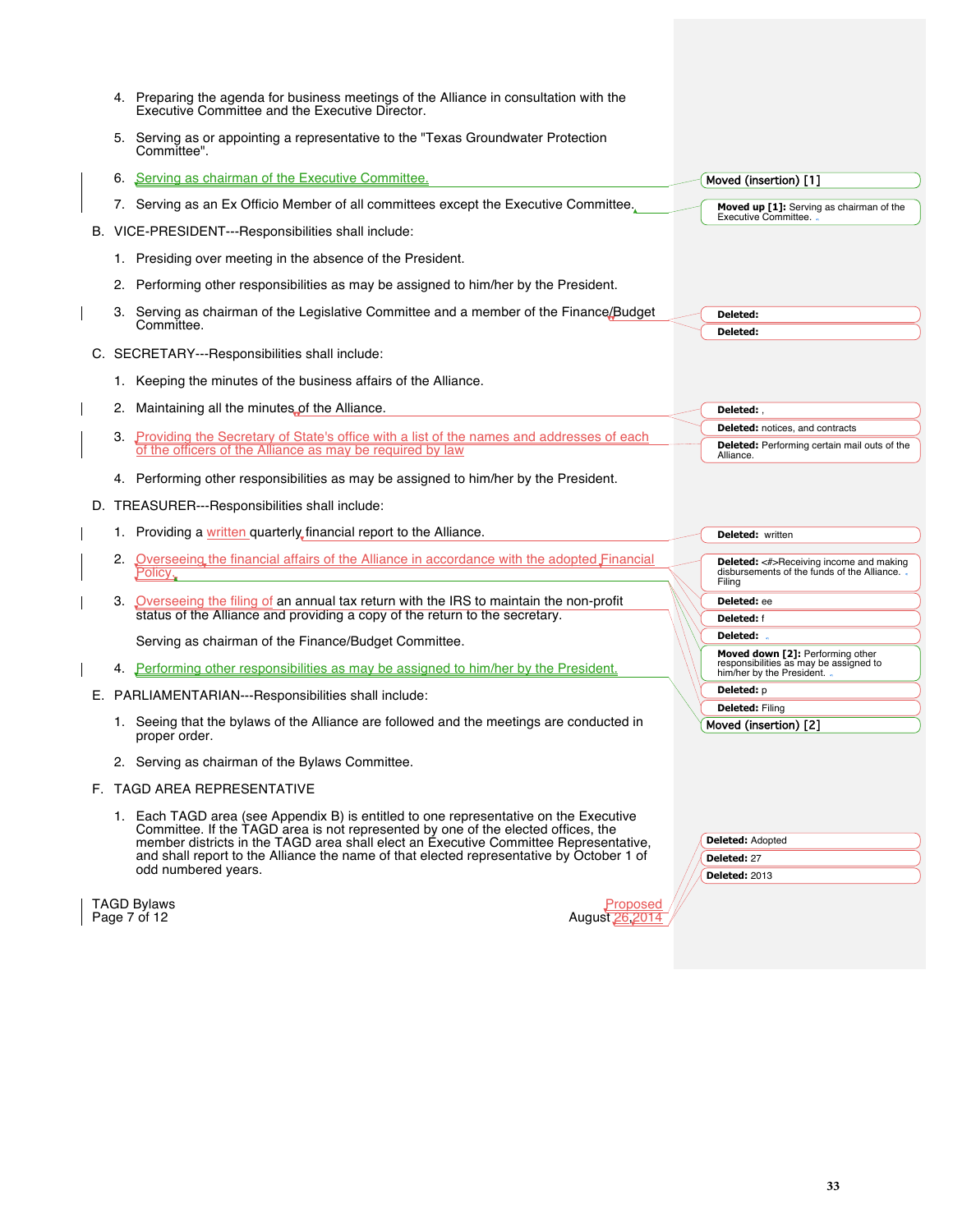2. The TAGD area representative may be re-elected by the member districts of the area.

#### **Article 12.1: TERM OF OFFICE**

Each officer of the Alliance listed in Article 12.0 shall be elected by a majority vote of the membership and shall serve for two years. The TAGD area representative shall serve a twoyear term. The officers and each elected Executive Committee member shall assume the responsibilities of their office at the beginning of the fiscal year following their election to the office.

#### **Article 12.2: ELECTION OF OFFICERS**

- A. The election of officers shall be held at a regular meeting of the Alliance during the last quarter of odd-numbered fiscal years in which the officers' terms expire.
- B. The Nominating Committee shall present to the membership a slate of officers as listed in Article 12.0 of these bylaws.
- C. Nominations shall be solicited from the membership at large. Nominations may be made from the floor by any district member of the Alliance.
- D. Each officer of the Alliance shall be elected by a majority vote of the members present.
- E. Only districts that are voting members in the Alliance are eligible to vote in any election of the Alliance.

#### **Article 12.3: VACANCY OF OFFICERS AND EXECUTIVE COMMITTEE MEMBERS**

- A. The Executive Committee shall appoint a temporary replacement to serve until the next regular meeting of the Alliance at which time a replacement shall be elected by the membership to fill the remainder of the unexpired term in accordance with Article 13.0(A).
- B. A TAGD area representative may designate an alternate voting member for Executive Committee meetings the Area Representative is unable to attend. Such designation shall be made to the President in writing (mail or e-mail) in advance of the meeting.

#### **Article 13.0: STANDING COMMITTEES / BOARDS**

| Membership on all Alliance committees shall normally be limited to district members. For     | <b>Deleted:</b> alliance |
|----------------------------------------------------------------------------------------------|--------------------------|
| specific projects, after being specifically authorized by the Executive Committee, associate |                          |
| members may serve on an Alliance committee.                                                  | <b>Deleted:</b> alliance |
| The Alliance will maintain the following standing committees:                                |                          |

The Alliance will maintain the following standing committees:

| A. EXECUTIVE---This committee shall be comprised of the elected officers of the Alliance, the |
|-----------------------------------------------------------------------------------------------|
| immediate past President of the Alliance, one (1) member elected from each TAGD area          |
| (map in Appendix B) that is not represented by another member of the Executive                |
| Committee. Members of the Executive Committee must be eligible to vote under Article 8.0.     |
| This committee shall be responsible for filling vacancies of officers, and other matters as   |
| granted by the Alliance including:                                                            |
|                                                                                               |

- 1. Having the power and authority to represent the **Alliance during a session of the State** Legislature.
- 2. Gathering information and making decisions for the Alliance as directed by the membership.

| Deleted: alliance    |  |
|----------------------|--|
| Deleted: Adopted     |  |
| Deleted: 27          |  |
| <b>Deleted: 2013</b> |  |

**TAGD Bylaws** Proposed Page 8 of  $12$ 

| August 2 |  |  |  |
|----------|--|--|--|
|          |  |  |  |
|          |  |  |  |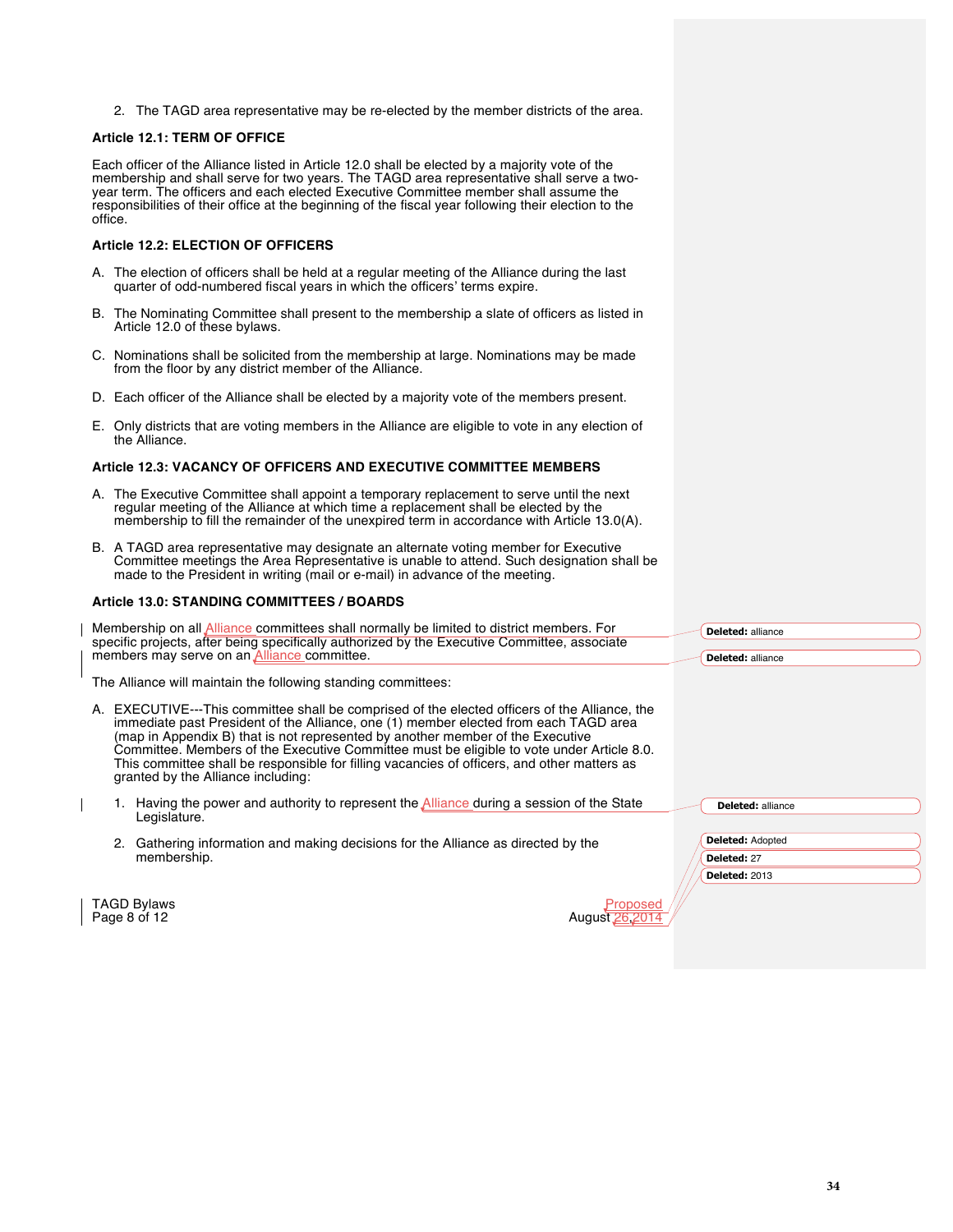- 3. Reviewing, adopting, and taking action on the financial affairs of the organization, including budget modifications and expenditures that are within overall budget limitations and consistent with the adopted Financial Policy.
- 4. Interviewing and recommending an Executive Director to the membership for approval and overseeing the implementation of the adopted Employment Policy
- 5. Performing other duties and responsibilities deemed necessary by the membership.
- B. INFORMATION / EDUCATION---This committee shall be responsible for:
	- 1. Gathering information and formulating plans and programs to promote TAGD and its members.
	- Developing information for and disseminating information to prospective new districts, newly formed districts, and other districts in need of such information.
	- 3. Working with TAGD staff on communication and outreach efforts to educate the public on groundwater management in Texas.
	- 4. Assisting in the development and implementation of TAGD data collection efforts.
	- 5. Performing other duties and responsibilities deemed necessary by the membership.
	- C. FINANCE / BUDGET---This committee shall be comprised of the *Treasurer*, the Vice-President, and three (3) members of the Alliance appointed by the President. This committee shall be responsible for tasks as outlined in the adopted Financial Policy
	- D. LEGISLATIVE---This committee shall be responsible for implementing tasks as outlined in lative Policy, includir
		- 1. Initiating legislative proposals, policies and resolutions for presentation to TAGD's membership.
		- 2. Informing TAGD's membership of pending legislation of possible interest to groundwater districts.
		- 3. Developing a position on legislation of possible interest to groundwater districts that is pertinent to the TAGD.
		- 4. Acting on legislation with approval from the Executive Committee.
	- E. NOMINATING---This committee shall consist of the current president and the two immediate past presidents. Members of the Nominating Committee shall be ineligible to run for office in the upcoming election. Nominations shall be solicited from the membership at large.
	- F. BY-LAWS---The objectives of this committee are to:
		- 1. Review and consider changes to TAGD bylaws, policies, and action plans.
		- 2. Ensure that TAGD activities and/or programs operate within the established policy guidelines.
		- 3. Perform other duties and responsibilities deemed necessary by the membership.
	- G. OTHER COMMITTEES---Other committees may be appointed by the President as necessary. .

**Article 14.0 EXECUTIVE DIRECTOR**



| Deleted: .                                        |  |
|---------------------------------------------------|--|
| Deleted: ED to                                    |  |
| <b>Deleted:</b> for hire and oversee              |  |
| Deleted: e                                        |  |
| Deleted: p                                        |  |
| <b>Deleted:</b> chaired by the Executive Director |  |
|                                                   |  |

| <b>Deleted: Disseminating</b>                                                                                                |                                                |
|------------------------------------------------------------------------------------------------------------------------------|------------------------------------------------|
| <b>Deleted:</b> including the Alliance survey and<br>constitution along with a membership list and<br>name of contact person |                                                |
| Deleted: and                                                                                                                 |                                                |
| Deleted:                                                                                                                     | [3]                                            |
| <b>Deleted:</b> them to the benefits of groundwater<br>conservation districts                                                |                                                |
| Deleted: $<\#$                                                                                                               | $\begin{bmatrix} 1 & 1 \\ 1 & 1 \end{bmatrix}$ |
| <b>Deleted:</b> current treasurer                                                                                            |                                                |
| Deleted: : .                                                                                                                 | [5                                             |

**Deleted:** TAGD's

**Deleted:** GROUNDWATER PROTECTION---<br>This committee shall work with the<br>representative of the "Texas Groundwater<br>Protection Committee" (TGPC) and assist the<br>representative in carrying out the duties<br>assigned him/her by the Protection Committee" and called for a representative to be selected by the Texas Groundwater Conservation Districts Association or successor organization).  $\boxed{... [6]}$ 

| Deleted: Adopted |  |
|------------------|--|

**Deleted:** 27

**Deleted:** 2013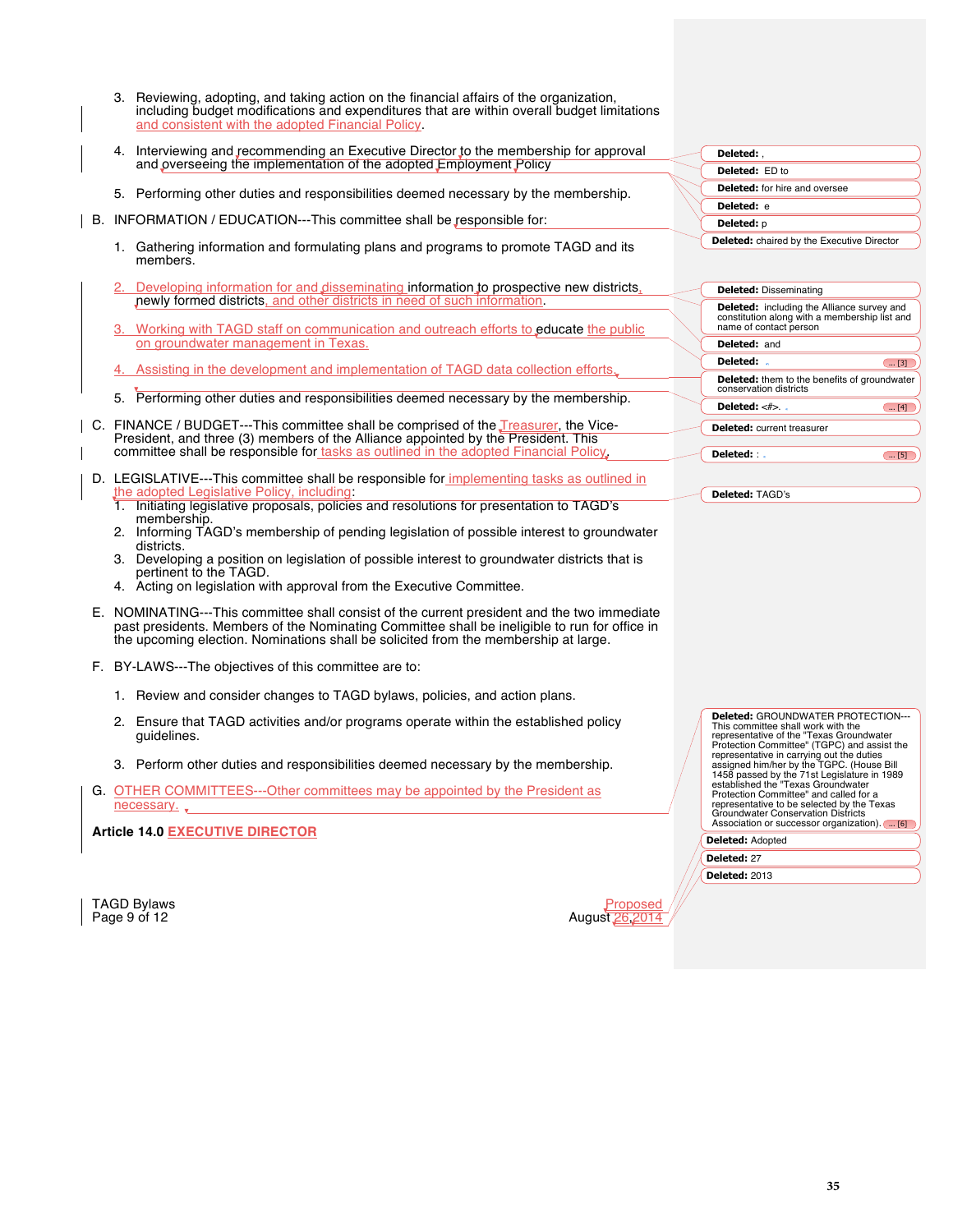| The Executive Director shall administer and manage the overall activities of TAGD, reporting to<br>the Executive Committee through the President. Responsibilities of the Executive Director shall<br>include:                                                                                                                                                                                                                                                                 |                                                                                                                                                   |
|--------------------------------------------------------------------------------------------------------------------------------------------------------------------------------------------------------------------------------------------------------------------------------------------------------------------------------------------------------------------------------------------------------------------------------------------------------------------------------|---------------------------------------------------------------------------------------------------------------------------------------------------|
| Serving as the primary contact, resource, and representative for all Alliance related<br>1.1<br>matters.                                                                                                                                                                                                                                                                                                                                                                       |                                                                                                                                                   |
| 2.<br>Reporting to the President, Executive Committee, and membership on matters related                                                                                                                                                                                                                                                                                                                                                                                       |                                                                                                                                                   |
| to the Alliance.<br>Coordinating and overseeing the financial affairs of the Alliance in accordance with<br>3.                                                                                                                                                                                                                                                                                                                                                                 |                                                                                                                                                   |
| the Treasurer and the adopted Financial Policy.<br>Preparing the agenda for business meetings of the Alliance in consultation with the<br>4.                                                                                                                                                                                                                                                                                                                                   |                                                                                                                                                   |
| <b>Executive Committee.</b>                                                                                                                                                                                                                                                                                                                                                                                                                                                    |                                                                                                                                                   |
| Maintaining the files of the Alliance and overseeing the contracts of the Alliance.<br>5.<br>6.<br>Coordinating the communication and outreach activities of the Alliance.                                                                                                                                                                                                                                                                                                     |                                                                                                                                                   |
| 7.<br>Overseeing the collection of member information to further the Alliance's purpose and<br>mission.                                                                                                                                                                                                                                                                                                                                                                        |                                                                                                                                                   |
| Performing other actions as may be assigned by the Executive Committee or<br>8.<br>membership.                                                                                                                                                                                                                                                                                                                                                                                 | Deleted: .<br>$\bigcirc$ [7]                                                                                                                      |
|                                                                                                                                                                                                                                                                                                                                                                                                                                                                                |                                                                                                                                                   |
|                                                                                                                                                                                                                                                                                                                                                                                                                                                                                |                                                                                                                                                   |
| Article 15.0 SUPPORT FOR OTHER ORGANIZATIONS                                                                                                                                                                                                                                                                                                                                                                                                                                   |                                                                                                                                                   |
| MEMBERSHIP---The Alliance may become a member of other Texas or national organizations<br>and pay applicable and necessary membership dues only when such membership would further<br>the purpose and mission of the Alliance and when sufficient funds for such dues have been<br>budgeted. Upon a written proposal of membership from a GCD Member to the Secretary of the<br>Alliance with a copy to the Executive Director, the matter will be placed on the agenda of the |                                                                                                                                                   |
| next quarterly business meeting of the Alliance. An affirmative vote of two-thirds of the members<br>present at the meeting where the vote occurs is required to approve the membership in the                                                                                                                                                                                                                                                                                 | Deleted: 2/3rds                                                                                                                                   |
| organization.                                                                                                                                                                                                                                                                                                                                                                                                                                                                  |                                                                                                                                                   |
| FINANCIAL ASSISTANCE---The Alliance may contribute financial assistance to an organization<br>for the purpose of research or studies related to groundwater conservation or management in<br>Texas only when such contribution would further the purpose and mission of the Alliance and                                                                                                                                                                                       |                                                                                                                                                   |
| when sufficient funds for such assistance have been budgeted. Upon a written proposal of<br>support, including the proposed amount of financial assistance and a summary of benefits to                                                                                                                                                                                                                                                                                        | <b>Deleted: dues</b>                                                                                                                              |
| TAGD and its members, from a GCD Member to the Secretary of the Alliance with a copy to the<br>Executive Director, the matter will be placed on the agenda of the next quarterly business                                                                                                                                                                                                                                                                                      |                                                                                                                                                   |
| meeting of the Alliance. An affirmative vote of two-thirds of the members present at the meeting                                                                                                                                                                                                                                                                                                                                                                               | Deleted: 2/3rds                                                                                                                                   |
| where the vote occurs is required to approve the financial assistance proposal.                                                                                                                                                                                                                                                                                                                                                                                                |                                                                                                                                                   |
| NON-MONETARY SUPPORT---The Alliance may lend non-monetary support to a groundwater<br>research effort or project related to groundwater conservation or management in Texas only                                                                                                                                                                                                                                                                                               |                                                                                                                                                   |
| when such support would further the purpose and mission of the Alliance. Upon a written<br>proposal of support from a GCD Member to the Secretary of the Alliance with a copy to the                                                                                                                                                                                                                                                                                           | Deleted: 15                                                                                                                                       |
| Executive Director, the Executive Committee may vote on whether or not to provide the non-                                                                                                                                                                                                                                                                                                                                                                                     | Deleted: A                                                                                                                                        |
| monetary support as described in the proposal.                                                                                                                                                                                                                                                                                                                                                                                                                                 | <b>Deleted:</b> may authorize any officer or<br>memberthe Executive Director or Executive                                                         |
| Article 16.0: CONTRACTS                                                                                                                                                                                                                                                                                                                                                                                                                                                        | Committee of the Alliance to enter into any<br>contract or execute and deliver any instrument<br>in the name of and on behalf of the Alliance and |
| The Executive Director may enter into contracts on behalf of the Alliance for goods or services                                                                                                                                                                                                                                                                                                                                                                                | such authority may be general or confined to<br>specific instances                                                                                |
| equal to or less than \$2500 or the result of an approved budget expenditure. Contracts for<br>goods or services over that amount or not the result of an approved budget expenditure must be                                                                                                                                                                                                                                                                                  | Deleted: Under \$2500 - ED                                                                                                                        |
| authorized by a majority of the membership present at a regular or special meeting of the<br>Alliance                                                                                                                                                                                                                                                                                                                                                                          | Deleted: 16                                                                                                                                       |
|                                                                                                                                                                                                                                                                                                                                                                                                                                                                                | <b>Deleted: Adopted</b>                                                                                                                           |
| Article 17.0: LOANS                                                                                                                                                                                                                                                                                                                                                                                                                                                            | Deleted: 27<br><b>Deleted: 2013</b>                                                                                                               |
|                                                                                                                                                                                                                                                                                                                                                                                                                                                                                |                                                                                                                                                   |
| <b>TAGD Bylaws</b><br>Proposed                                                                                                                                                                                                                                                                                                                                                                                                                                                 |                                                                                                                                                   |
| Page 10 of 12<br>August 26, 2014                                                                                                                                                                                                                                                                                                                                                                                                                                               |                                                                                                                                                   |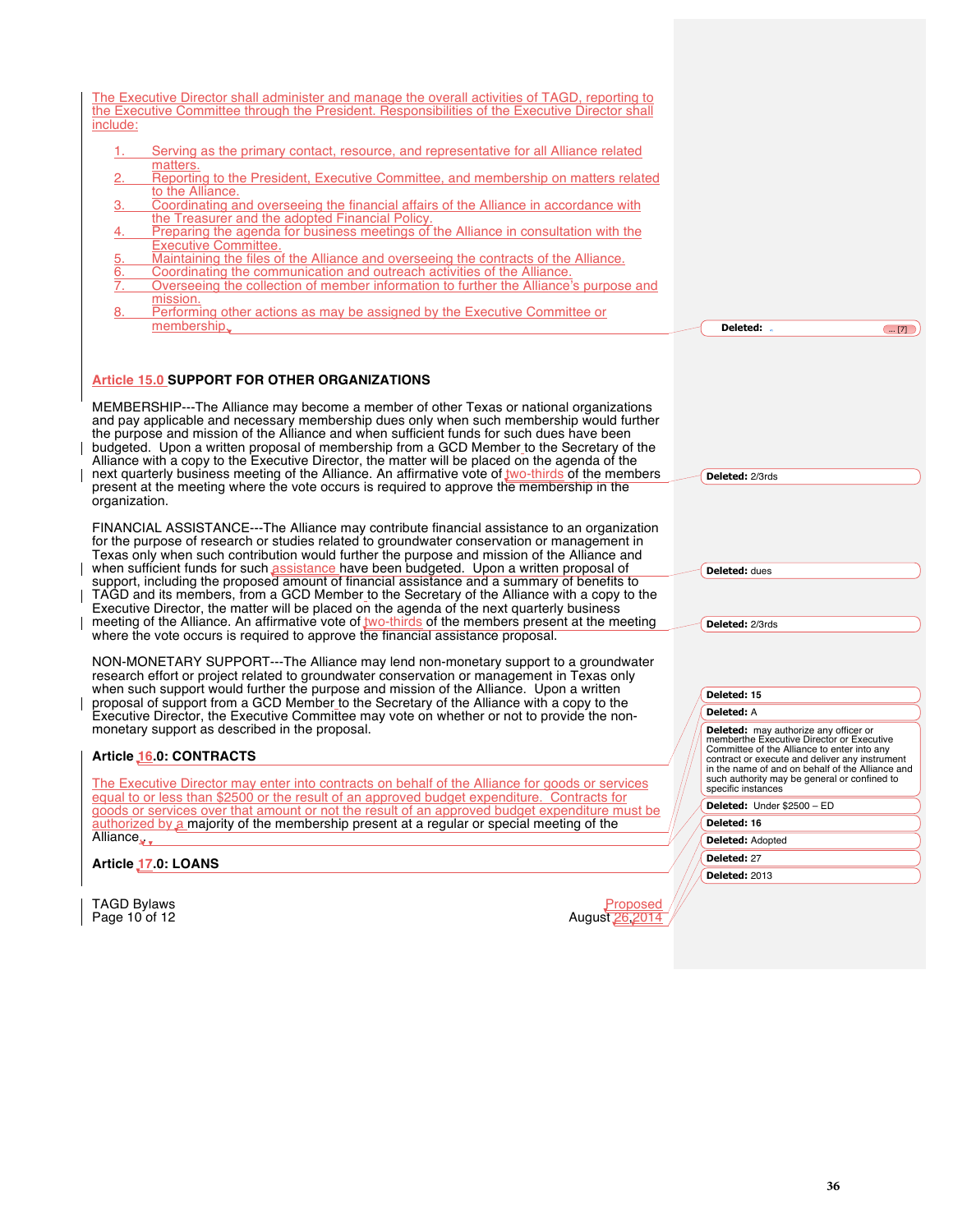| No loan may be contracted on behalf of the Alliance, including no evidence of indebtedness may<br>be issued in the Alliance's name, unless authorized by a majority vote of the membership. A<br>vote to authorize issuance of a bank card or credit card in the name of the <b>Alliance</b> thereby<br>authorizes the use of that card up to the debt limit approved by the membership. This Article<br>does not apply to limit any provision of a grant either made by or accepted by the Alliance.                                                                                                                                                                                         | <b>Deleted: alliance</b>      |
|-----------------------------------------------------------------------------------------------------------------------------------------------------------------------------------------------------------------------------------------------------------------------------------------------------------------------------------------------------------------------------------------------------------------------------------------------------------------------------------------------------------------------------------------------------------------------------------------------------------------------------------------------------------------------------------------------|-------------------------------|
| Article 18.0: DEPOSITS                                                                                                                                                                                                                                                                                                                                                                                                                                                                                                                                                                                                                                                                        | Deleted: 17                   |
| All funds of the Alliance shall be deposited from time to time to the credit of the Alliance in such<br>banks that are accredited and insured by the FDIC, consistent with the adopted Financial Policy.                                                                                                                                                                                                                                                                                                                                                                                                                                                                                      |                               |
| Article 19.0: GIFTS                                                                                                                                                                                                                                                                                                                                                                                                                                                                                                                                                                                                                                                                           | Deleted: 8                    |
| The Alliance may accept any contribution or gift for the general purposes or for any specific<br>purpose of the Alliance consistent with the adopted Financial Policy                                                                                                                                                                                                                                                                                                                                                                                                                                                                                                                         |                               |
| Article 20.0: OPERATING EXPENSES                                                                                                                                                                                                                                                                                                                                                                                                                                                                                                                                                                                                                                                              | Deleted: 19                   |
| The operating expenses of the Alliance shall be defrayed by funds from annual dues, fees,<br>special projects, service contracts, contributions, reserves, or any other monies received by the<br>Alliance, consistent with the adopted Financial Policy. The Alliance shall endeavor to keep at<br>least 50 percent of total budgeted expenses in retained earnings on an annual basis.                                                                                                                                                                                                                                                                                                      |                               |
| Article 21.0: INDEMNIFICATION OF OFFICERS AND EMPLOYEES                                                                                                                                                                                                                                                                                                                                                                                                                                                                                                                                                                                                                                       | Deleted: 20                   |
| The officers and any employees of the Alliance shall not be individually or personally liable for<br>the debts or obligations of the Alliance and shall be indemnified by the Alliance against all<br>financial loss, damage, costs and expenses (including counsel fees) reasonably incurred by or<br>imposed upon them in connection with or resulting from any civil or criminal actions, suit,<br>proceeding, claim or investigation in which they may be involved by reason of any action taken<br>or omitted to be taken by them in good faith as such officer or employee of the Alliance.<br>A. Prudent Care. Such indemnification is subject to the condition that a majority of the |                               |
| members shall be of the opinion that a person involved exercised and used the same<br>degree of care and skill as a prudent man would have exercised or used under the<br>circumstances, or that such person took or omitted to take such action in reliance upon<br>advice of counsel for the Alliance or upon information furnished by an officer or employee of<br>the Alliance and accepted in good faith by such person.                                                                                                                                                                                                                                                                 |                               |
| B. Benefit. The indemnification provided herein shall inure to the benefit of the heirs, executors,<br>or administrators of any officer or employee and shall not be exclusive of any other rights to<br>which such party may be entitled by law or under any resolutions adopted by the members.                                                                                                                                                                                                                                                                                                                                                                                             |                               |
| Article 22.0: FISCAL YEAR                                                                                                                                                                                                                                                                                                                                                                                                                                                                                                                                                                                                                                                                     | Deleted: 21                   |
| The fiscal year of the Alliance shall begin on October 1 of each year and end on September 30<br>of the following year.                                                                                                                                                                                                                                                                                                                                                                                                                                                                                                                                                                       |                               |
| Amended and approved by a two-thirds majority of the membership on August 26, 2014.                                                                                                                                                                                                                                                                                                                                                                                                                                                                                                                                                                                                           | Deleted: 27                   |
| Kathy Turner Jones, President                                                                                                                                                                                                                                                                                                                                                                                                                                                                                                                                                                                                                                                                 | Deleted: 2013                 |
| <b>Leah Adams, Secretary</b>                                                                                                                                                                                                                                                                                                                                                                                                                                                                                                                                                                                                                                                                  | Deleted: W. F. (Kirk) Holland |
|                                                                                                                                                                                                                                                                                                                                                                                                                                                                                                                                                                                                                                                                                               |                               |
|                                                                                                                                                                                                                                                                                                                                                                                                                                                                                                                                                                                                                                                                                               | Deleted: Adopted              |
|                                                                                                                                                                                                                                                                                                                                                                                                                                                                                                                                                                                                                                                                                               | Deleted: 27                   |
|                                                                                                                                                                                                                                                                                                                                                                                                                                                                                                                                                                                                                                                                                               | <b>Deleted: 2013</b>          |
| <b>TAGD Bylaws</b><br>Page 11 of 12                                                                                                                                                                                                                                                                                                                                                                                                                                                                                                                                                                                                                                                           | Proposed<br>August 26, 2014   |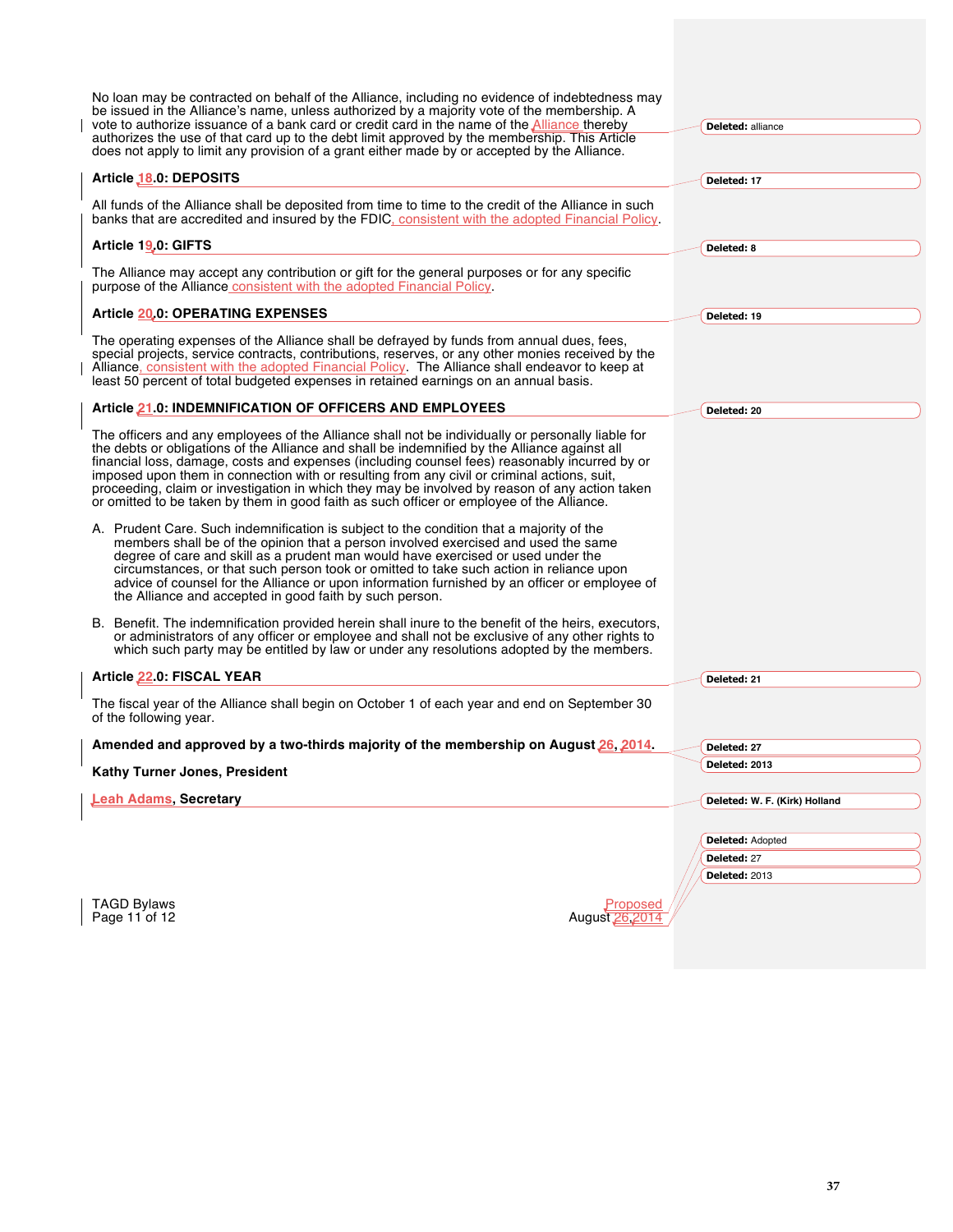| Page 1: [1] Deleted | <b>Author</b> |
|---------------------|---------------|

Each officer of the Alliance shall maintain in his/her Member District office all records of the Alliance, which shall include but is not limited to records, correspondence and other documents, regarding the activities associated with the office they hold in the Alliance. The Secretary of the Alliance or his/her designee shall, as required by law, notify provide the Secretary of State's office at the beginning of each fiscal year and furnishwith a list of the names and addresses of each of the officers of the Alliance.

#### Meals Food and beverages provided at meetings;

| Page 9: [3] Deleted | <b>Author</b> |
|---------------------|---------------|
|                     |               |

Maintaining a dialog with public officials to

**Page 9: [4] Deleted Author** 

.

Contacting districts that have been declared non-operational by the state auditor under provisions of Section 36.302 Texas Water Code and offer support to the district in an effort to help it regain operational status.

| Page 9: [5] Deleted | Author |
|---------------------|--------|
|                     |        |
|                     |        |

Formulating and presenting an annual budget for the Fiscal Year.

Providing for auditing review the financial affairs and policy of the Alliance as needed.

Selecting an outside auditorexternal accounting firm to perform a financial audit, at the expense of the Alliance, in each odd numbered year at the beginning of the new fiscal year A.

| Page 9: [6] Deleted                    | Author                                                                                                                                                                                                                                                                                                                                                                                                                                                                                          |  |
|----------------------------------------|-------------------------------------------------------------------------------------------------------------------------------------------------------------------------------------------------------------------------------------------------------------------------------------------------------------------------------------------------------------------------------------------------------------------------------------------------------------------------------------------------|--|
|                                        | GROUNDWATER PROTECTION---This committee shall work with the<br>representative of the "Texas Groundwater Protection Committee" (TGPC) and assist<br>the representative in carrying out the duties assigned him/her by the TGPC. (House<br>Bill 1458 passed by the 71st Legislature in 1989 established the "Texas Groundwater<br>Protection Committee" and called for a representative to be selected by the Texas<br>Groundwater Conservation Districts Association or successor organization). |  |
| discuss and affect groundwater issues. | RAILROAD COMMISSION REGULATORY REVIEW---The objectives of this<br>committee are to maintain regular contact with the Texas Railroad Commission to                                                                                                                                                                                                                                                                                                                                               |  |
|                                        | SOIL AND WATER CONSERVATION---The objectives of this committee are to:                                                                                                                                                                                                                                                                                                                                                                                                                          |  |
| agriculture,                           | Provide a representative from TAGD on any federal or state committee relating to                                                                                                                                                                                                                                                                                                                                                                                                                |  |

Gather information on agriculture activities for distribution to the TAGD membership, and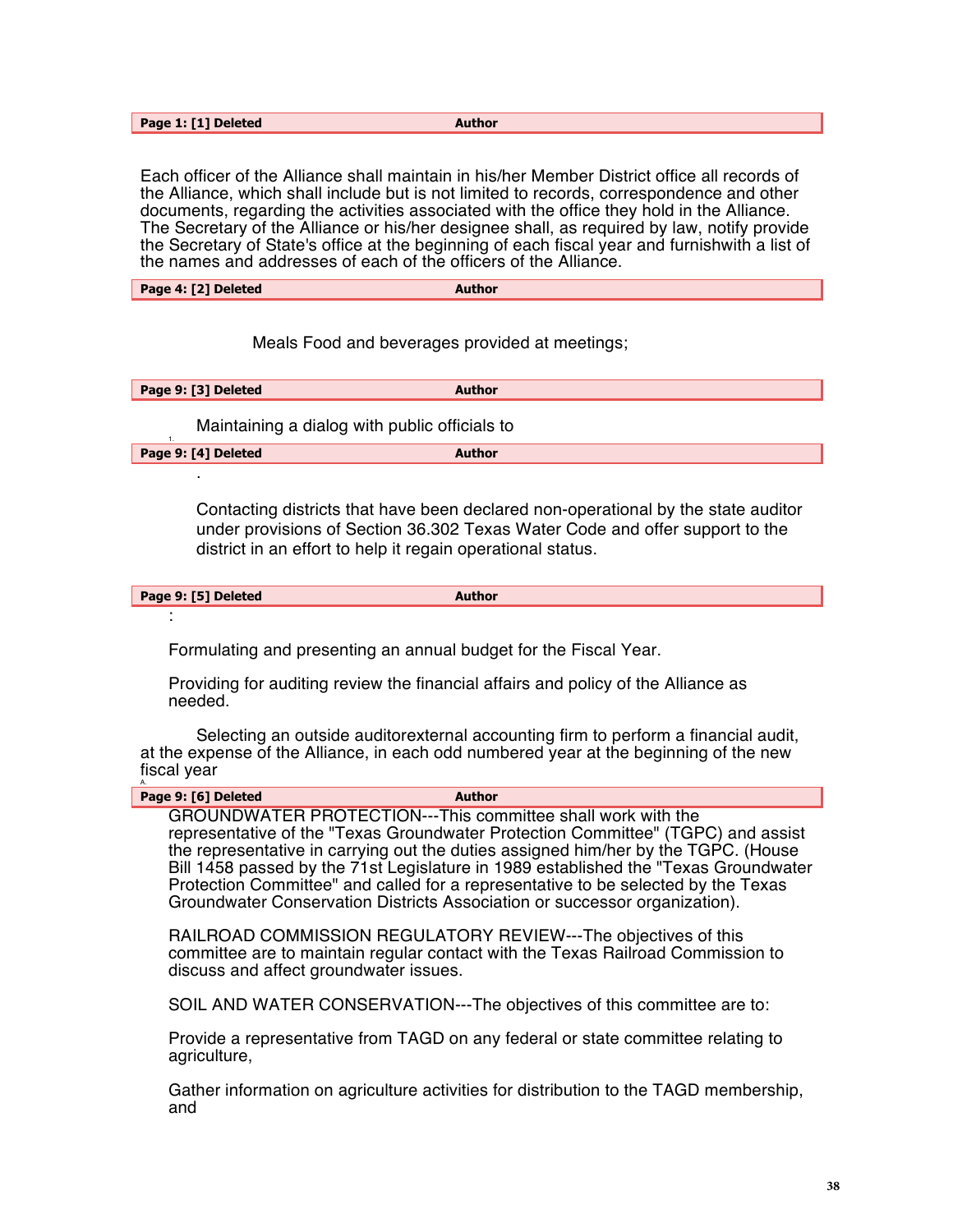Provide input into agriculture in areas that may be of interest to groundwater districts.

<sub>B.</sub><br>Page 10: [7] Deleted **Author** 

Serving as Chairman of the Information and Education Committee

1.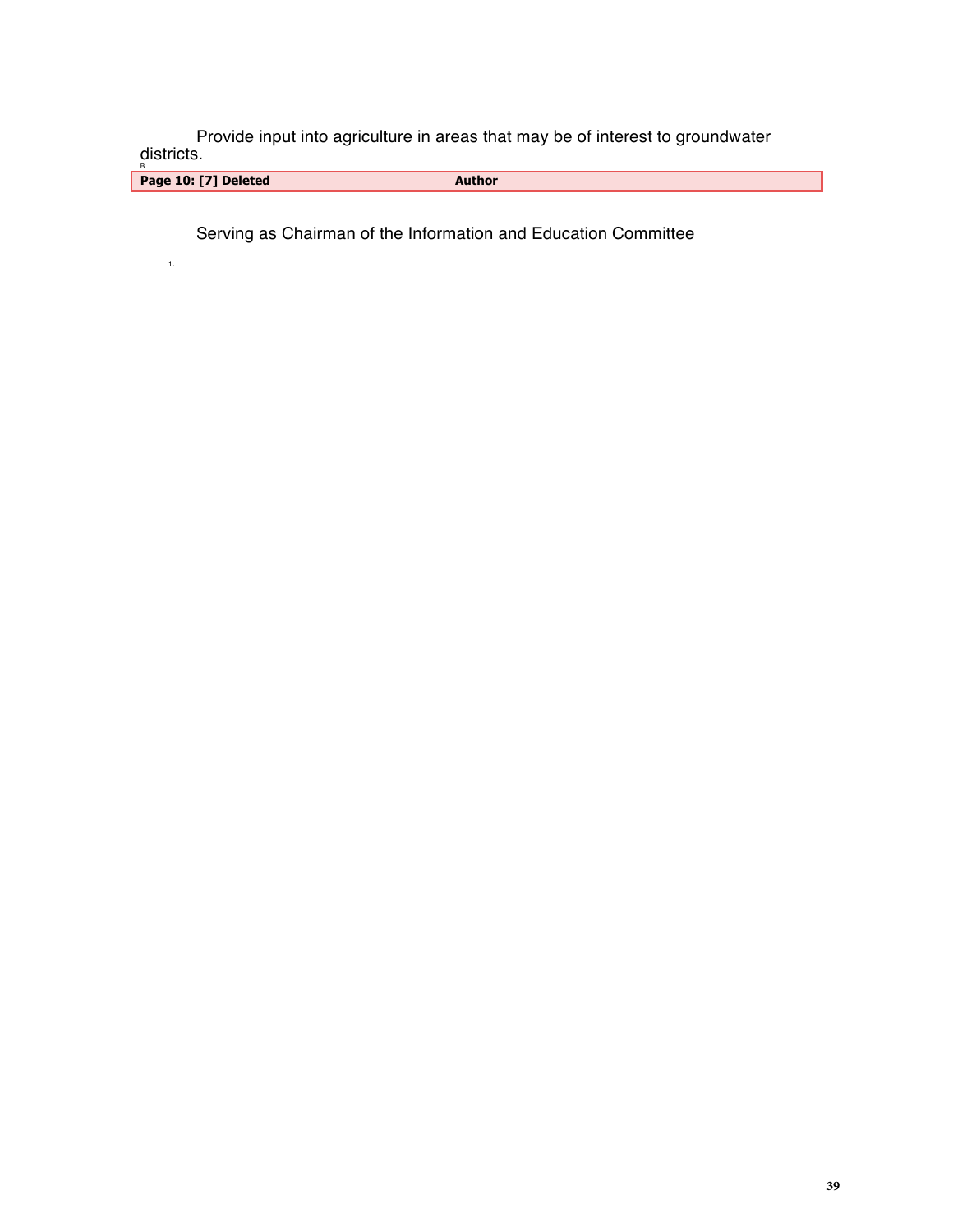# **AGENDA ITEM I**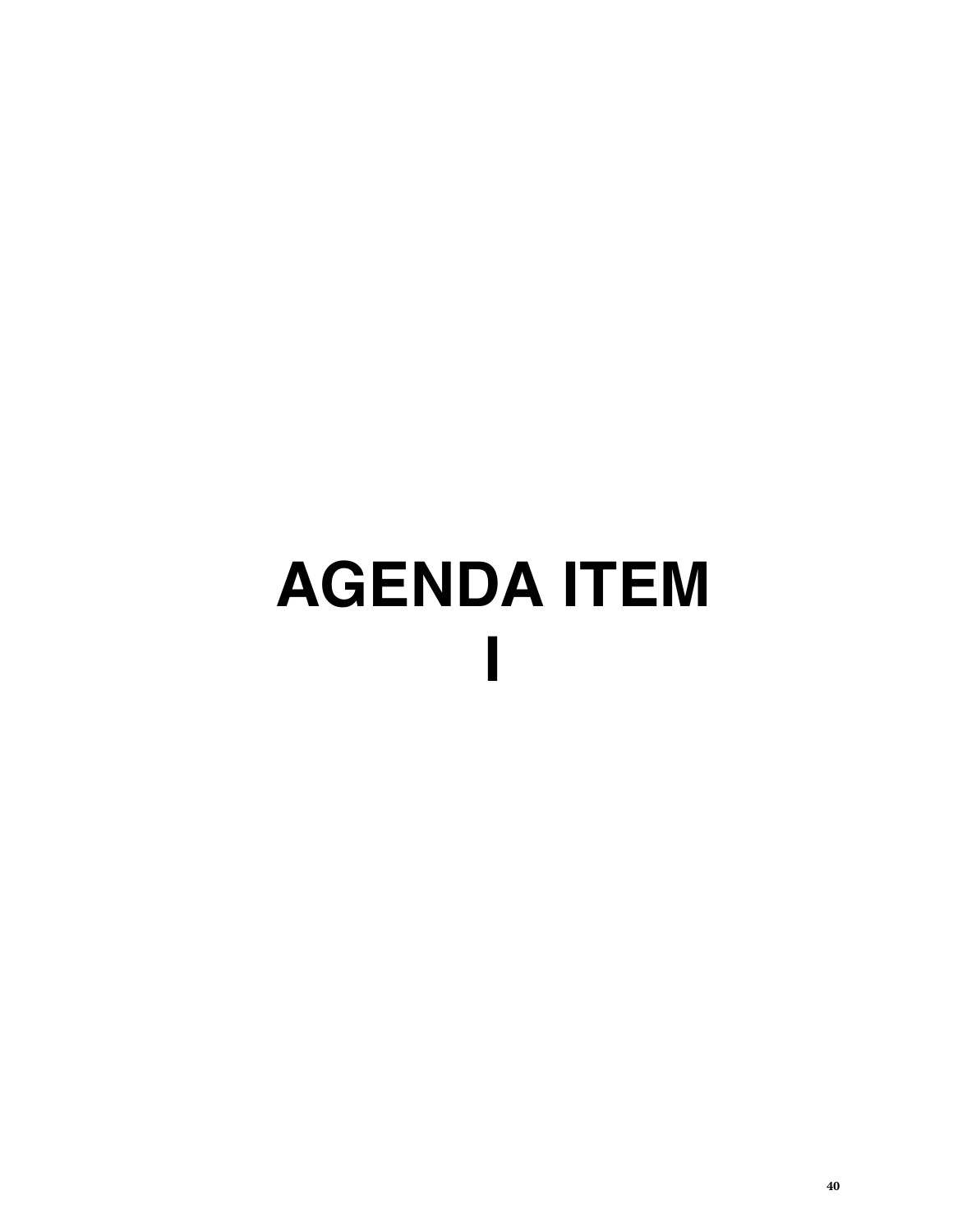# FY 2014/2015 Proposed TAGD Membership Dues and Meeting Registration Fees

| GCD membership dues based on annual budget sliding scale; Associate member dues based on entity type |             |                                    |             |  |  |  |  |
|------------------------------------------------------------------------------------------------------|-------------|------------------------------------|-------------|--|--|--|--|
| <b>GCD Member Budget</b>                                                                             | Member Dues | <b>Associate Members</b>           | Member Dues |  |  |  |  |
| \$0 - \$99,999                                                                                       | 550.00      | Individual/Sole Proprietorship     | 500.00      |  |  |  |  |
| $$100,000 - $249,999$                                                                                | 750.00      | 501(c)(3)/Educational Institution  | 750.00      |  |  |  |  |
| $$250,000 - $499,999$                                                                                | 1,000.00    | Non-GCD Gov't/Corp. budget <\$500K | 1,000.00    |  |  |  |  |
| $$500,000 - $999,999$                                                                                | 1,250.00    | Corp. budget \$500K-\$1M           | 1,250.00    |  |  |  |  |
| $$1,000,000$ and up                                                                                  | 1,500.00    | Corp. w/ budget $\sqrt{$1M+}$      | 1,500.00    |  |  |  |  |

| <b>Quarterly Meeting Registration Fees</b> |                                       |  |  |  |  |  |  |
|--------------------------------------------|---------------------------------------|--|--|--|--|--|--|
| <b>TAGD Members</b>                        | Fees<br>Non-Members<br>Fees           |  |  |  |  |  |  |
| Early Bird                                 | 120.00<br>Early Bird<br>165.00        |  |  |  |  |  |  |
| Late Registration                          | 150.00<br>195.00<br>Late Registration |  |  |  |  |  |  |

\*No recommended changes to dues and fees from FY 2013/2014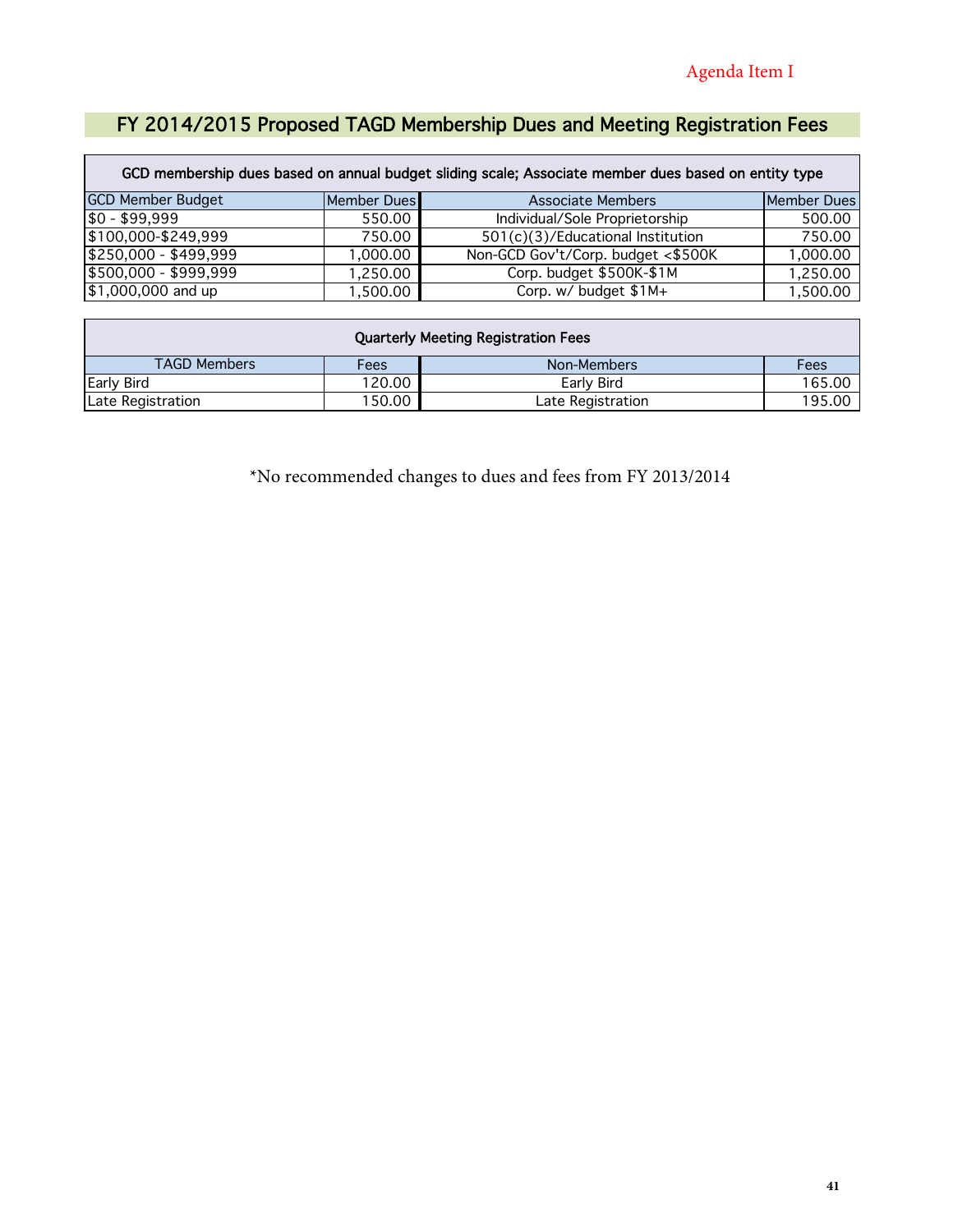# **AGENDA ITEM K**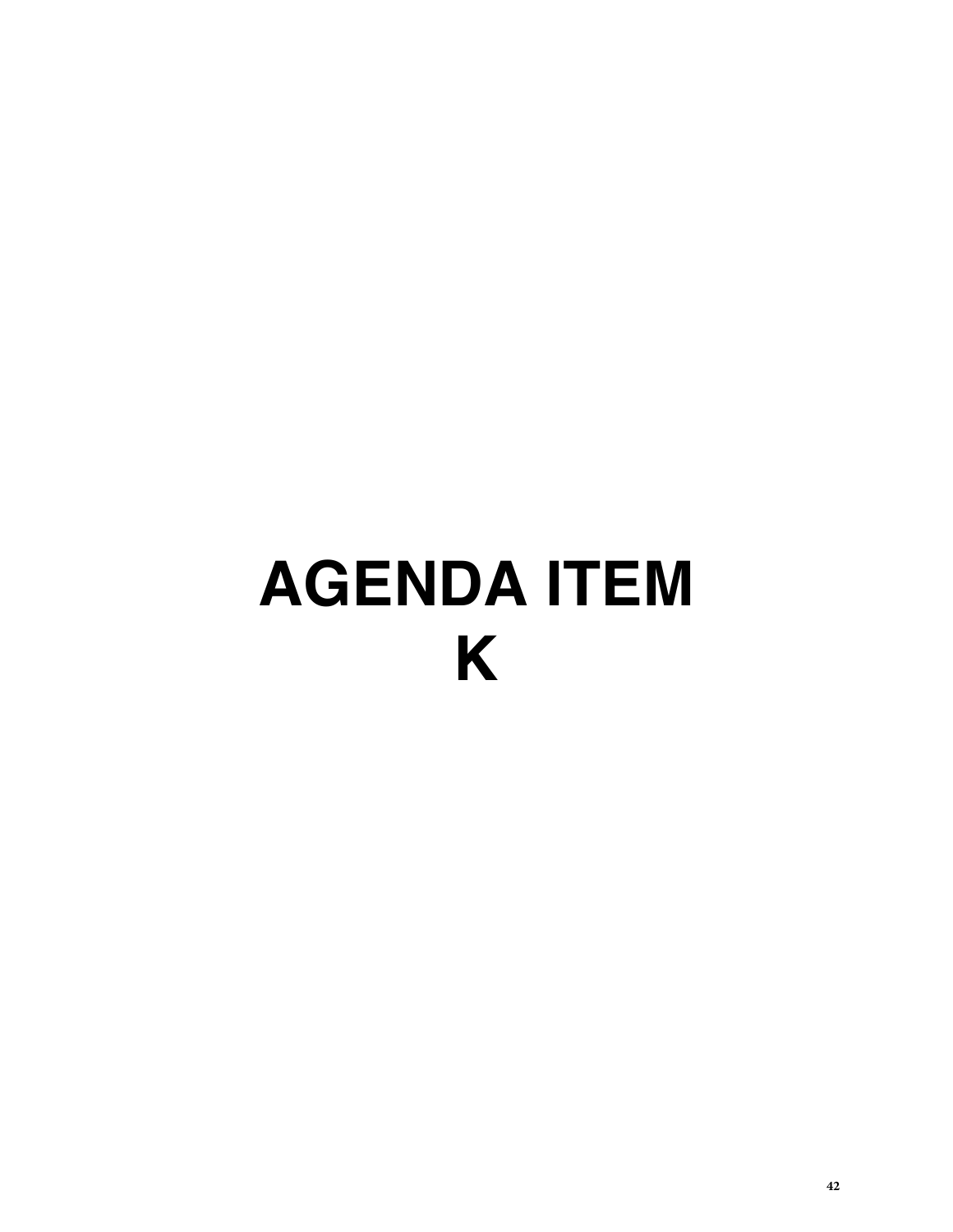# Agenda Item K

#### Texas Alliance of Groundwater Districts Budget vs. Actuals: TAGD - FY14 P&L October 2013 - September 2014

|                                    |    |                         | Total           |                 |                                            |
|------------------------------------|----|-------------------------|-----------------|-----------------|--------------------------------------------|
|                                    |    | 13/14 Actual as of 7/16 | 13/14 Expected  |                 | 13/14 Adopted Budget 14/15 Proposed Budget |
| <b>Income</b>                      |    |                         |                 |                 |                                            |
| <b>Grants and Donations</b>        |    | 5,500.00                | 5,500.00        | 2,500.00        | 2,000.00                                   |
| Interest Income                    |    | 145.76                  | 149.00          | 36.00           | 36.00                                      |
| <b>Total Meeting Income</b>        | \$ | 40,085,00 \$            | 70.685.00 \$    | 57,000.00 \$    | 62,000,00                                  |
| <b>Total Member Dues</b>           |    | 105.512.50 \$           | 105,512,50 \$   | 94,250,00 \$    | 100.000.00                                 |
| <b>Total Income</b>                |    | 151,243.26 \$           | 181,846.50 \$   | 153,786.00 \$   | 164,036.00                                 |
| <b>Expenses</b>                    |    |                         |                 |                 |                                            |
| <b>Total Meeting Expenses</b>      |    | 11,676.58 \$            | 13,176.58 \$    | 10,000.00 \$    | 15,000.00 *includes leadership training    |
| <b>Total Office Expense</b>        |    | 10,879.93 \$            | 12.789.25 \$    | 13,000.00 \$    | 18,400.00                                  |
| <b>Total Personnel</b>             |    | 104,809.46 \$           | 127.269.79 \$   | 134,000.00 \$   | 156,800.00                                 |
| <b>Total Professional Services</b> |    | 11.695.04 \$            | 12.941.05 \$    | 13,000.00 \$    | 10,200,00                                  |
| Total Travel/Confer/Dues/Outreach  |    | 6.950.58 \$             | 11.515.00 \$    | $9,500.00$ \$   | 9.300.00                                   |
| <b>Total Expenses</b>              | Ъ  | 146.011.59 \$           | 177,691.67 \$   | 179,500.00 \$   | 209,700.00                                 |
| <b>Net Operating Income</b>        | \$ | 5,231.67 \$             | $4.154.83 -$ \$ | $25.714.00 - $$ | 45,664.00                                  |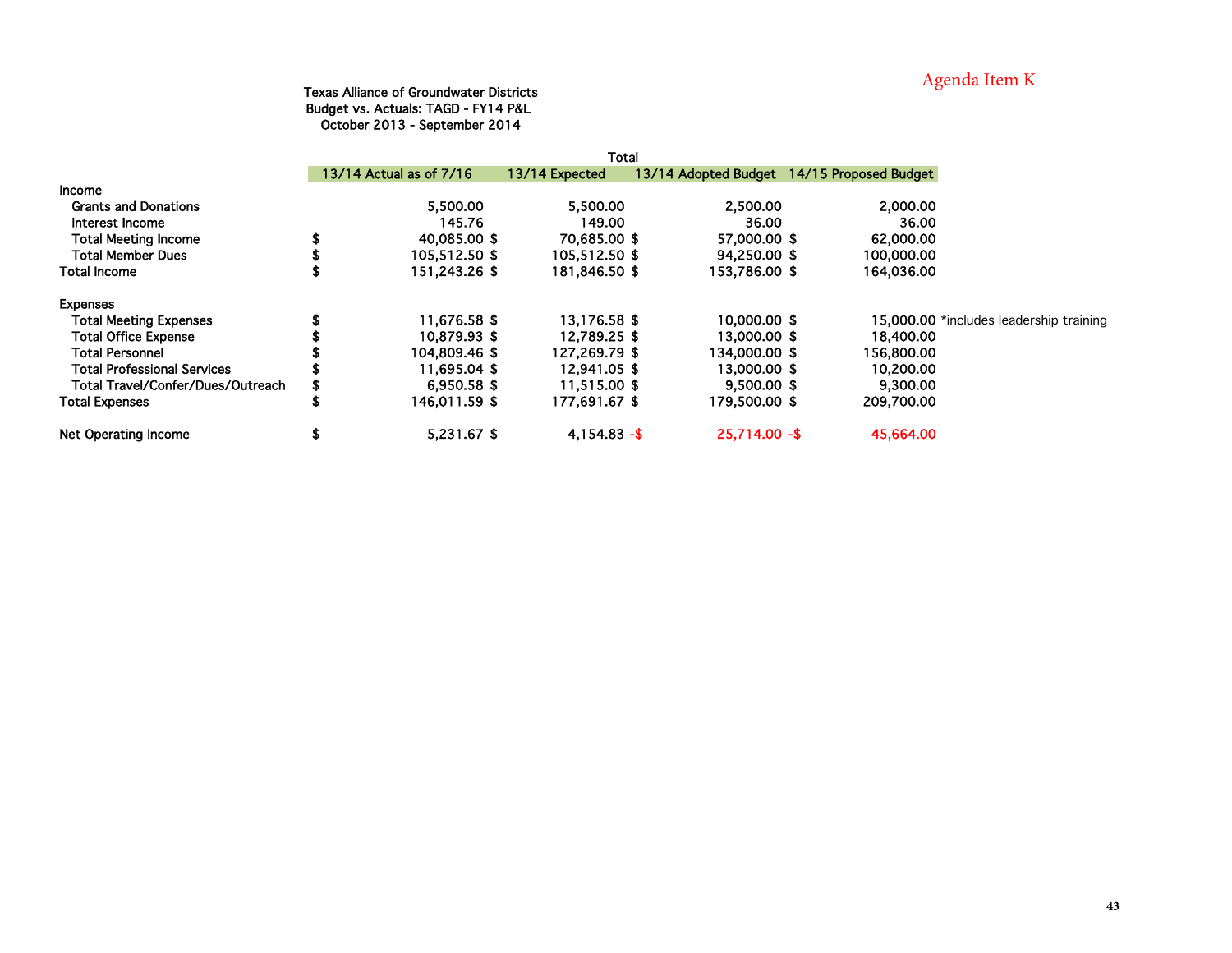### Texas Alliance of Groundwater Districts Budget vs. Actuals: TAGD - FY14 P&L October 2013 - September 2014

|                                     |                         |                    | Total          |               |                |
|-------------------------------------|-------------------------|--------------------|----------------|---------------|----------------|
|                                     |                         | 13/14 Actual as of |                | 13/14 Adopted | 14/15 Proposed |
|                                     |                         | $7/22$             | 13/14 Expected | <b>Budget</b> | <b>Budget</b>  |
| Income                              |                         |                    |                |               |                |
| <b>Grants and Donations</b>         |                         | 5,500.00           | 5,500.00       | 2,500.00      | 2,000.00       |
| Interest Income                     |                         | 145.76             | 149.00         | 36.00         | 36.00          |
| <b>Meeting Income</b>               |                         |                    |                |               |                |
| <b>Leadership Training Income</b>   |                         | 3,400.00           | 4,000.00       |               | 3,000.00       |
| <b>PFIA Training</b>                |                         | 3,550.00           | 3,550.00       | 4,000.00      | 4,000.00       |
| <b>Quarterly Meeting Income</b>     |                         | 33,135.00          | 33,135.00      | 23,000.00     | 25,000.00      |
| <b>Texas Groundwater Summit</b>     |                         |                    | 30,000.00      | 30,000.00     | 30,000.00      |
| <b>Total Meeting Income</b>         | $\overline{\mathbf{s}}$ | 40,085.00\$        | 70,685.00 \$   | 57,000.00 \$  | 62,000.00      |
| <b>Member Dues</b>                  |                         |                    |                |               |                |
| <b>Membership Dues - Associates</b> |                         | 29,000.00          | 29,000.00      | 22,000.00     | 25,000.00      |
| Membership Dues - Voting            |                         | 76,512.50          | 76,512.50      | 72,250.00     | 75,000.00      |
| <b>Total Member Dues</b>            | $\overline{\mathbf{3}}$ | $105,512.50$ \$    | 105,512.50 \$  | 94,250.00 \$  | 100,000.00     |
| <b>Total Income</b>                 | $\frac{1}{3}$           | 151,243.26\$       | 181,846.50 \$  | 153,786.00 \$ | 164,036.00     |
| <b>Gross Profit</b>                 |                         | 151,243.26\$       | 181,846.50 \$  | 153,786.00 \$ | 164,036.00     |
| <b>Expenses</b>                     |                         |                    |                |               |                |
| <b>Meeting Expenses</b>             |                         |                    |                |               |                |
| <b>Meeting Supplies</b>             |                         | 1,113.68           | 1,113.68       | 1,000.00      | 1,000.00       |
| <b>Quarterly Meeting Expenses</b>   |                         | 10,562.90          | 10,562.90      | 9,000.00      | 12,000.00      |
| <b>Leadership Training Expenses</b> |                         | 0.00               | 1,500.00       |               | 2,000.00       |
| <b>Total Meeting Expenses</b>       | $\overline{\mathbf{s}}$ | 11,676.58 \$       | 13,176.58 \$   | 10,000.00 \$  | 15,000.00      |
| <b>Office Expense</b>               |                         |                    |                |               |                |
| <b>Business Phone</b>               |                         | 596.42             | 840.00         | 840.00        | 840.00         |
| <b>Cell Phone</b>                   |                         | 595.00             | 840.00         | 840.00        | 1,620.00       |
| <b>Furniture and Equipment</b>      |                         | 3,100.17           | 3,500.00       | 3,500.00      | 2,500.00       |
| Internet                            |                         | 274.05             | 440.00         | 440.00        | 440.00         |
| Postage and PO Box                  |                         | 36.46              | 200.00         | 200.00        | 200.00         |
| Rent                                |                         | 5,115.00           | 5,580.00       | 5,580.00      | 12,000.00      |
| <b>Supplies</b>                     |                         | 423.58             | 650.00         | 800.00        | 800.00         |
|                                     |                         |                    |                |               | (moving to     |
| Website                             |                         | 739.25             | 739.25         | 800.00        | outreach)      |
| <b>Total Office Expense</b>         | $\overline{\mathbf{s}}$ | 10,879.93\$        | 12,789.25 \$   | 13,000.00 \$  | 18,400.00      |
| Personnel                           |                         |                    |                |               |                |
| <b>Executive Director</b>           |                         |                    |                |               | (moved to      |
| <b>Health Insurance Reimburse</b>   |                         | 3,887.00           | 4,572.00       | 5,645.00      | Personnel)     |
|                                     |                         |                    |                |               | (moved to      |
| <b>Payroll Taxes</b>                |                         | 4,983.30           | 5,355.00       | 5,355.00      | Personnel)     |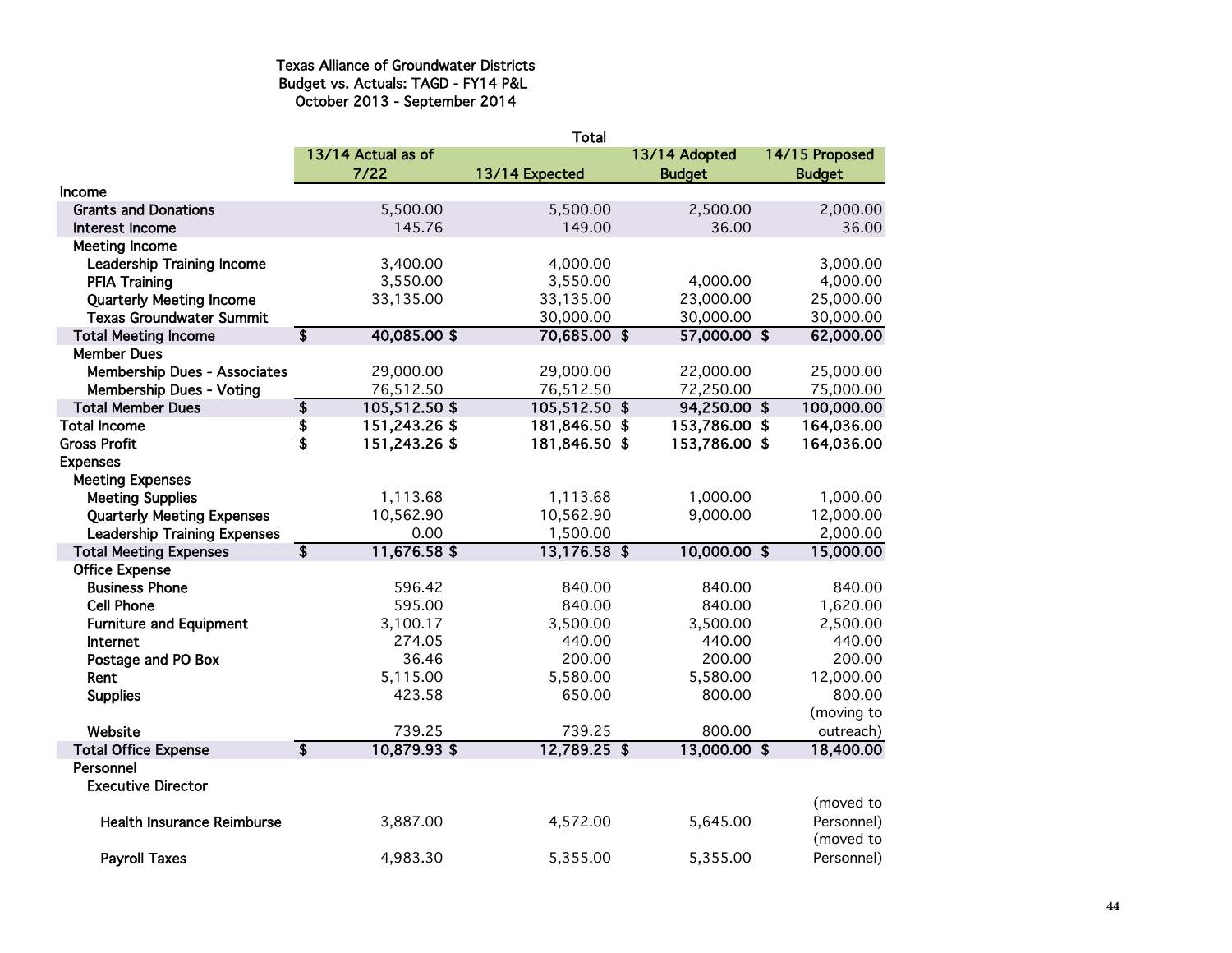|                                    |                                      | 13/14 Actual as of |                | 13/14 Adopted   | 14/15 Proposed |                                                    |
|------------------------------------|--------------------------------------|--------------------|----------------|-----------------|----------------|----------------------------------------------------|
|                                    |                                      | $7/22$             | 13/14 Expected | <b>Budget</b>   | <b>Budget</b>  |                                                    |
|                                    |                                      |                    |                |                 | (moved to      |                                                    |
| <b>Salaries</b>                    |                                      | 58,333.30          | 70,000.00      | 70,000.00       | Personnel)     |                                                    |
| <b>Total Executive Director</b>    | \$                                   | 67,203.60 \$       | 79,927.00 \$   | 81,000.00       |                |                                                    |
| Personnel                          |                                      |                    |                |                 |                |                                                    |
| <b>Health Insurance Reimburse</b>  |                                      | 2,539.88           | 3,159.46       | 4,800.00        | 9,000.00       |                                                    |
| <b>Retirement Plan</b>             |                                      |                    |                |                 | 7,800.00       |                                                    |
| <b>Payroll Taxes</b>               |                                      | 2,008.14           | 2,933.33       | 3,200.00        | 10,000.00      |                                                    |
| <b>Salaries</b>                    |                                      | 33,057.84          | 41,250.00      | 45,000.00       | 130,000.00     |                                                    |
| <b>Total Staff</b>                 | $\overline{\boldsymbol{\mathsf{s}}}$ | 37,605.86 \$       | 47,342.79 \$   | 53,000.00 \$    | 156,800.00     |                                                    |
| <b>Total Personnel</b>             | $\overline{\mathbf{s}}$              | 104,809.46 \$      | 127,269.79 \$  | 134,000.00 \$   | 156,800.00     |                                                    |
| <b>Professional Services</b>       |                                      |                    |                |                 |                |                                                    |
| Audit/Tax Return                   |                                      | 5,075.00           | 5,075.00       | 4,500.00        |                | 1,000.00 *non audit year                           |
| <b>Contracted Services</b>         |                                      | 0.00               | 800.00         | 800.00          | 1,000.00       |                                                    |
| <b>Insurance - Bonds</b>           |                                      | 1,916.05           | 1,916.05       | 400.00          | 2,000.00       |                                                    |
| Payroll/Bookkeeping/Banking        |                                      | 1,741.49           | 2,000.00       | 3,600.00        | 2,500.00       |                                                    |
| <b>PFIA Instructor</b>             |                                      | 1,450.00           | 1,450.00       | 2,000.00        | 2,000.00       |                                                    |
| <b>Texas Legislative Service</b>   |                                      | 1,512.50           | 1,700.00       | 1,700.00        | 1,700.00       |                                                    |
| <b>Total Professional Services</b> | $\overline{\mathbf{3}}$              | 11,695.04 \$       | 12,941.05 \$   | 13,000.00 \$    | 10,200.00      |                                                    |
| Travel/Confer/Dues/Outreach        |                                      |                    |                |                 |                |                                                    |
| <b>Conference Fees</b>             |                                      | 2,315.00           | 2,315.00       | 2,200.00        | 2,500.00       |                                                    |
| <b>Member Dues/Registrations</b>   |                                      | 153.63             | 400.00         | 450.00          |                | 1,300.00 *additional \$800 for TWCA lege reporting |
| Outreach                           |                                      | 2,390.72           | 6,500.00       | 4,400.00        | 3,000.00       |                                                    |
| <b>Travel and Hotel</b>            |                                      | 2,091.23           | 2,300.00       | 2,450.00        | 2,500.00       |                                                    |
| Total                              |                                      |                    |                |                 |                |                                                    |
| Travel/Confer/Dues/Outreach        | \$                                   | 6,950.58 \$        | 11,515.00 \$   | 9,500.00 \$     | 9,300.00       |                                                    |
| <b>Total Expenses</b>              | $\overline{\textbf{\$}}$             | 146,011.59 \$      | 177,691.67 \$  | 179,500.00 \$   | 209,700.00     |                                                    |
| <b>Net Operating Income</b>        | \$                                   | $5,231.67$ \$      | $4,154.83 - $$ | $25,714.00 - $$ | 45,664.00      |                                                    |
| Net Income                         |                                      | 5,231.67\$         | $4,154.83 - $$ | $25,714.00 - $$ | 45,664.00      |                                                    |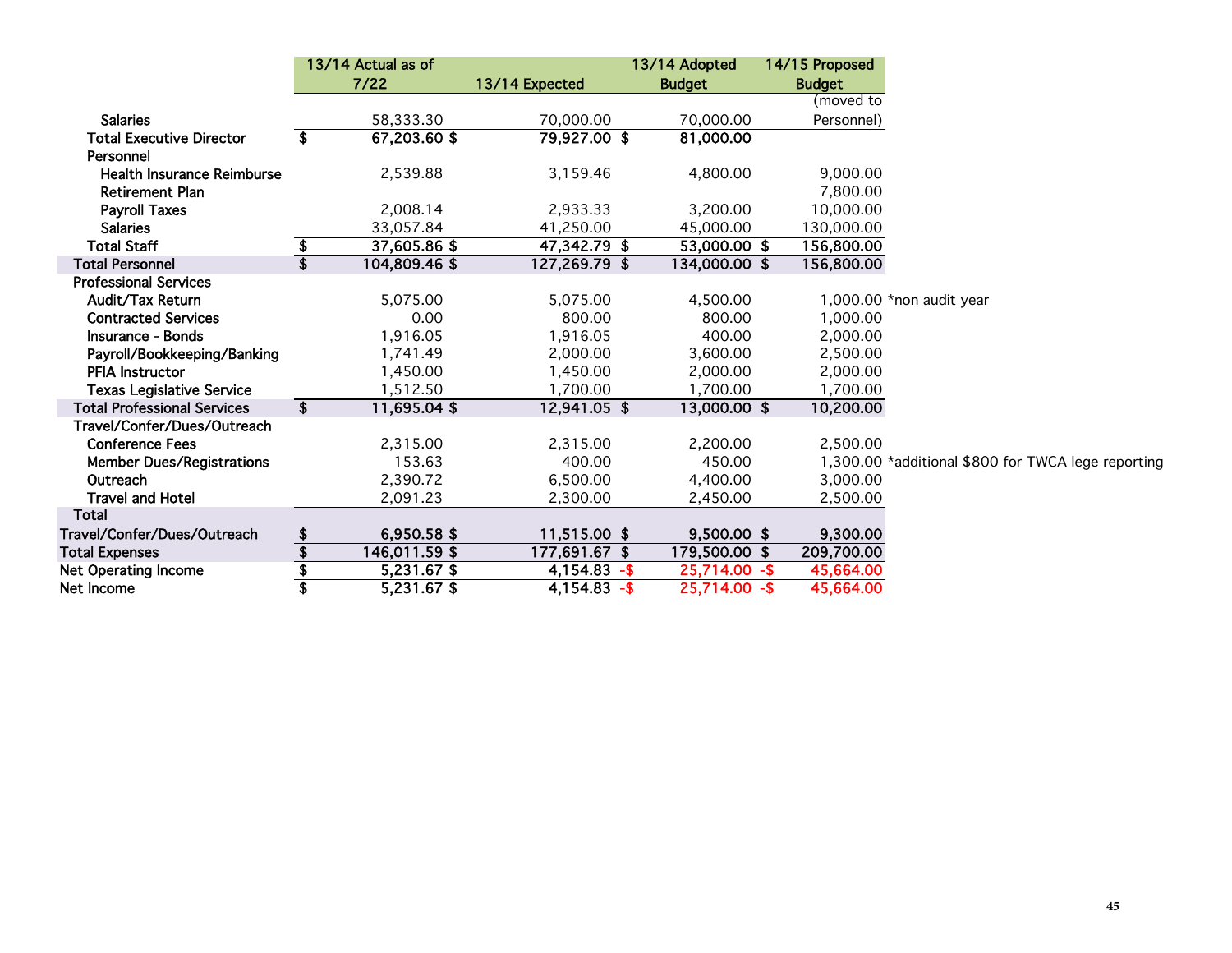# **AGENDA ITEM O**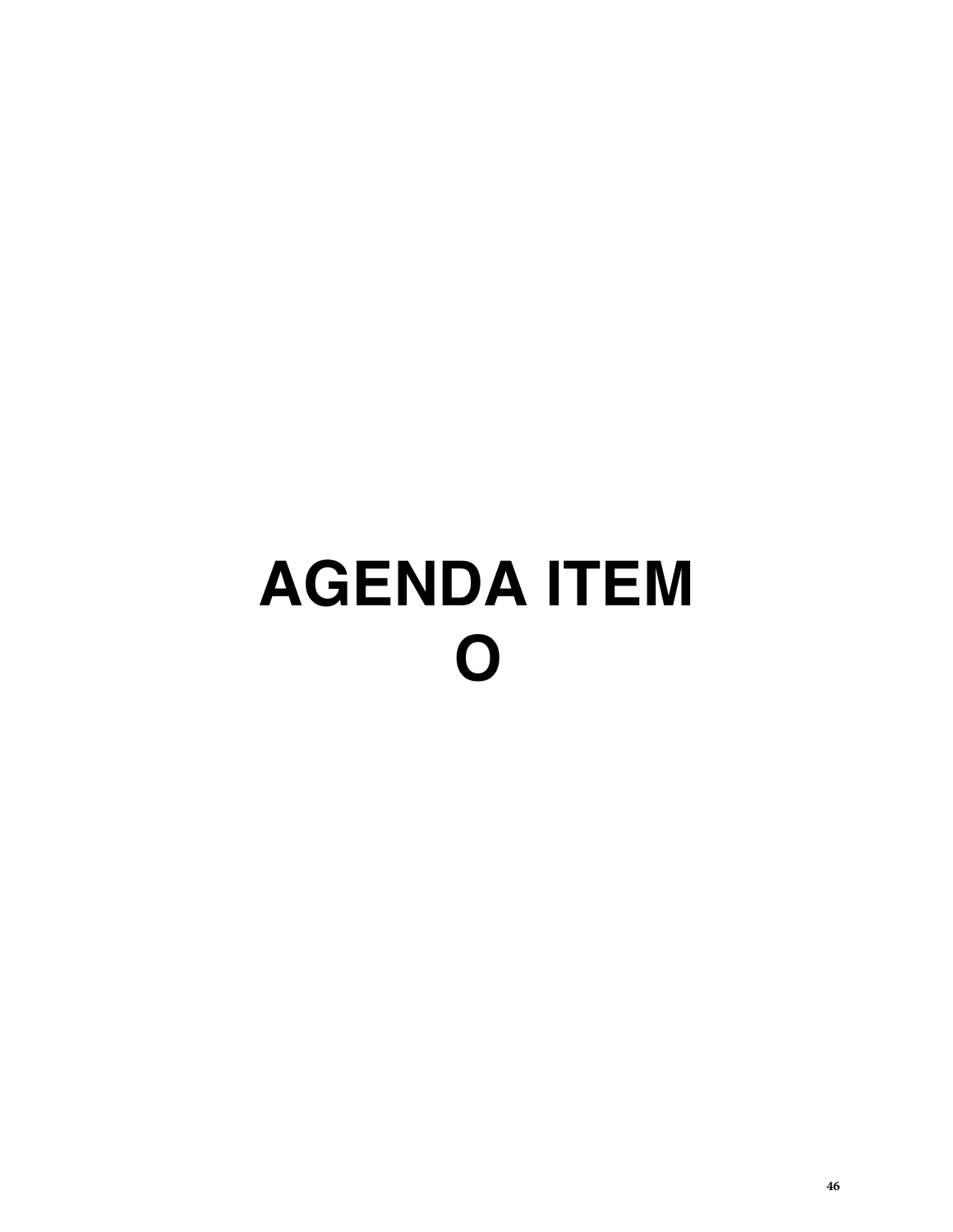

# Executive Director's Report – 2014 Annual TAGD meeting

It has been a busy year with some big changes for TAGD. This purpose of this report is to describe our biggest accomplishments and the tasks that I have personally been working on over the past fiscal year.

**Financial.** So far, TAGD has had a very successful year from a financial perspective. When we adopted our budget last August, we expected to lose over \$24,000 this year. Due to higher-thanexpected membership and quarterly meeting revenue, we are on track to break even or make a profit this year. TAGD brought the financial duties in house this year, and though it has increased our workload, it has been hugely positive in that TAGD staff now knows the ins and outs of our budget and financial situation.

**Membership.** We now have 33 Associate Members (and another one possibly pending), an increase of 10 members since last fiscal year and 17 members since 2011. We have two new Associate Members this quarter: A.W. Blair Engineering and Texas Water Exchange. We also retained all GCD members but one (and that GCD has no acting GM currently), and added two new GCDs, making for a total of 84 GCD members. The membership increase since last year is significant because we increased our membership dues for this year, and instead of slowing growth, our membership continues to increase exponentially. Total membership revenue for this fiscal year was \$105,512.50, more than \$10,000 over what we anticipated, and nearly double what we brought in over the previous fiscal year.

**GCDI.** I'm hugely excited about our upcoming GCDI (Groundwater Conservation District Index) website feature. We solicited grants and donations for this project, and as you all know, secured \$5,500 in funding (\$3,000 from the Dixon Water Foundation and \$2,500 from individual GCDs). This project is going to be groundbreaking in terms of what information is easily available to the public and the legislature. It's my hope and goal that the GCDI will be a huge marketing and PR tool for GCDs.

**Quarterly Meetings, Leadership Training, and Texas Groundwater Summit.** This year, we set records both in terms of attendee numbers and quarterly meeting income at our February and May meetings. These mini-conferences continue to be important educational and networking opportunities for TAGD members. We also sold some quarterly meeting sponsorships and exhibit booths this year, a first since I started in 2011. In September, we will host our first Leadership Training course for new GCD staff and board members. Response to this effort has been overwhelming, with speakers and registrants very excited about the opportunity. Thanks to the efforts of Kody Bessent at HPWD, we have already raised significant sponsorship revenue, and expect to repeat this program across the state, hopefully twice each year. Finally, we are on track to exceed our goals for the 2014 Texas Groundwater Summit. I am proud of the strong agenda our committee put together this year and look forward to our annual meeting and the training and networking opportunities provided at the summit.

**Legislative Efforts.** Legislative matters have taken up much of my time this year. In addition to TAGD's five legislative committees, I serve on TWCA's groundwater committee and its subcommittees on brackish groundwater, ASR, DFC appeals, oil and gas, contested case hearings and administrative procedures, and TDLR/water well drillers. I have also participated on the TWCA brackish groundwater drafting committee and routinely meet with representatives from Texas Desal Association on brackish issues. My goal in participating on all these committees is to keep TAGD members informed and have the opportunity to weigh in with TAGD member perspectives. In June, I testified at two hearings of the Joint Committee on Water Desalination and one hearing of the Texas